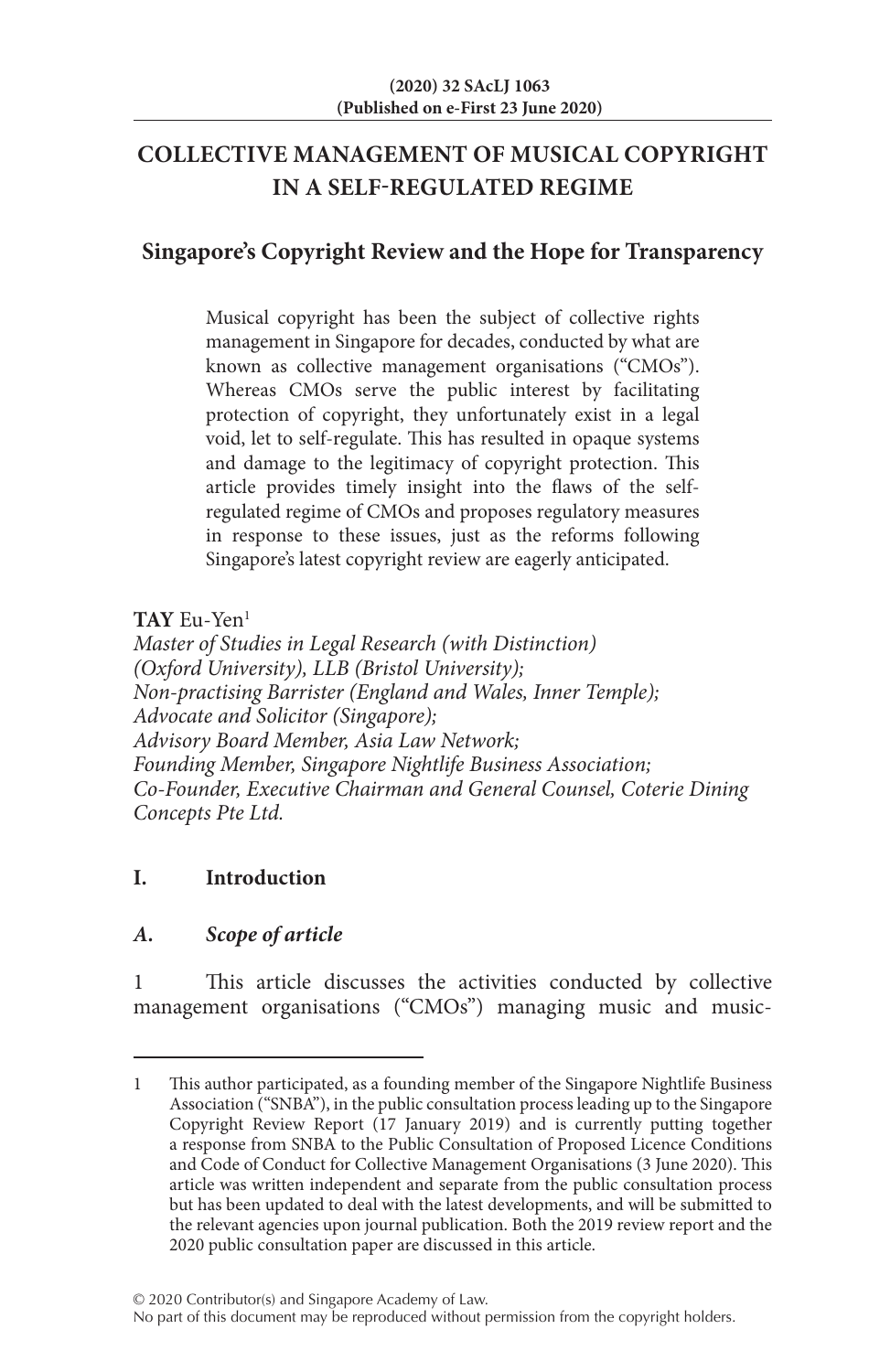related copyright, focusing mainly on royalty management and rights representation (collectively "Rights Management"). It goes on to discuss the hope for greater transparency over Rights Management; hope that has been ignited by the Singapore Copyright Review Report<sup>2</sup> ("Review Report"). While proposed reforms are underway, this article explores the regulatory direction that Singapore law could thrive toward, with particular focus on the comparative legal position in the UK, which mirrors the stance taken by the European Union ("EU") as a whole. Since the topic of Rights Management has sparked a good amount of interest in various jurisdictions, where appropriate throughout this article, reference may also be made to other foreign case law or commentary that illuminates certain important observations.

#### *B. Rationale behind CMOs*

2 The idea behind CMOs is a functional one: to establish a centralised way for music users to pay royalties for the use of music. Under the Copyright Act,<sup>3</sup> copyright subsists in lyrical works and musical works4 as the exclusive right to reproduce, publish, publicly perform, communicate and adapt the work.5 There also subsists copyright in sound recordings<sup>6</sup> and cinematographic films,<sup>7</sup> which include soundtracks associated with such visual images.<sup>8</sup> Each copyright may be owned by different right holders, meaning that a single piece of music (not to mention an entire playlist) can consist of a number of right holders: primarily, the lyricist, the music composer, the performer and the record company.

<sup>2</sup> Ministry of Law and Intellectual Property Office of Singapore, *Singapore Copyright Review Report* (17 January 2019).

<sup>3</sup> Cap 63, 2006 Rev Ed.

<sup>4</sup> There is no statutory definition of "musical work" in the Copyright Act (Cap 63, 2006 Rev Ed). There is copyright in an original musical work, whether it is an original composition or consists in an arrangement of old music, but there is no copyright in a song as a hybrid or combination of words and music. Copyright subsists in the words and music separately: see *Halsbury's Laws of Singapore* vol 13(3) (LexisNexis, last updated April 2020) at para 160.024.

<sup>5</sup> Copyright Act (Cap 63, 2006 Rev Ed) s 26(1).<br>6 Copyright Act (Cap 63, 2006 Rev Ed) s 82(1).

<sup>6</sup> Copyright Act (Cap 63, 2006 Rev Ed) s 82(1)

<sup>7</sup> Copyright Act (Cap 63, 2006 Rev Ed) s 83.<br>8 Copyright Act (Cap 63, 2006 Rev Ed) s 7(1)

<sup>8</sup> Copyright Act (Cap 63, 2006 Rev Ed) s 7(1). A sound-track associated with a film is protected as part of the cinematograph film copyright and is not regarded as a sound recording for the purpose of copyright, unless the songs and music in that soundtrack are independently made into a sound recording, in which case the recording will enjoy its own distinct copyright as a sound recording: see *Halsbury's Laws of Singapore* vol 13(3) (LexisNexis, last updated April 2020) at para 160.028.

No part of this document may be reproduced without permission from the copyright holders.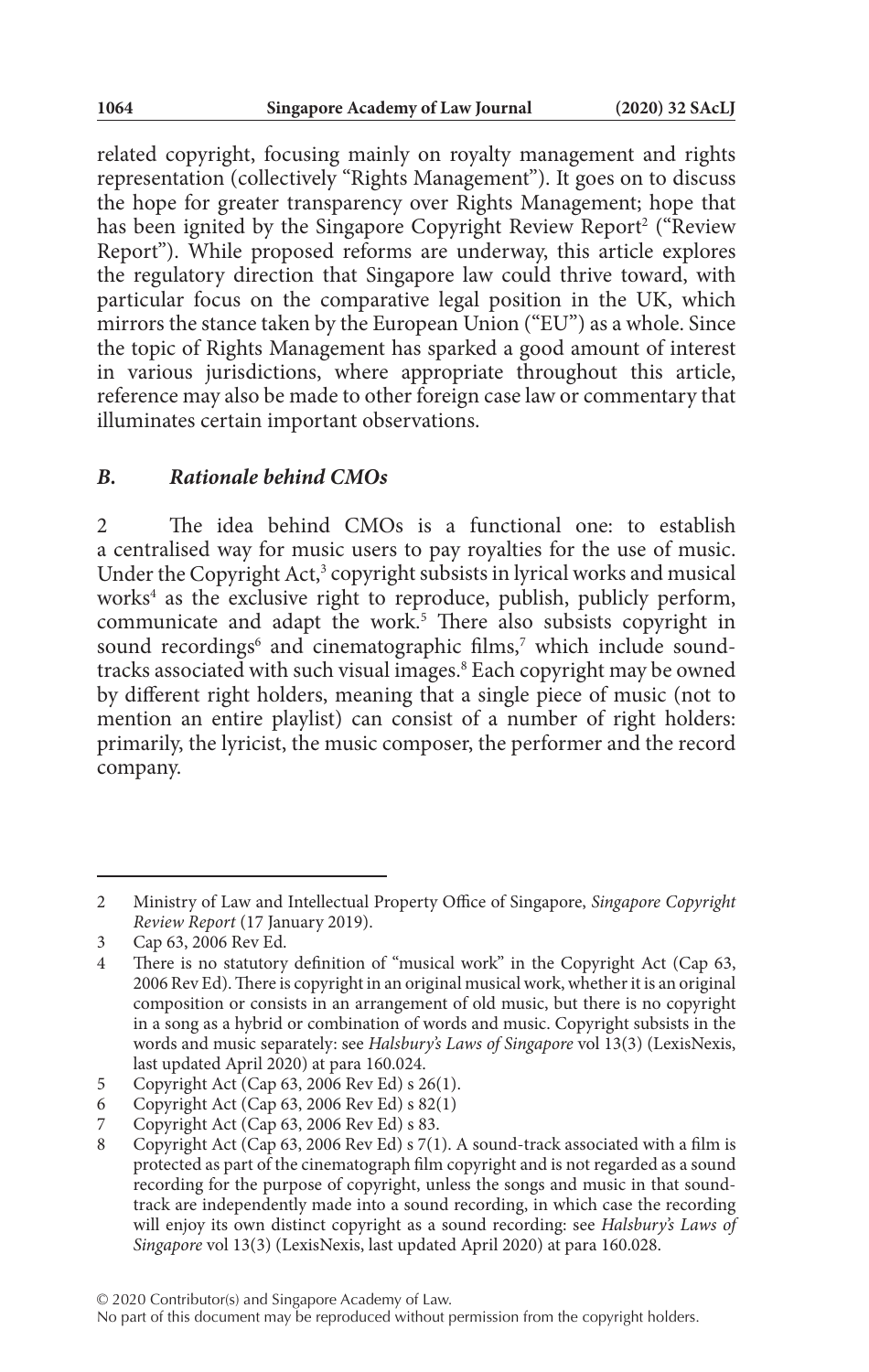3 The primary objective of CMOs is to eliminate the impracticality of having each right holder enforce copyright separately, by offering centralised Rights Management services. In brief, CMOs contract with right holders to collect royalties on their behalf from music users. As middlemen, they play a crucial role in ensuring that copyright protection is efficiently and effectively upheld. The UK Intellectual Property Office ("UK-IPO") describes the main purpose of CMOs as one to facilitate remuneration to right holders for use of their copyright and, conversely, to enable music users to use a range of music without having to negotiate each copyright licence individually.<sup>9</sup> In similar vein, the Review Report recognises that CMOs are "a vital link"10 between right holders seeking access to commercial markets and music users who need simplified access to music works.

4 There are three CMOs in Singapore dealing with music and music-related copyright: Composers and Authors Society of Singapore Ltd<sup>11</sup> ("COMPASS"), Music Rights (Singapore) Public Limited<sup>12</sup> ("MRSS") and Recording Industry Music Services Singapore13 ("RIMS"), established by the Recording Industry Association of Singapore. Broadly, COMPASS is responsible for the collection of royalties relating to lyricists' and music composers' rights,<sup>14</sup> MRSS for rights in recorded music (both in sound recordings and in music videos),<sup>15</sup> and RIMS for rights relating to cinematographic film reproduced in karaoke music videos.16 These CMOs obtain the authority to represent right holders by way of direct agreement with the right holders or by signing reciprocal agreements with foreign CMOs to mutually represent one another's interests.

# *C. Need for regulation*

5 It is important to know that CMOs are incorporated as private companies run by music industry stakeholders, such as music labels, who

<sup>9</sup> United Kingdom, Intellectual Property Office, "Guidance of the UK Regulations Implementing the Collective Rights Management (CRM) Directive" (February 2016) Part 1 at p 6.

<sup>10</sup> Ministry of Law and Intellectual Property Office of Singapore, *Singapore Copyright Review Report* (17 January 2019), p 60, preamble.

<sup>11</sup> Composers and Authors Society of Singapore Ltd website (hereinafter "COMPASS") https://www.compass.org.sg.

<sup>12</sup> Music Rights (Singapore) Public Limited website https://www.mrss.org.sg.

<sup>13</sup> Recording Industry Music Services Singapore website https://rimss.com.sg.<br>14 COMPASS, "About Us" https://www.compass.org.sg/about-us/ (a

<sup>&</sup>quot;About Us" https://www.compass.org.sg/about-us/ (accessed March 2020).

<sup>15</sup> Music Rights (Singapore) Public Limited, "Licence Application" https://www.mrss. com.sg/licence-application/ (accessed March 2020).

<sup>16</sup> Recording Industry Music Services Singapore, "License Application" https://rimss. com.sg/license-application/ (accessed March 2020).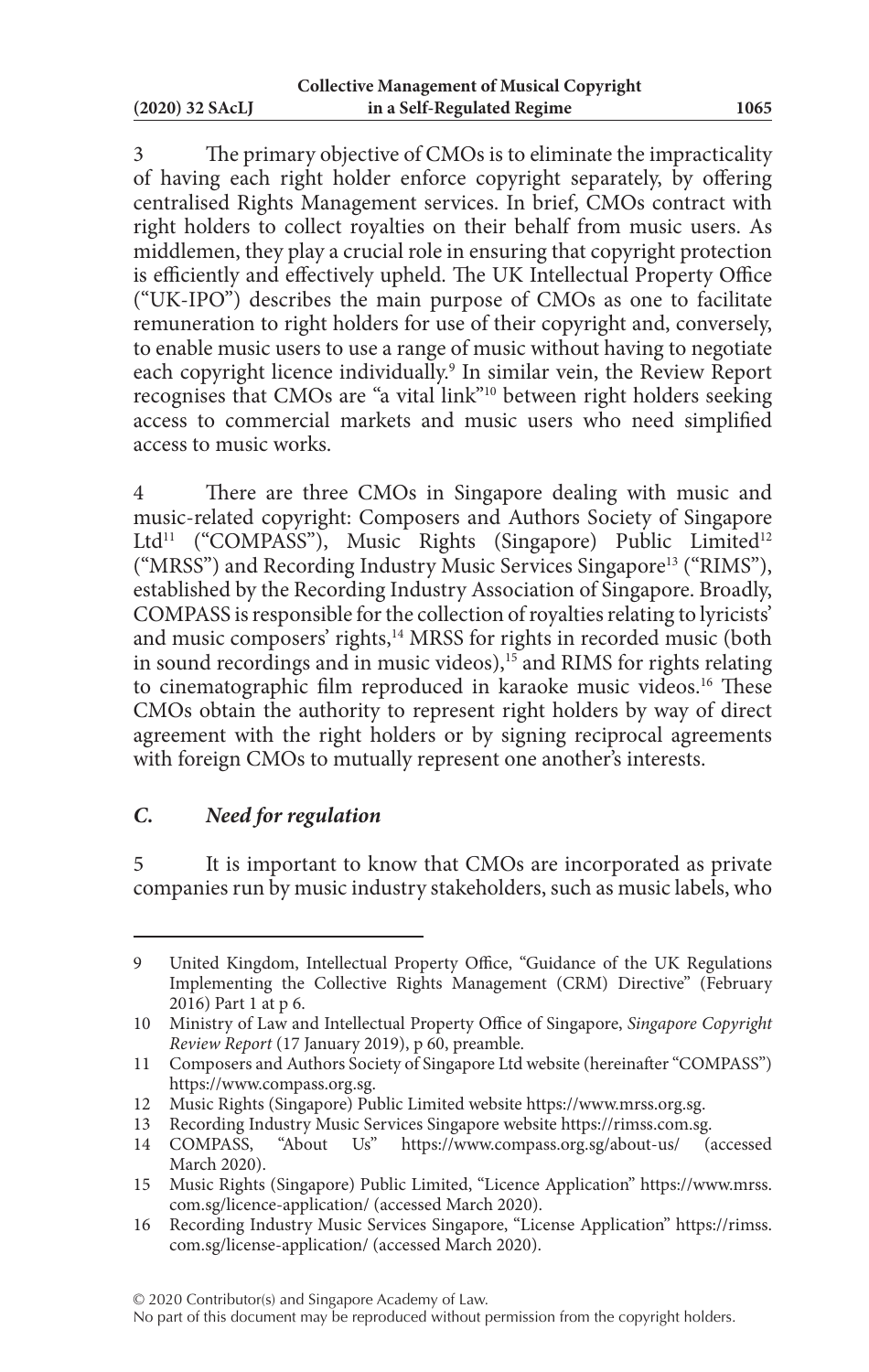have commercial reasons to protect copyright. CMOs are *not* government bodies.17 In Singapore, CMOs are *not* licensed by the Government to conduct the business of Rights Management and are self-regulated, or in other words, *not* regulated by any legal framework. That there is no definition of "CMO" found under Singapore's copyright law is testimony to how far outside legal regulation CMOs are accustomed to operate. This state of affairs where CMOs conduct their business without legal accountability has now come under scrutiny, because although CMOs pursue the object of copyright protection and are seen to exist for the public interest, their privatised nature makes it essential for them to be held to commercial standards of transparency.

6 The case for regulatory intervention is strongest when seen in light of CMOs' monopolistic stronghold. Explained in economic terms, CMOs are generally accepted as natural monopolies<sup>18</sup> and strong governance over CMOs is thus necessary to curb potential abuse. Daniel Gervais identifies the sentiment well by observing that when "CMOs are *de factor* or *de jure* monopolies, it is not unreasonable to suggest that some governmental supervision is warranted".19 Similarly, the Max Planck Institute for Intellectual Property and Competition Law ("Max Planck Institute") states that CMOs "are in need of state control in light of their monopoly *vis-à-vis* rightholders and users and the public interests involved"<sup>20</sup>

7 A seminal case that spurred the exemption of CMOs from anti-trust laws is the US Supreme Court decision in *Broadcast Music, Inc v Columbia Broadcasting Systems, Inc*, 21 where the question arose as to whether blanket licence fees constituted price fixing by CMOs that was *per se* unlawful under antitrust laws. The US Supreme Court found

<sup>17</sup> On the contrary, radio broadcast rights are not managed by collective management organisations (hereinafter "CMOs") any longer, but by the Infocomm Media Development Authority, a government statutory board.

<sup>18</sup> "Natural monopoly" is where a monopoly supplier is able to supply the market more efficiently than if there were competition: see Martin Miernicki, "Collective Management of Copyrights between Competition, Regulation, and Monopolism" (Nomos Publishing, 2017) at p 28, fn 25. Natural monopolies are commonly associated with utilities like water supply or telecommunications.

<sup>19</sup> Daniel Gervais, "Symposium: Collective Management of Copyright: Solution or Sacrifice? (Keynote: The Landscape of Collective Management Schemes)" (2011) 34 Colum JL & Arts 591 at 604.

<sup>20</sup> Josef Drexl *et al*, "Comments of the Max Planck Institute for Intellectual Property and Competition Law on the Proposal for a Directive of the European Parliament and of the Council on Collective Management of Copyright and Related Rights and Multi-Territorial Licensing of Rights in Musical Works for Online Uses in the Internal Market COM (2012)372" Max Planck Institute for Intellectual Property & Competition Law Research Paper No 13-04 (16 January 2013) at p 16, para 19.

<sup>21</sup> 441 US 1 (1979).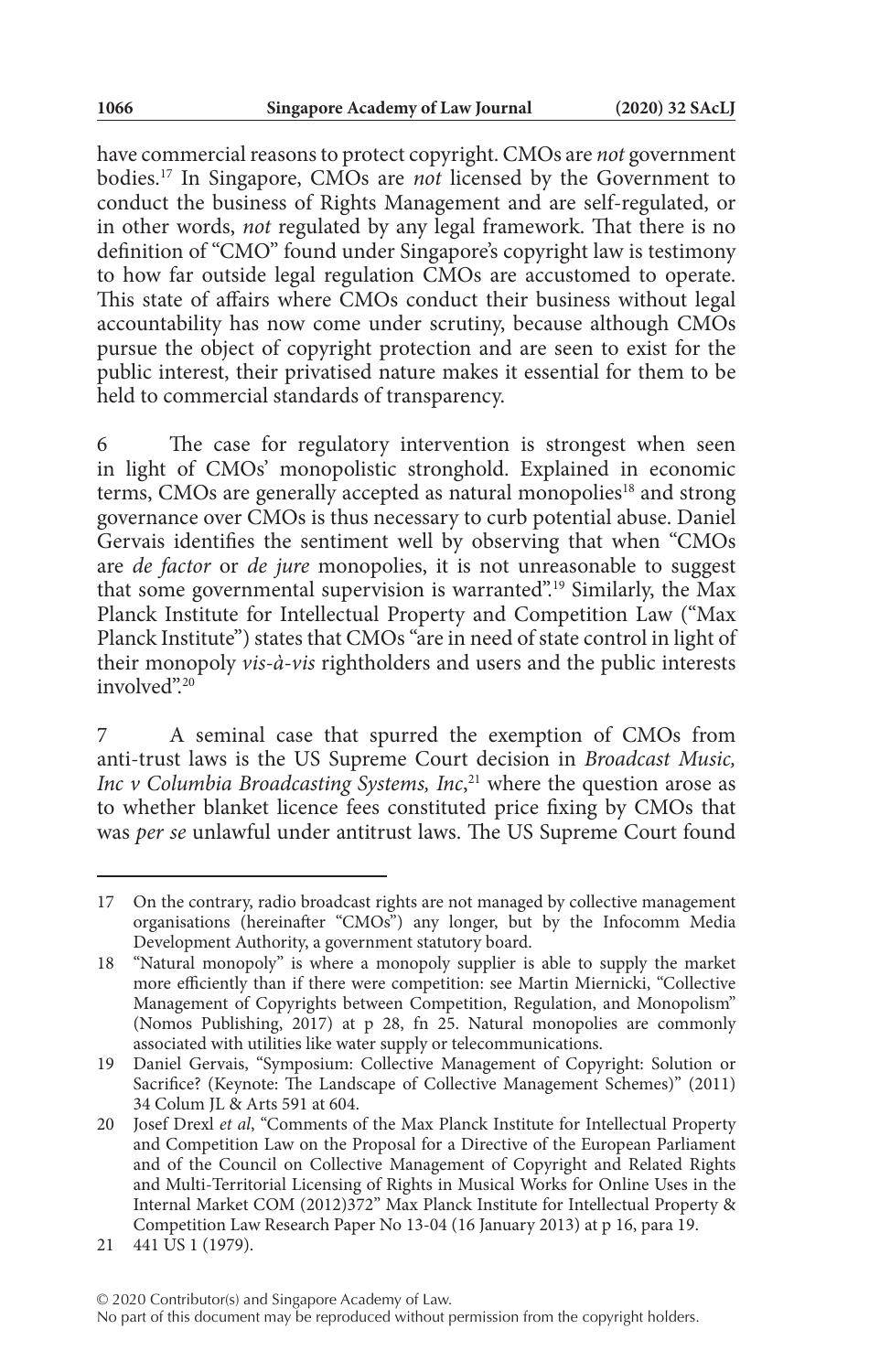that they were not, holding that such a blanket licence was "an obvious necessity" for effective copyright protection.<sup>22</sup> This judgment has been regarded as having set the scene for CMOs to fall into the category of "natural monopoly", a concept that describes the situation where due to the overwhelming benefits of administrative efficiency, "society is better served by a single seller".<sup>23</sup> With natural monopolies, regulation, instead of competition, is the expected response. Indeed, because competition runs counter to the very purpose of a natural monopoly, keen regulation is the only way to curb monopolistic abuse in such a case.

8 In Singapore, the Copyright Tribunal<sup>24</sup> ("the Tribunal") has affirmed that CMOs are in a position of natural monopoly and that it is therefore important for CMOs to be duly and effectively regulated. On this topic, the Tribunal held:<sup>25</sup>

> *[R]egulatory control is necessary in the public interest to curb any abuse by collecting societies of collective licensing bodies, which are often in a monopolistic position* as a result of their right to license the use of virtually all the works and subject-matter other than words needed in a particular sector (eg popular music in the entertainment world). [emphasis added]

9 Apart from being a natural monopoly, CMOs might also be considered trustees of right holders' money. Commenting in 2012, before the EU Directive on the Collective Management of Copyright and Related Rights and Multi-Territorial Licensing of Rights in Musical Works for Online Use in the Internal Market<sup>26</sup> ("EU Directive") was finally laid down, the Max Planck Institute proposed that in setting out its framework, the European Commission ought to "highlight the role of the collecting society as a trustee of the rights it administers"<sup>27</sup> and that it was important to express "the trusteeship in the very definition of

<sup>22</sup> *Broadcast Music, Inc v Columbia Broadcasting Systems, Inc* 441 US 1 at 20–22 (1979).

<sup>23</sup> Ariel Katz, "The Potential Demise of another Natural Monopoly: Rethinking the Collective Administration of Performing Rights" (2005) 1(3) Jnl of Competition Law & Economics 541 at 543.

<sup>24</sup> Established under s 151(1) of the Copyright Act (Cap 63, 2006 Rev Ed).

<sup>25</sup> *Tiananmen KTV & Lounge Pte Ltd v Innoform Entertainment Pte Ltd* [2011] SGCRT 1 at [3].

<sup>26</sup> Directive 2014/26/EU of the European Parliament and of the Council of 26 February 2014 on collective management of copyright and related rights and multi-territorial licensing of rights in musical works for online use in the internal market (hereinafter "EU Directive").

<sup>27</sup> Josef Drexl *et al*, "Comments of the Max Planck Institute for Intellectual Property and Competition Law on the Proposal for a Directive of the European Parliament and of the Council on Collective Management of Copyright and Related Rights and Multi-Territorial Licensing of Rights in Musical Works for Online Uses in the Internal Market COM (2012)372" Max Planck Institute for Intellectual Property & Competition Law Research Paper No 13-04 (16 January 2013) at p 15, para 18.

No part of this document may be reproduced without permission from the copyright holders.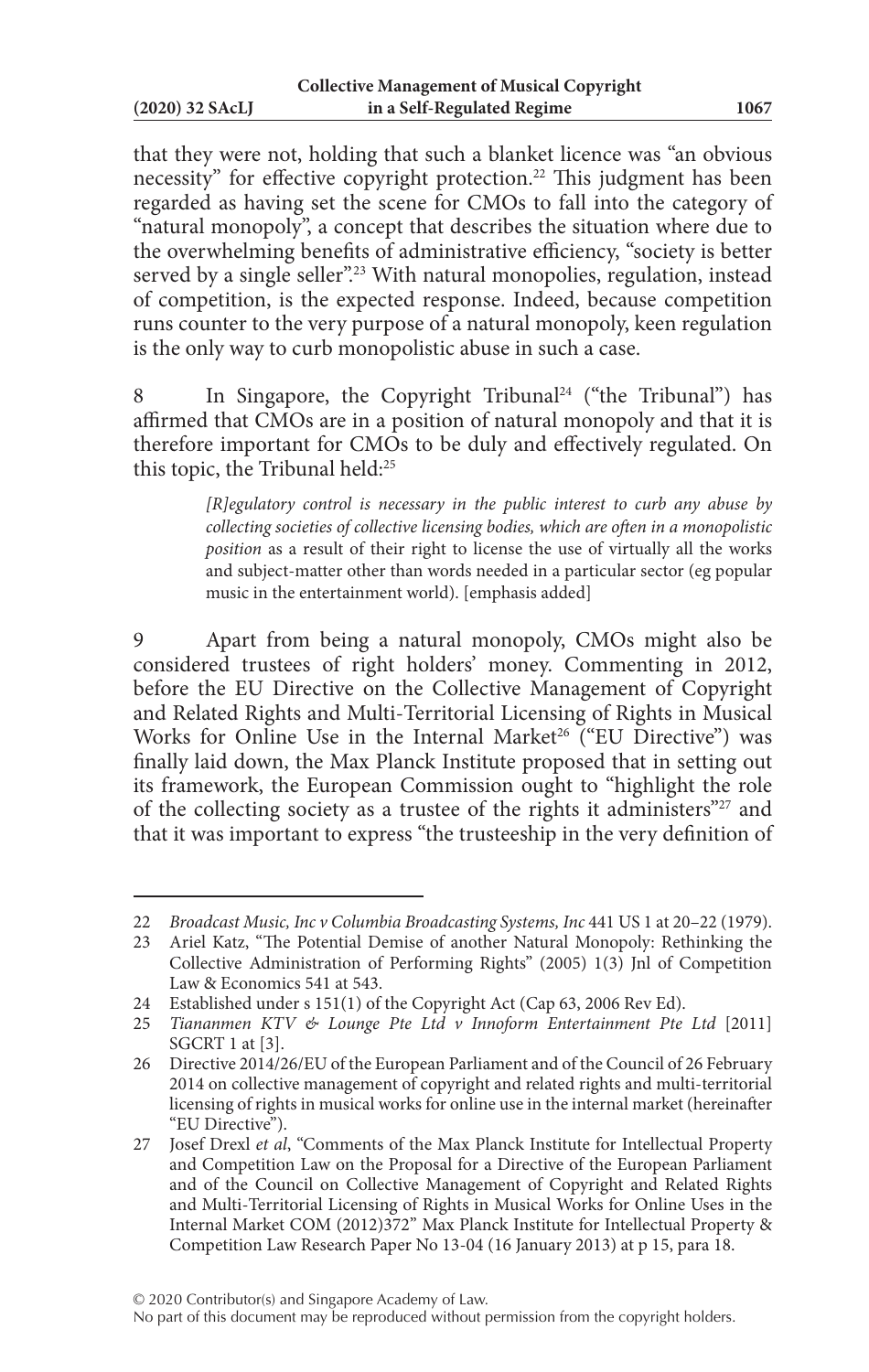collecting societies".28 The role of CMOs as collectors of royalties from users on behalf of right holders does attract the consideration that CMOs take on the personality of trustees. This is a crucial point that potentially drags in complex issues of trust law and fiduciary duties going beyond the scope of this article, but suffice it to say here that just the possibility CMOs could be regarded as trustees certainly provides another reason for subjecting CMOs to regulation.

10 Thus far, against the tide of reasons that call for regulation of CMOs, however, CMOs in Singapore have been left to self-regulate. The current landscape has left music users vulnerable to CMOs abusing their position of power as the self-instituted, self-appointed and selfregulated guardian of musical copyright.29 As this article reveals, CMOs have *not* effectively self-governed. Given their privatised, monopolistic and perhaps even fiduciary personality, coupled with their inability to maintain transparency, it is necessary that CMOs are made subject to government regulation as soon as possible.

### *D. The copyright review*

11 Singapore's latest copyright review, captured in the Review Report, acknowledges the indispensable role of CMOs in facilitating copyright protection but cautions that this precise role makes it "imperative that they operate with high standards of transparency and governance".<sup>30</sup> With that caution, the Review Report brought the regulation of CMOs to the forefront of Singapore's latest and most extensive copyright reform. The Ministry of Law ("MinLaw") and Intellectual Property of Singapore ("IPOS") issued a joint response in the Review Report recommending legal scrutiny over the conduct of CMOs, noting that "[although] there has been successful self-regulation by CMOs in overseas jurisdictions, this does not appear to be the case in Singapore"31 and that "[g]iven the existing problems in the current unregulated or self-regulated

<sup>28</sup> Josef Drexl *et al*, "Comments of the Max Planck Institute for Intellectual Property and Competition Law on the Proposal for a Directive of the European Parliament and of the Council on Collective Management of Copyright and Related Rights and Multi-Territorial Licensing of Rights in Musical Works for Online Uses in the Internal Market COM (2012)372" Max Planck Institute for Intellectual Property & Competition Law Research Paper No 13-04 (16 January 2013) at p 20, para 28.

<sup>29</sup> Indeed, COMPASS proclaims on its website to be the "Guardian of Music Copyrights".

<sup>30</sup> Ministry of Law and Intellectual Property Office of Singapore, *Singapore Copyright Review Report* (17 January 2019) at p 60, preamble.

<sup>31</sup> Ministry of Law and Intellectual Property Office of Singapore, *Singapore Copyright Review Report* (17 January 2019) at p 62, para 2.15.6(b).

No part of this document may be reproduced without permission from the copyright holders.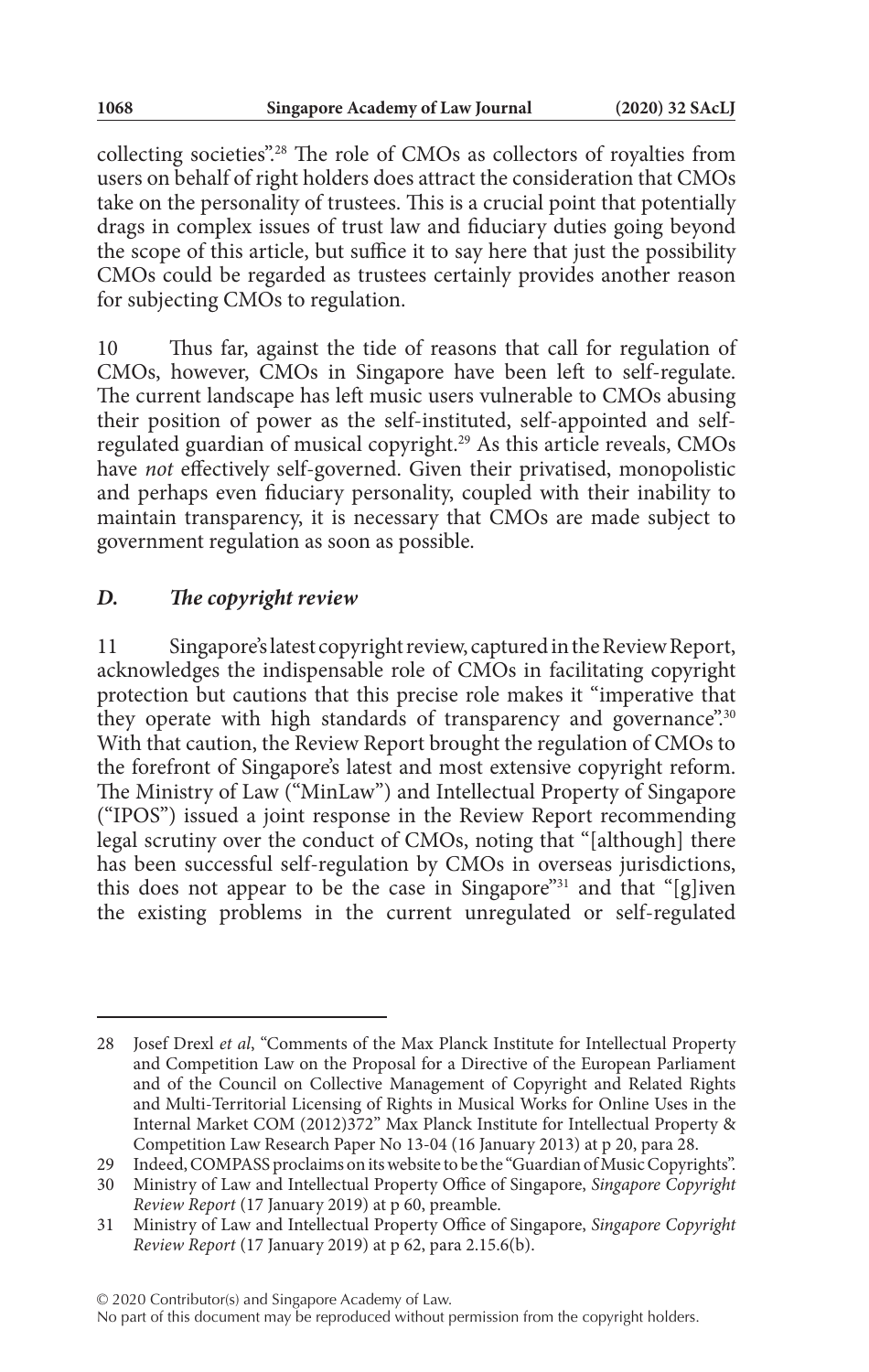environment, we are of the view that there is a need for external oversight of CMOs".32

12 In what is known as "Conclusion 15",<sup>33</sup> the Review Report proposed a new class licensing scheme to be administered by IPOS, subjecting CMOs to licence conditions and a *mandatory* Code of Conduct (collectively, these licence conditions and mandatory Code of Conduct shall be referred to here as the "Licensing Scheme"). Conclusion 15 also empowers IPOS to audit CMOs for compliance with the licence conditions imposed, issue directions to CMOs to comply with these licence conditions, dish out financial penalties for non-compliance, remove and replace CMO management for persistent non-compliance, and suspend or revoke CMO licences. In addition, Conclusion 15 states that IPOS will examine the Tribunal's proceedings to enhance the use of this dispute resolution forum by CMOs and music users ("Tribunal Review").

13 The Review Report was published over a year ago at this time of writing and represents a new hope for the copyright protection regime: a hope that with centralised governance, CMOs can rise above board to attain the legitimacy they need. Although slated for publication in late 2019, the Public Consultation of Proposed Licence Conditions and Code of Conduct for Collective Management Organisations<sup>34</sup> ("Public Consultation Paper") was finally published on 3 June 2020. This Public Consultation Paper contains the "Proposed Licensing Scheme"35 for which the views of stakeholders are sought. It also contains some suggested amendments to the Tribunal's proceedings in relation to facilitating an efficient market.<sup>36</sup> This article will comment on the Proposed Licensing Scheme and other relevant parts of the Public Consultation Paper in its last part.<sup>37</sup>

<sup>32</sup> Ministry of Law and Intellectual Property Office of Singapore, *Singapore Copyright Review Report* (17 January 2019) at p 62, para 2.15.7.

<sup>33</sup> Ministry of Law and Intellectual Property Office of Singapore, *Singapore Copyright Review Report* (17 January 2019) at p 63.

<sup>34</sup> Ministry of Law and the Intellectual Property Office of Singapore, *Public Consultation of Proposed Licence Conditions and Code of Conduct for Collective Management Organisations* (3 June 2020).

<sup>35</sup> Ministry of Law and the Intellectual Property Office of Singapore, *Public Consultation of Proposed Licence Conditions and Code of Conduct for Collective Management Organisations* (3 June 2020) at para 1.2.

<sup>36</sup> Ministry of Law and the Intellectual Property Office of Singapore, *Public Consultation of Proposed Licence Conditions and Code of Conduct for Collective Management Organisations* (3 June 2020) at paras 3.49–3.52.

<sup>37</sup> See paras 57–79 below.

No part of this document may be reproduced without permission from the copyright holders.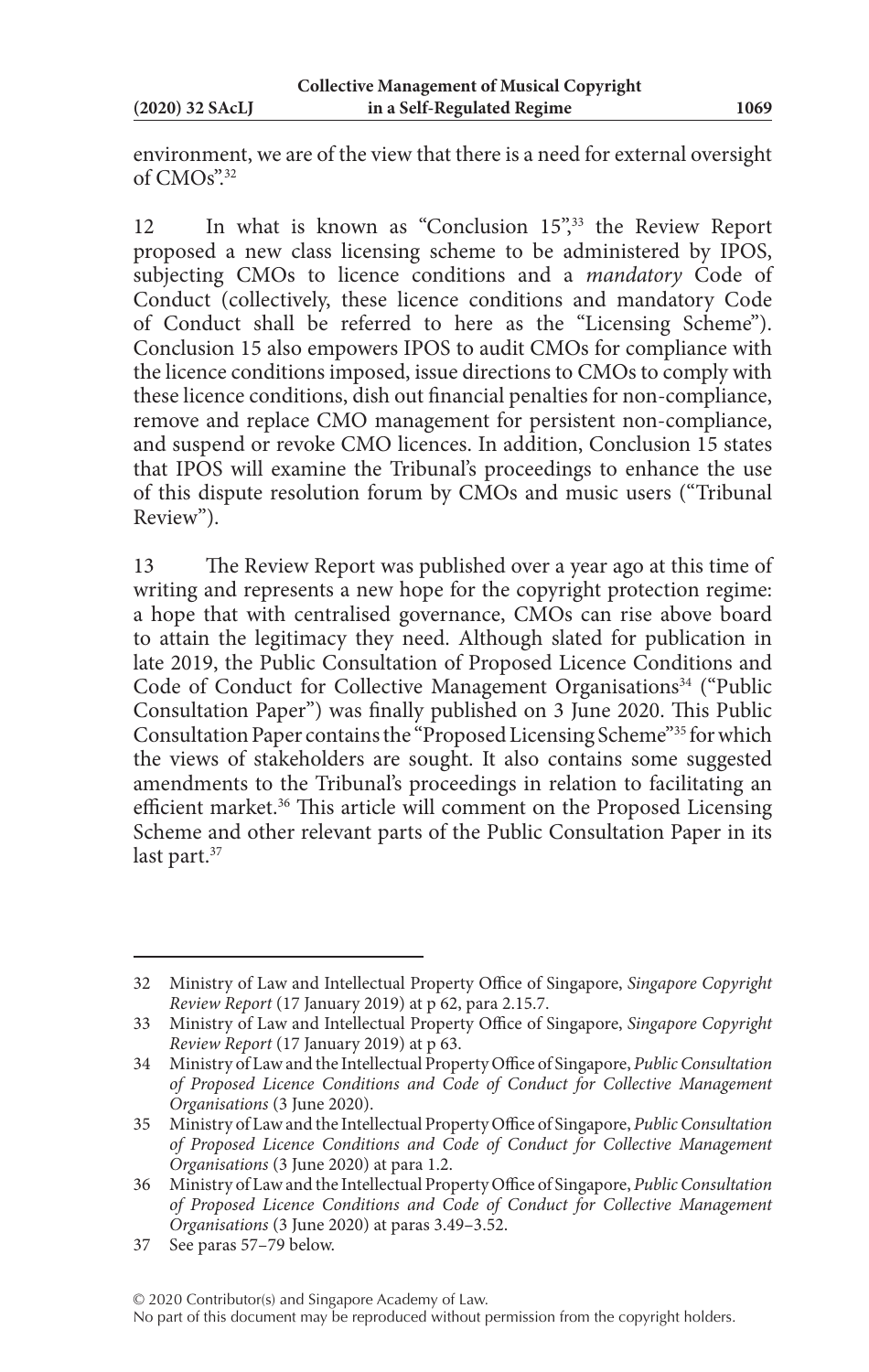14 In the meantime, to appreciate the importance of a well-thoughtout Licensing Scheme and detailed Tribunal Review, it is first necessary to understand how the self-regulated regime has failed right holders and music users. This article therefore now turns to the opaque systems of Rights Management that plague CMOs, the *reason* why the Licensing Scheme and Tribunal Review are needed in the first place.

# **II. Self-regulated regime**

15 The main point of objection to CMOs is that CMOs are not held accountable against any legal framework. There is no statute or by-law governing the conduct of CMOs; no obligations of accountability, transparency, corporate governance or disclosure as to their activities are imposed by Singapore law. To date, CMOs pretty much do as they please, with nothing and nobody to ensure that they stay above board. The very objective of CMOs – Rights Management – has been so far left to (ineffectual) self-regulation. This is lamentable because the very nature of CMOs is such that "rights management is not incidental to their work, as it might be for a publisher or a film company. Rights management is what CMOs do".38 The legal void in relation to CMOs' Rights Management is therefore extremely detrimental to the very system of copyright protection that CMOs were designed to facilitate.

# *A. Royalty management*

16 Royalty management is the method by which CMOs protect copyright. It follows that how royalties are determined and distributed must be kept absolutely transparent. Such incidents such as deductions due to administration costs, or retained funds for uncontactable right holders, should also be meticulously accounted for. However, in Singapore, there is no legislation governing (or even guiding) the way in which royalties must be managed by CMOs. It is left entirely to CMOs to design their own rules or to even *have* rules at all. This part exposes the areas of self-regulated activity that have created a landscape of unaccountability, infecting the regime with mistrust.

# *(1) Arbitrary royalty rates*

17 There is no legislated formula for determining royalty rates. Different CMOs use different bases and multipliers, and the differences

© 2020 Contributor(s) and Singapore Academy of Law.

<sup>38</sup> David Gervais, "Symposium: Collective Management of Copyright: Solution or Sacrifice? (Keynote: The Landscape of Collective Management Schemes)" (2011) 34 Colum JL & Arts 591 at 594.

No part of this document may be reproduced without permission from the copyright holders.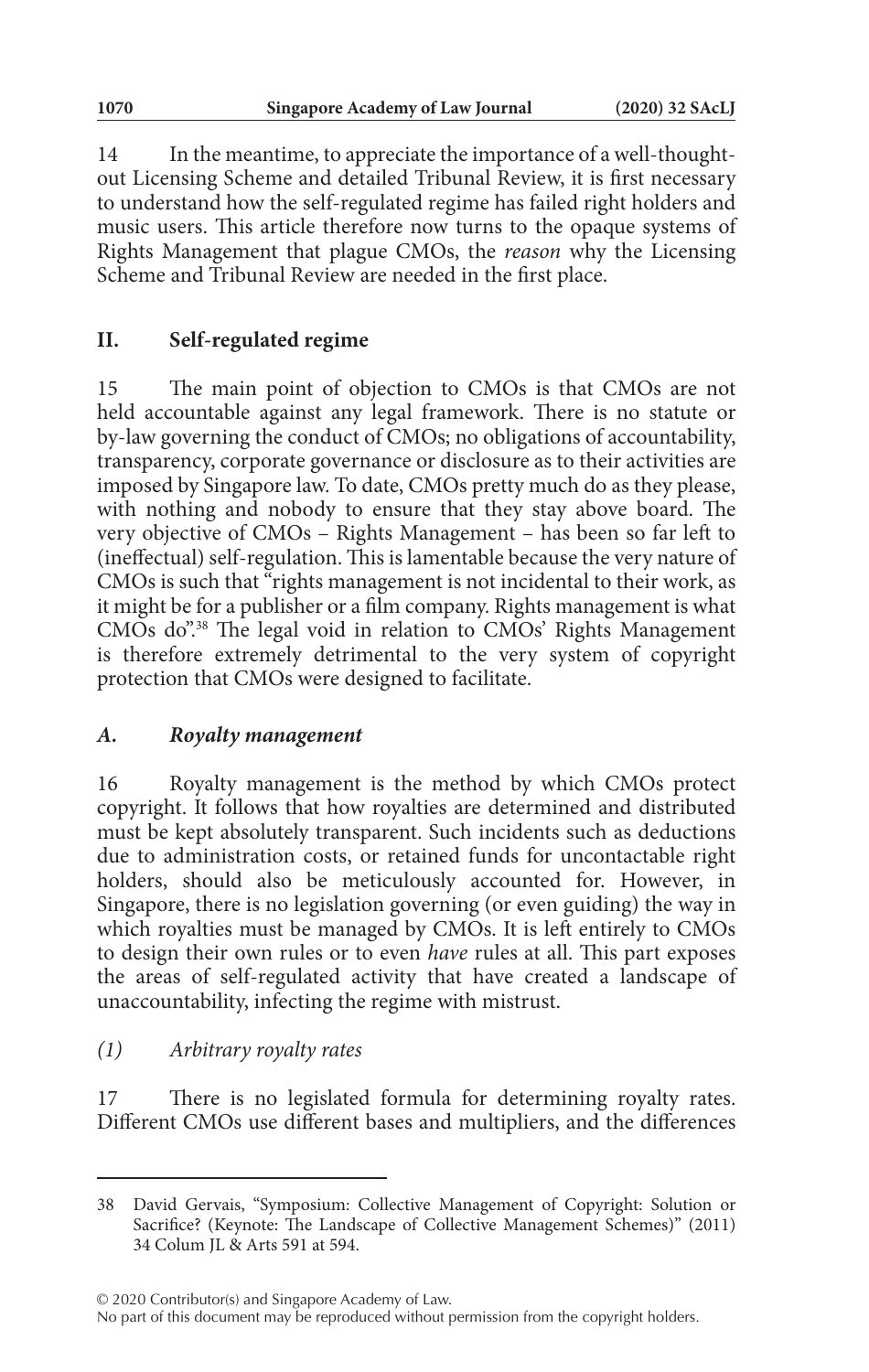are inexplicable. Even within the same CMO, royalty rates for various music users are not determined in the same way. More than that there is no transparency, there is also no known *logic* as to how royalty rates are fixed. There is no legal obligation to offer justification for how royalty rates are determined, and to the extent that none is thus given, royalty rates appear arbitrary.

18 COMPASS bases its royalty rates on the size of a location for certain music users like shopping complexes, food courts and ice-skating rinks, and on the number of seats that can fit into a location for other music users like restaurants, bars and nightclubs.<sup>39</sup> The technical difference between the types of music users, particularly between categories like food courts and restaurants, is not apparent or explained by COMPASS. For one-off events, permits are granted with royalties based on a percentage of revenue for some types of events, such as "concerts and ticketed entertainment", and based on a fixed rate per show (which varies with seating capacity) for others, like ticketed "circus, magic shows, and acrobatic performances".<sup>40</sup> While the distinction could be due to the use of music as the primary revenue driver in concerts *versus* as a background component in circuses, magic shows and acrobatic performances, it heavily discounts the similarities between concerts and acrobatic performances such as Cirque du Soleil, unless such acrobatic shows are regarded instead as "ticketed entertainment" (which then begs the question of what shows fall within that vague and somewhat circular definition of "entertainment"). To add to the confusion, COMPASS charges royalties for events such as "play and drama performances" and "fashion show and beauty pageants" based on a percentage of ticket sales, even though music is as ancilliary to such shows as it is to a circus. For royalties based on a percentage of receipts, the percentage also differs inexplicably between categories of events ranging from 1.25% for play and drama performances to 2.5% for concerts.

19 In an equally arbitrary manner, MRSS charges royalty rates based on fixed rates that are tiered according to seating capacity bands (for example, 1 to 39 seats) but varies these fixed rates and band sizes on the nature of the operator. Karaoke facilities in karaoke lounges or nightclubs are charged a higher fixed rate per seating capacity band as compared to karaoke facilities in community or staff recreation clubs, and seating capacity bands are tiered more narrowly in relation to the former (for example, 1 to 39 seats *versus* 1 to 60 seats in relation to the

© 2020 Contributor(s) and Singapore Academy of Law.

<sup>39</sup> COMPASS, "Licences" http://compass.org.sg/music-users/licences-permits-andother-forms/licences/ (accessed March 2020).

<sup>40</sup> COMPASS, "Permits" http://compass.org.sg/music-users/licences-permits-andother-forms/permits/ (accessed March 2020).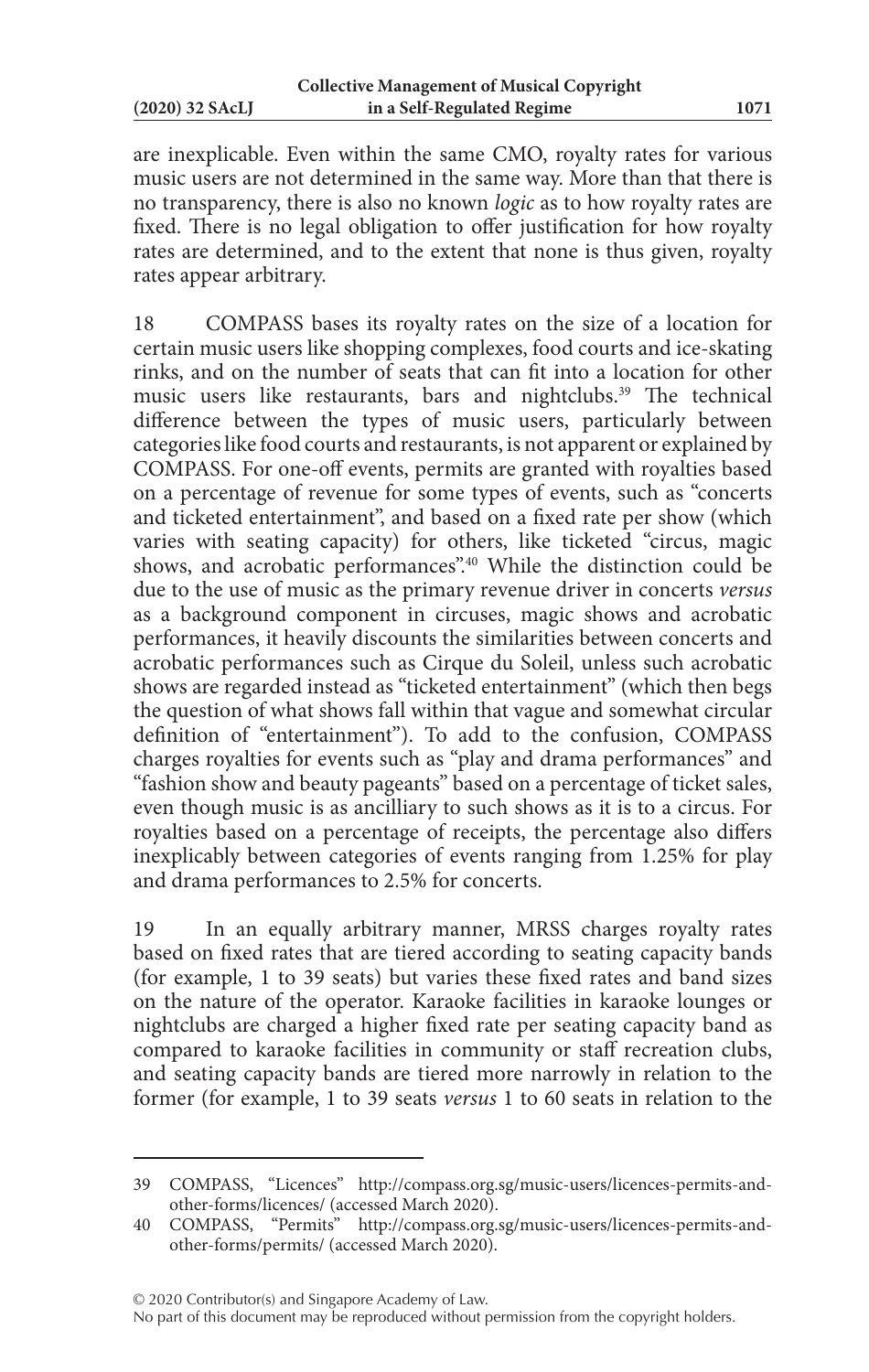latter).<sup>41</sup> This effectively results in a higher rate charged per seat where karaoke is offered in lounges or nightclubs, as opposed to in community or staff recreation clubs. It is not clear whether the different charges are due to the private *versus* public nature of a facility. For music users falling under the category "restaurants", MRSS charges a fixed rate regardless of seating capacity. There is also a fixed fee (albeit higher than that for restaurants) with respect to "bars, pubs and lounges" with up to three karaoke rooms. These fixed fees raise issues of how the line is drawn between "restaurants" and "bars, pubs and lounges," and as to why there is a three-room limit for the latter category. The licence fee scheme under RIMS has a similar structure to that of MRSS, and thus poses the same questions.42 Neither MRSS nor RIMS have proffered any justification for the distinctions that separate each of the royalty rates.

20 The current uncertainty as to the formulae applied by CMOs to determine royalty rates has led to scepticism among music users, which in turn damages the legitimacy of the entire copyright protection regime. The Review Report stated that:<sup>43</sup>

> Users were generally *skeptical as to how the quantum of licence fees were determined* and distributed. Some pointed out that similar establishments which used approximately the same amount of music *seemed to be charged differently*, and *asked for greater transparency and rigour on how licence fees are determined*. [emphasis added]

21 Admittedly, the determination of royalty rates is "not so easily susceptible to a universal mathematical formula" and would sometimes involve "an entirely judgmental exercise",<sup>44</sup> but there ought nonetheless to be a justifiable basis upon which rates are predicated and differentiated. Justifiability does not need to equate to uniformity; however, it does require transparency and consistency. So, while the premise for rates in relation to different music uses and users may not be the same throughout, each premise should be explicable on its own and *vis-à-vis* one another. For example, where the percentage-of-revenue model is chosen to apply, the approach could be explained as that "over the years the copyright owner has been perceived to have an interest in the success or otherwise of his work" and so "[i]f it is highly successful and substantial returns

<sup>41</sup> Music Rights (Singapore) Public Limited, "Tariffs/Forms" https://www.mrss.com. sg/tariffs-forms/ (accessed March 2020).

<sup>42</sup> Recording Industry Music Services Singapore, "License Application" https://rimss. com.sg/license-application/ (accessed March 2020).

<sup>43</sup> Ministry of Law and Intellectual Property Office of Singapore, *Singapore Copyright Review Report* (17 January 2019) at p 61, para 2.15.3(a).

<sup>44</sup> *Singapore Broadcasting Corp v The Performing Right Society Ltd* [1991] SGCRT 1 at [12.5(d)].

<sup>© 2020</sup> Contributor(s) and Singapore Academy of Law.

No part of this document may be reproduced without permission from the copyright holders.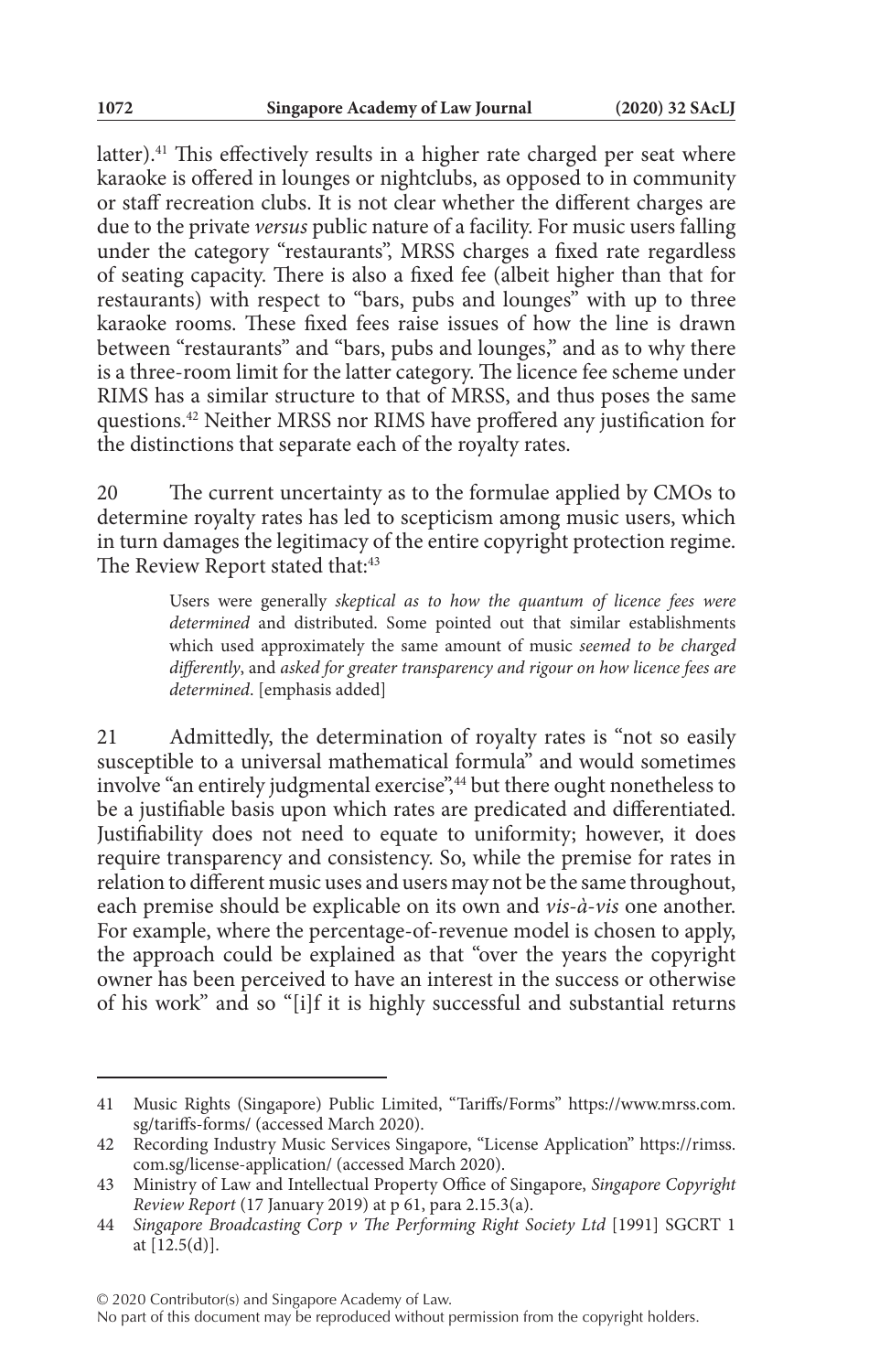are yielded, he should receive more".<sup>45</sup> This model could be chosen for its suitability in relation to certain music uses, such as public performance of music in album tour concerts or because it is preferred to a fixed rate approach which has been said to involve a "high degree of arbitrariness."46 Conversely, a fixed rate approach may be more attractive for its "simplicity of operation"47 or more appropriate where music is used in an ancilliary way. Whatever the case, "the objective must be to find an approach which will embody a true reflection of the value of the right", $48$  and, as the Review Report has noted, music users want to know why certain approaches are used instead of others, and when a different premise may apply.

22 Inconsistencies such as the difference in seat capacity banding tiers and the dichotomy between royalty rates for private *versus* public entities also need to be responsibly addressed. While "there is nothing inherently objectionable to the concept of banding",<sup>49</sup> banding should not be arbitrarily in favour of some types of users. In this regard, the European Court of Justice<sup>50</sup> has observed, in the context of Art 82 of the Treaty Establishing the European Community,<sup>51</sup> that the arbitrary distinction of rates based on the private *versus* public nature of entities could potentially be an abuse of dominant position in breach of anti-trust laws, if such a distinction puts the relevant private entities at a competitive disadvantage.<sup>52</sup>

23 Although the discussion on how CMOs interact with anti-trust laws is well beyond the scope of this article, it bears to note therefore that any differentiation in royalty rates based on the private *versus* public nature of a music user, is not in itself without issue. Where community or staff recreation clubs are not *wholly* public service undertakings, or where units in these publicly owned clubs are leased out to private entities to operate karaoke rooms (not an uncommon scenario), the lines are further blurred and the distinction in royalty rates even less logical. In fact, the Copyright Tribunal in the Australian case of *Reference by APRA;* 

© 2020 Contributor(s) and Singapore Academy of Law.

<sup>45</sup> *Reference by APRA; Re ABC* (1985) 5 IPR 449 at 479.

<sup>46</sup> *Reference by APRA; Re ABC* (1985) 5 IPR 449 at 479.

<sup>47</sup> *Singapore Broadcasting Corp v The Performing Right Society Ltd* [1991] SGCRT 1 at  $[13.2(a)(2)]$ .

<sup>48</sup> *Singapore Broadcasting Corp v The Performing Right Society Ltd* [1991] SGCRT 1 at  $[13.2(a)(2)].$ 

<sup>49</sup> *Singapore Broadcasting Corp v The Performing Right Society Ltd* [1991] SGCRT 1 at [13.2(b)].

<sup>50</sup> *Kanal 5 Ltd v Foreningen Svenska Tonsattares Internationella Musikbyra (STIM) upa* C-52/07, EU:C:2008:703.

<sup>51</sup> Consolidated version 2002.

<sup>52</sup> *Kanal 5 Ltd v Foreningen Svenska Tonsattares Internationella Musikbyra (STIM) upa* C-52/07, EU:C:2008:703 at para 48.

No part of this document may be reproduced without permission from the copyright holders.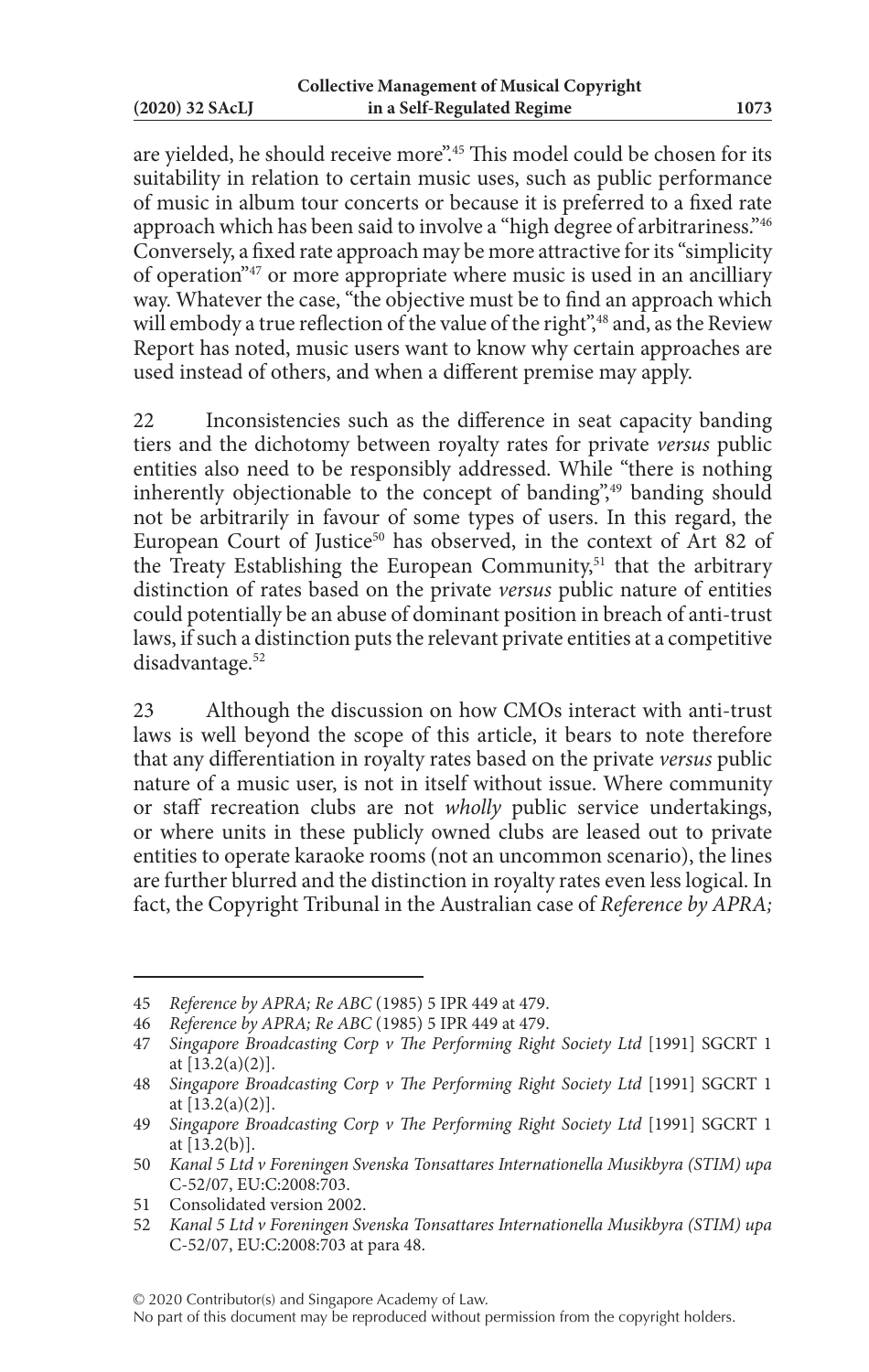*Re ABC*53 held that there simply ought not to be a difference at all in fees charged to entities with public service personalities, as there is no good reason for such entities to be effectively subsidised by right holders or any other private group in society.54

24 That there is inexplicable arbitrariness in the royalty rates set by CMOs points directly to the complete lack of transparency and rationality in this area of activity, which precipitates commercial unpredictability and user mistrust.

### *(2) No opportunity to negotiate*

25 The arbitrariness of royalty rates is unfortunately accompanied by the lack of opportunity for music users to negotiate these fees, whether individually or by group representation. There is simply no negotiation mechanism in place. The Tribunal observed in *Sunvic Production Pte Ltd v Composers and Authors Society of Singapore Ltd*55 ("*Sunvic Productions*"), that royalty rates were set by COMPASS unilaterally and arbitrarily, yet, music users were not given any chance to negotiate these rates.<sup>56</sup> This observation is not unique to COMPASS and would apply equally to all CMOs. The absence of an avenue for negotiation means that CMOs impose royalty rates on music users in a take-it-or-leave-it fashion, which sits rather uncomfortably with traditional contractual principles of offer and acceptance.

26 Indeed, the UK Copyright Tribunal ("UK Tribunal") warned in *ITV Network Ltd v Performing Right Society Ltd*, 57 that royalty rates must not be determined by considering how much a user would pay given that the only alternative would be to give up that copyright licence altogether.58 In other words, royalty rates should not be set arbitrarily on the assumption that users would have no choice but to pay to avoid being in breach of copyright laws; that is, there must be room provided for genuine negotiation. Where market forces of supply and demand do not apply to determine prices, as in the case of a natural monopoly, a music user's entitlement to negotiate would go a long way towards limiting the unchecked tyranny of CMOs in the fixing of royalty rates.

© 2020 Contributor(s) and Singapore Academy of Law.

<sup>53</sup> (1985) 5 IPR 449.

<sup>54</sup> *Reference by APRA; Re ABC* (1985) 5 IPR 449 at 480, cited in *Sunvic Production Pte Ltd v Composers and Authors Society of Singapore Ltd* [1993] SGCRT 1 at [13.1].

<sup>55</sup> [1993] SGCRT 1.

<sup>56</sup> *Sunvic Production Pte Ltd v Composers and Authors Society of Singapore Ltd* [1993] SGCRT 1 at [11.14]–[13.1].

<sup>57</sup> CT 127/14 (27 June 2016).

<sup>58</sup> *ITV Network Ltd v Performing Right Society Ltd* CT 127/14 (27 June 2016) at [14(10)].

No part of this document may be reproduced without permission from the copyright holders.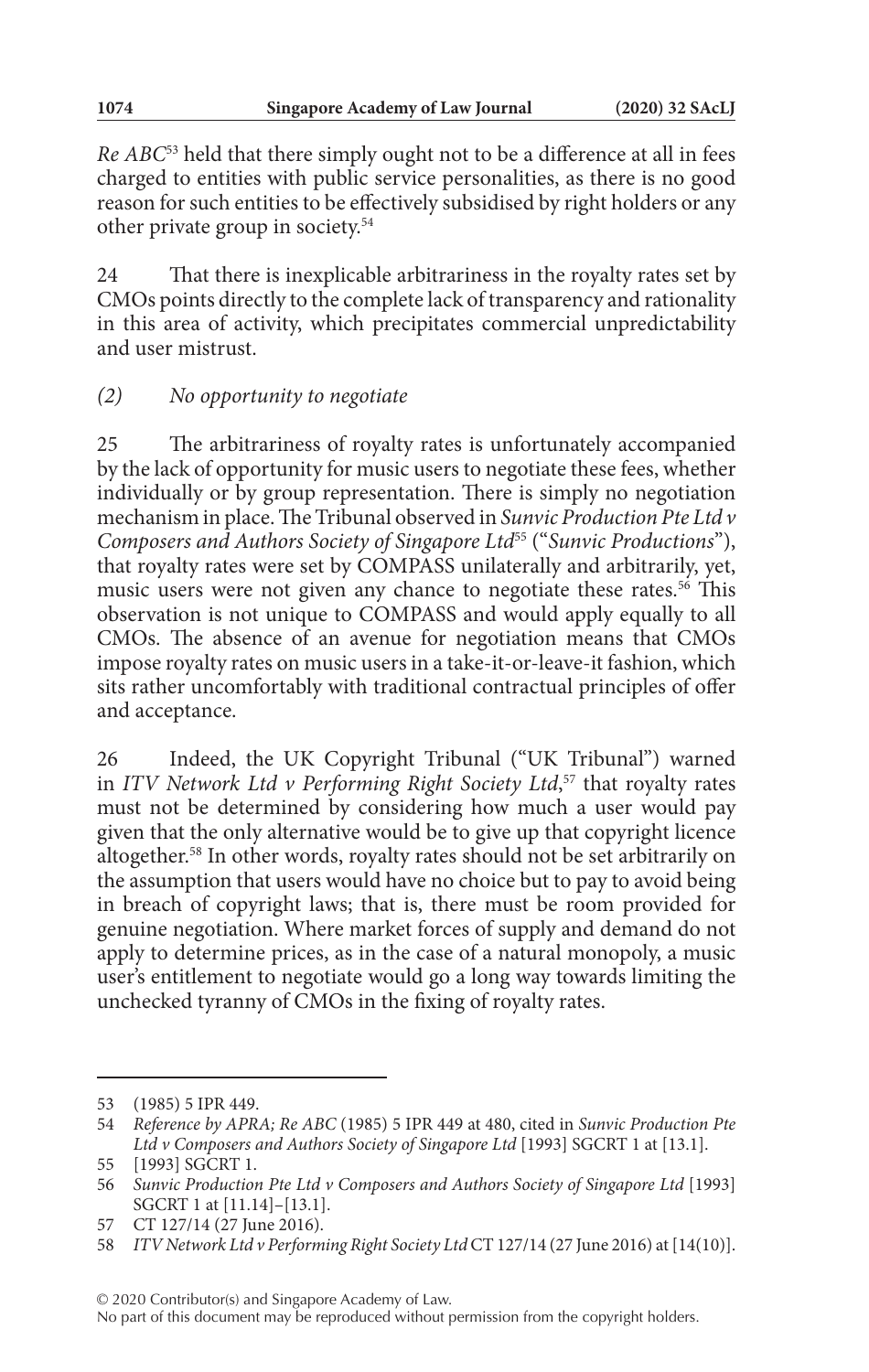27 It bears to note, furthermore, that lack of opportunity for music users to negotiate with CMOs, or in any other way seek to influence, royalty rates, in practice leads to music users seeking to *avoid*, rather than discuss, payment of royalties. Difficulties with royalty collection in turn undermines the primary objective of the entire copyright protection regime, spiralling the credibility of CMOs further downwards.

### *(3) Limited tribunal supervision*

28 To draw some boundaries around the self-regulated regime of CMOs, it was envisaged that the Tribunal would act "as a check against licensors imposing unreasonable licensing fees and terms".59 The Tribunal indeed considers its role to be that of a watchdog over the self-regulated, naturally monopolistic position of CMOs. In *Tiananmen KTV & Lounge Pte Ltd v Innoform Entertainment Pte Ltd*60 ("*Tiananmen KTV*"), the Tribunal held that:<sup>61</sup>

> The Copyright Tribunal in Singapore is a creature of statute, established under the Copyright Act (Cap 63) ('the Act') in part to *exercise a measure of control* over the activities of organisations, commonly referred to as collecting societies … *Such regulatory control is necessary in the public interest to curb any abuse by the collecting societies or collectives licensing bodies, which are often in a monopolistic position* as a result of their right to licence the use of virtually all the works and subject-matter other than works needed in a particular sector (eg popular music in the entertainment world). [emphasis added]

29 Thus, the Tribunal seems to have been brought into being, among other reasons, as a form of regulatory control over CMOs. Regrettably, the Tribunal is not as effective a policeman as it was hoped to be. First, the Tribunal's jurisdiction to review *proposed* licensing schemes and to decide on their reasonableness is entirely dependent on the willingness of CMOs to refer these schemes to the Tribunal. That the law says CMOs "may refer the scheme" to the Tribunal<sup>62</sup> provides a *suggestion* rather than a legal obligation. Moreover, CMOs who do voluntarily refer proposed schemes to the Tribunal for review are entitled to withdraw any such referral from under the inspection of the Tribunal at any time before an

© 2020 Contributor(s) and Singapore Academy of Law.

<sup>59</sup> Senior Minister of State for Law, Assoc Prof Ho Peng Kee at the second reading of the Copyright (Amendment) Bill 2009 (Bill 16 of 2009) which amended the Copyright Act (Cap 63, 2006 Rev Ed), effective 31 December 2009, to expand the scope of the Tribunal's jurisdiction to review all types of copyright work and subject matter other than work: *Singapore Parliamentary Debates, Official Report* (15 September 2009) vol 86 at col 1499.

<sup>60</sup> [2011] SGCRT 1.

<sup>61</sup> *Tiananmen KTV & Lounge Pte Ltd v Innoform Entertainment Pte Ltd* [2011] SGCRT 1 at [3].

<sup>62</sup> Copyright Act (Cap 63, 2006 Rev Ed) s 160(1) read with s 160(4).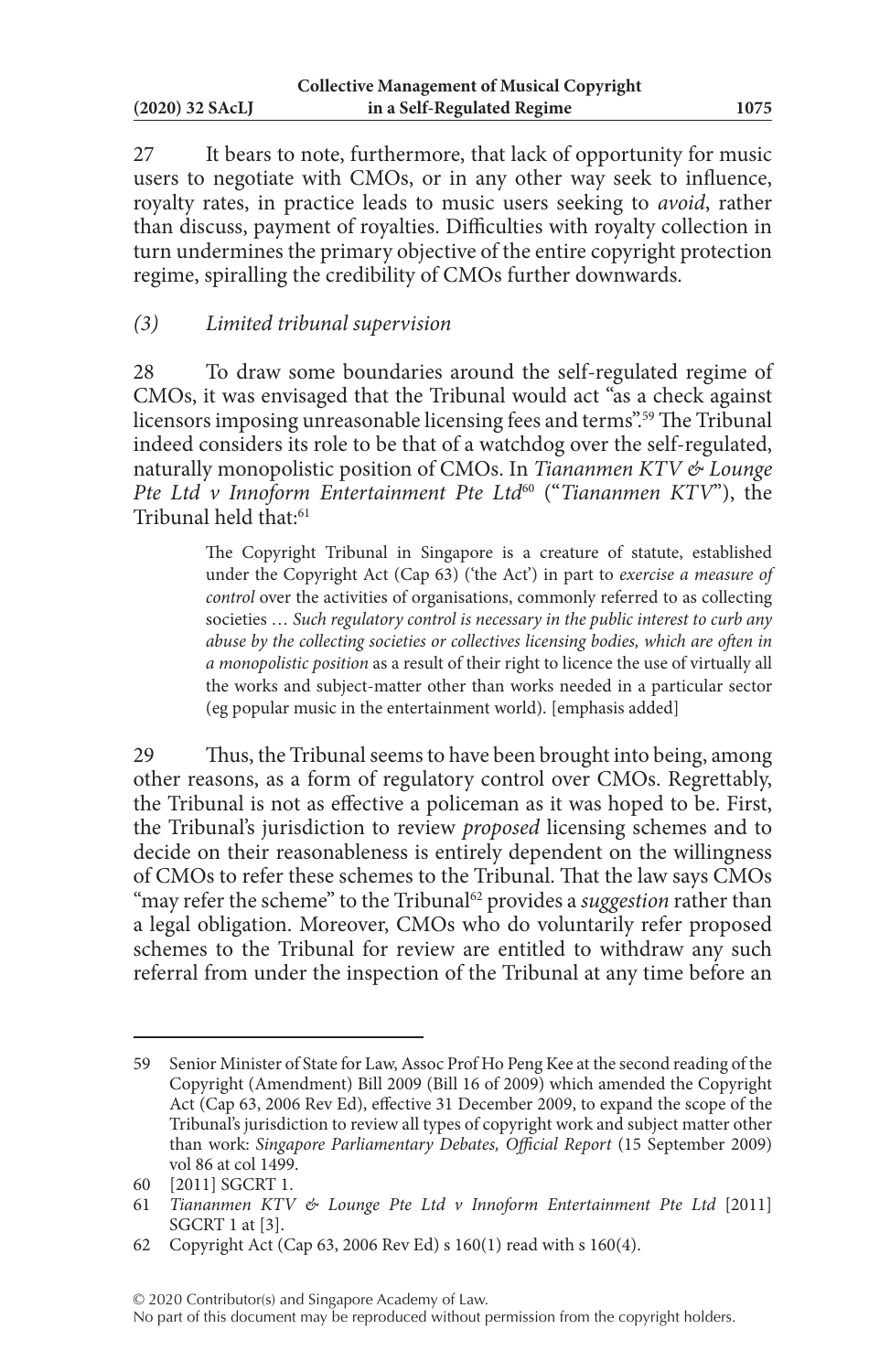order by the Tribunal is made.<sup>63</sup> There is no law enabling music users to refer proposed licensing schemes to the Tribunal for review before such schemes become operative. The absence of such a law is telling of the fact that no prior negotiations between CMOs and music users take place before royalty rates are fixed; therefore, music users would never have the opportunity to gain access to proposed licensing schemes to begin with. It is thus not realistic to expect the Tribunal to have any meaningful supervision over proposed licensing schemes in the current landscape.

30 Second, although the Tribunal has jurisdiction to accept applications from music users to review *operative* licensing schemes imposed by CMOs, it appears that music users may be intimidated by the legally technical nature of the whole process. It was raised in the Review Report that most music users are *unaware* of the recourse channels available to them or, if they are aware, have never used them. The Review Report states:<sup>64</sup>

> The general feedback was divided into two groups – those who were *not aware of any dispute resolution mechanisms*, such as internal mechanisms of the CMOs or using the Copyright Tribunal; and those who did know about such mechanisms but *have not used them before*. [emphasis added]

31 Under the Copyright Act, s 161(1) provides that where a dispute arises as to a licensing scheme imposed by a CMO, music users (either represented by an organisation or individually) may refer the scheme to the Tribunal for review, and the Tribunal may vary or substitute those schemes where the Tribunal "considers reasonable in the circumstances".65 Section 163(2) provides that where a music user requires a licence but that the grant of such a licence would be on terms or with fees that "are not reasonable in the circumstances of the case", the music user may refer the licensing scheme to the Tribunal. If the Tribunal determines that the referral is "well-founded, may specify new charges and conditions that it "considers reasonable in the circumstances".<sup>66</sup> The Tribunal has ruled that "the thrust of s. 161 is to enable the parties to refer the licence scheme in general to the Tribunal in its application to the relevant class of

© 2020 Contributor(s) and Singapore Academy of Law.

<sup>63</sup> Copyright Act (Cap 63, 2006 Rev Ed) s 160(6).

<sup>64</sup> Ministry of Law and Intellectual Property Office of Singapore, *Singapore Copyright Review Report* (17 January 2019) at p 61, para 2.15.3(c).

<sup>65</sup> Copyright Act (Cap 63, 2006 Rev Ed) s 161(1) read with s 161(5). Other music users who share the same concerns about licensing schemes referred to the Tribunal may apply to be added as a party:  $s 161(2)(c)$  read with  $s 161(3)$ ; and  $s 136(5)$ .

<sup>66</sup> Copyright Act (Cap 63, 2006 Rev Ed) s 163(2) read with s 163(6)(*b*). References may also be made to the Tribunal where a CMO refuses or fails to grant a licence: s 163(1) read with ss 163(3)(*a*) and 163(4)(*a*).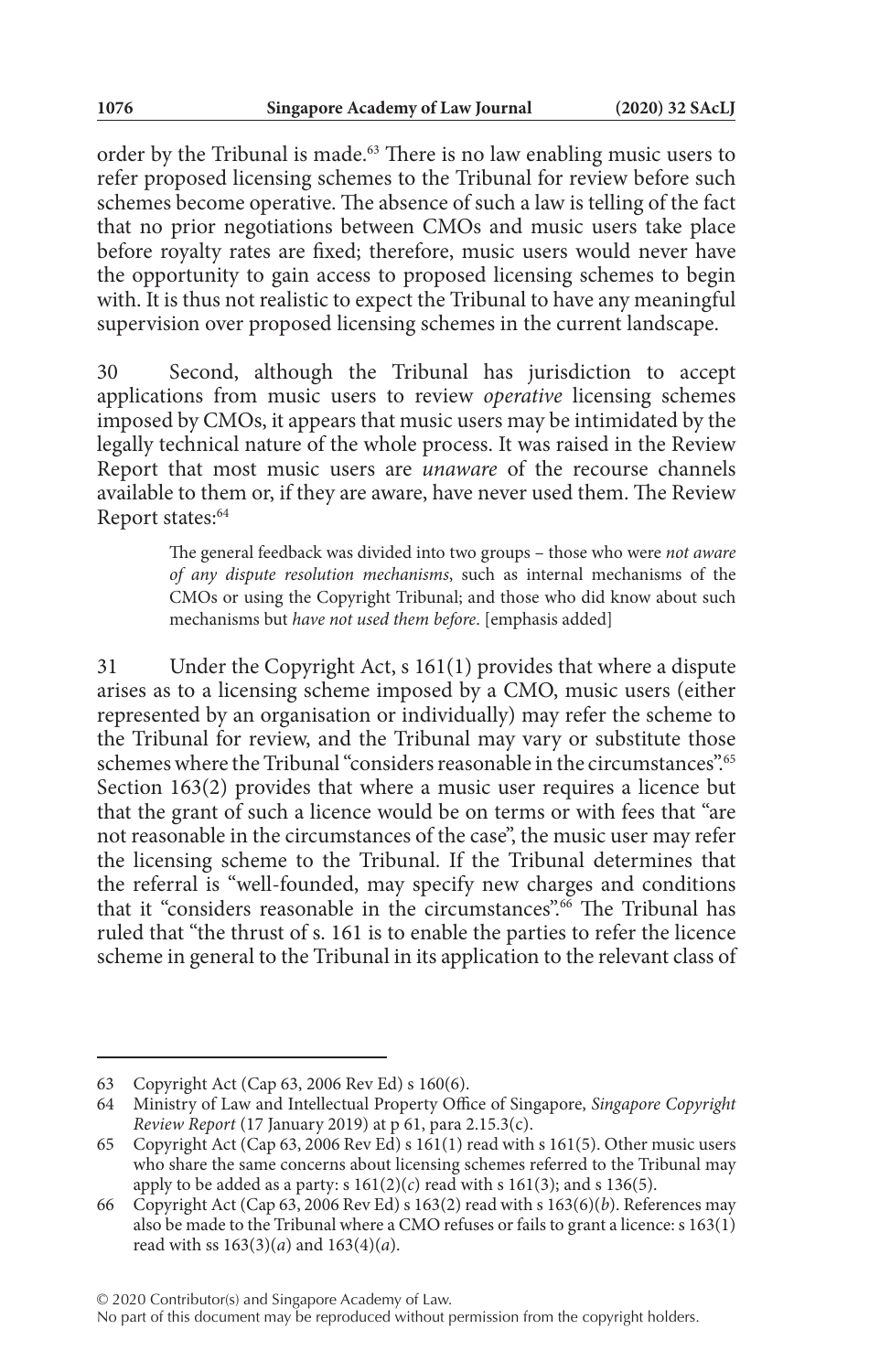cases"67 while under s 163(2), "the validity of the licence scheme is not in general terms put in issue".<sup>68</sup> What is considered under the latter section is instead "the application of the scheme to a particular case covered by the scheme".69

32 While a full-length discussion on the practical implications of the Tribunal's distinction between ss  $161(1)$  and  $163(2)^{70}$  is outside the scope of this article, it suffices here to say that music users, as laypersons, are unlikely to understand which section to make an application under. Moreover, the legalistic provisions<sup> $71$ </sup> regulating service of the application to the Tribunal, formal requirements to be drafted into an application, preliminary hearings, amendment of applications, consolidation of applications, orders of the Tribunal, references to points of law to the High Court<sup>72</sup> and summonses of witnesses, all make it difficult for a layperson to navigate this course of dispute resolution. Therefore, although music users may be represented by an employee, officer or director before the Tribunal,<sup>73</sup> the legalities involved make it unrealistic to proceed without legal representation and added costs.

33 This practical difficulty caused by the lack of financial resources and knowledge expertise was pointed out by the UK Court of Appeal in *A.E.I. Rediffusion Music Ltd v Phonographic Performance Ltd*74 ("*A.E.I.*"), where it observed the "very undesirable position" of smaller enterprises who do not have adequate means to contest a licence before the UK Tribunal.75 The fact that many music users, especially small businesses and individuals, have limited resources, creates an imbalance between

<sup>67</sup> *Sunvic Production Pte Ltd v Composers and Authors Society of Singapore Ltd* [1993] SGCRT 1 at [4.4].

<sup>68</sup> *Sunvic Production Pte Ltd v Composers and Authors Society of Singapore Ltd* [1993] SGCRT 1at [4.2].

<sup>69</sup> *Sunvic Production Pte Ltd v Composers and Authors Society of Singapore Ltd* [1993] SGCRT 1 at [4.2].

<sup>70</sup> For example, the Tribunal held that any orders made in response to an application under s 161 (but not s 163) would affect all cases in that class of licence, whether or not the parties were joined in the proceedings: at *Sunvic Production Pte Ltd v Composers and Authors Society of Singapore Ltd* [1993] SGCRT 1 at [6.2]. The Tribunal also observed that the scope of its jurisdiction to vary or substitute licensing schemes under both sections would differ: at [9.1]. See also *Singapore Broadcasting Corp v The Performing Right Society Ltd* [1991] SGCRT 1 at [4] and *Reference by APRA; Re ABC* (1985) 5 IPR 449 at 458.

<sup>71</sup> Copyright Tribunal (Procedure) Regulations (Cap 63, Rg 6, 2010 Rev Ed).

<sup>72</sup> Copyright Act (Cap 63, 2006 Rev Ed) s 169.

<sup>73</sup> Copyright Act (Cap 63, 2006 Rev Ed) ss 178(*a*)–178(*c*).

<sup>74</sup> [1999] 1 WLR 1507.

<sup>75</sup> *A.E.I. Rediffusion Music Ltd v Phonographic Performance Ltd* [1999] 1 WLR 1507 at 1524.

No part of this document may be reproduced without permission from the copyright holders.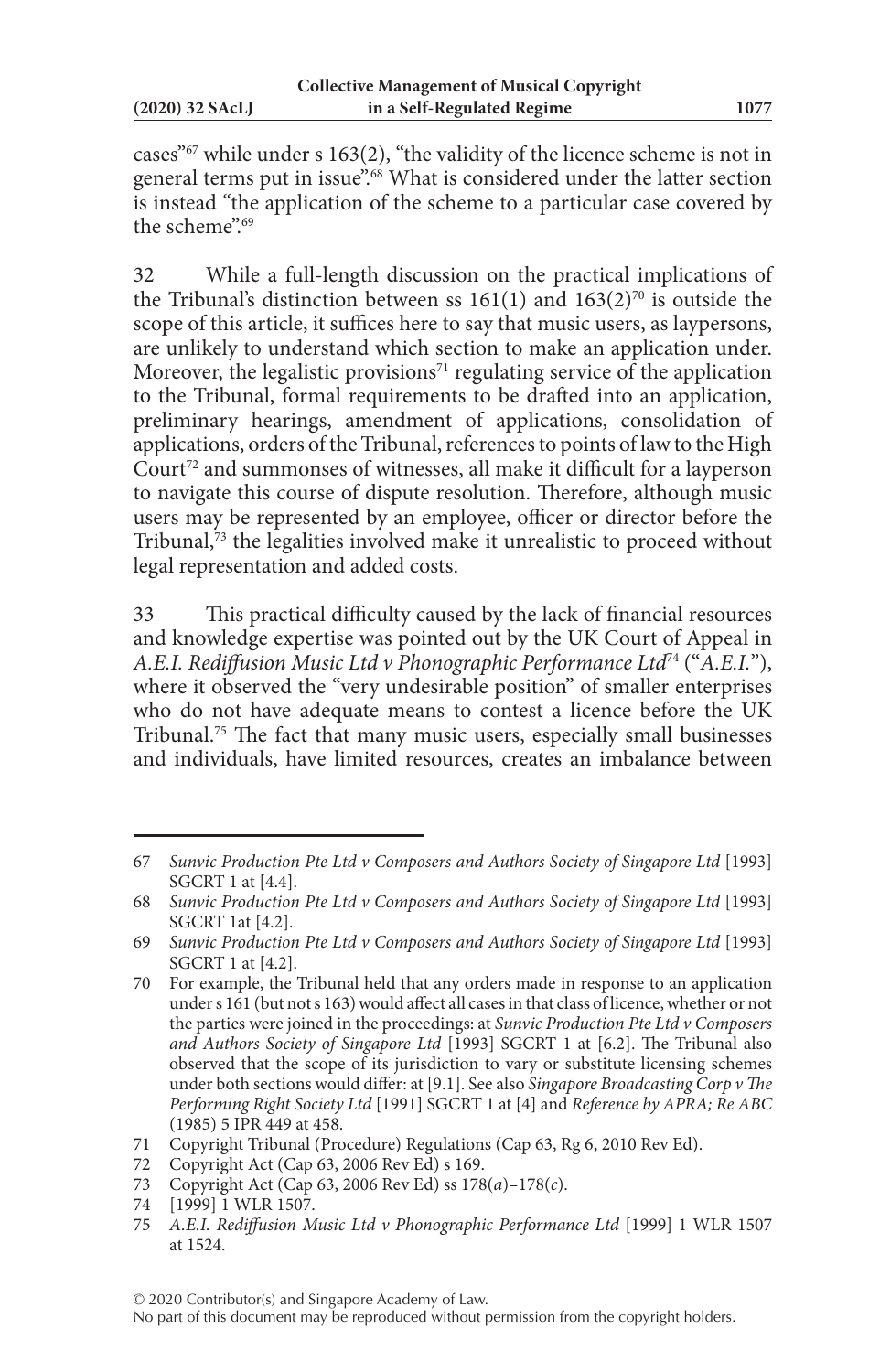music users and CMOs that results in the Tribunal not being called on as often as it should be.

34 Third, the Tribunal appears to have painted itself into the corner of an adversarial court, instead of exercising its statutory discretion to deliver justice in a more flexible, even inquisitorial, manner. Section 173 of the Copyright Act expressly states that proceedings of the Tribunal shall follow procedures within its discretion, that the Tribunal "shall *not* be bound by the Evidence Act" [emphasis added], and that these proceedings "shall be conducted with as little formality, and with as much expedition, as requirements of this Act and a proper consideration of the matters before the Tribunal permit". Not being bound by the Evidence Act<sup>76</sup> means that the Tribunal is permitted to depart from the evidential rules that govern the adversarial court process, to play a more investigative role in order to even the playing field between CMOs and music users. As Dr Iyer wrote,<sup>77</sup> "unlike courts, tribunals can look at the entire merit of a disputed question … often tribunals can undertake the investigation of facts by adopting a more activist 'inquisitorial' mode of proceedings".78

35 In deciding the issue of "reasonableness", the Tribunal has broad discretion. The Tribunal in *Tiananmen KTV* considered its scope of discretion to be wide enough to consider "reasonableness" in terms of overarching principles of fairness and equity. It held in that case:79

> Essentially, *what is 'reasonable' means what is fair and equitable having regard to the particular factual matrix at hand, and entails a value judgment* which cannot be arrived at through the application of a rigid mathematical formula. … In the absence of binding precedents, *commonsense is a good indicator of reasonableness*. [emphasis added]

36 Yet, regardless of the scope of its discretion, and despite the express freedom given to it to disregard the Evidence Act, the Tribunal in *Tiananmen KTV* did not depart from evidential rules in order to call further evidence in an inquisitorial manner. When faced with insufficient evidence from *both* parties, the Tribunal simply gave up and declared that the music user could not establish that the licence scheme in question was "unreasonable". In omitting to call for further evidence to decide the issue more satisfactorily, the Tribunal established that it did not have the

© 2020 Contributor(s) and Singapore Academy of Law.

<sup>76</sup> Cap 97, 1997 Rev Ed.

<sup>77</sup> T K K Iyer, "Accountability and Review Processes in Modern Public Administration – The Role of Tribunals" (1991) 12 Sing L Rev 274.

<sup>78</sup> T K K Iyer, "Accountability and Review Processes in Modern Public Administration – The Role of Tribunals" (1991) 12 Sing L Rev 274 at 290–291.

<sup>79</sup> *Tiananmen KTV & Lounge Pte Ltd v Innoform Entertainment Pte Ltd* [2011] SGCRT 1 at [36].

No part of this document may be reproduced without permission from the copyright holders.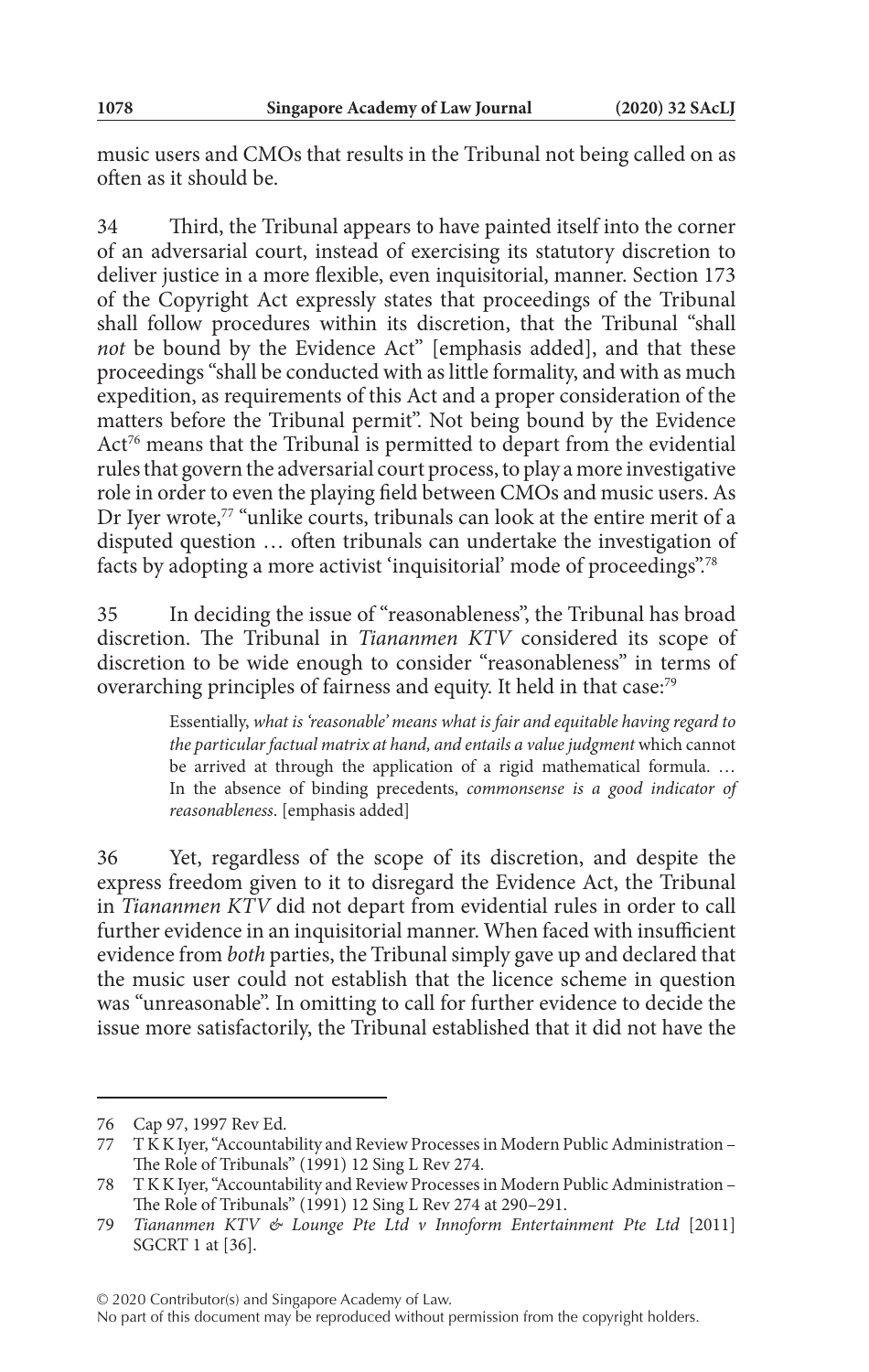power to work outside the rules of evidence. It cited two foreign cases to support its view, holding that:<sup>80</sup>

> In the case of *Ref by APRA; Re ABC* at 463–464, the Tribunal, in interpreting the scope of s 164 [*in pari materia* to s 173 of the Copyright Act], opined that the mere fact that it was not bound by the rules of evidence did not mean that it should not base its decisions on the material before it:

> > We do not sit as a court of record but as an administrative tribunal. Nevertheless, the parties have filed detailed statements of their cases and also points in support of those cases; *each has led extensive evidence*. *The Tribunal's power to call evidence without the consent of both parties is at least doubtful* … In any event, it would be impractical for it to do so. …

…

…

Similarly, in the UK case of *The British Phonographic Industry Ltd and Others v Mechanical-Copyright Protection Society Ltd and Others*, the Tribunal exercised its discretion in determining reasonableness 'in the light of the evidence'.

Like the equivalent tribunals in Australia and the UK, this Tribunal must arrive at a determination concerning the reasonableness of the charges and conditions and by logical extension, whether the Applicant's claim is 'well-founded' *based on the evidence tendered and submissions put forth* …

[emphasis added]

37 In keeping with the view that the rules of evidence provided guidance to its proceedings, the Tribunal also held that the civil burden of proof lay on the music user to show the unreasonableness of the licensing scheme in question<sup>81</sup> and dismissed the application not on the *merits* of the CMO's case, but rather on the music user being unable to discharge that burden of proof. It was noted throughout the judgment that there was insufficient evidence produced by either party and that "[i]f there was sufficient evidence", it may have "come to the finding that the fees charged [by the CMOs] were unreasonable".<sup>82</sup> The Tribunal concluded by observing that:<sup>83</sup>

> Although the Applicants did not succeed in their claim, this was *not so much as result of the strength* of the Respondent's evidence, *which we found lacking in*

© 2020 Contributor(s) and Singapore Academy of Law.

<sup>80</sup> *Tiananmen KTV & Lounge Pte Ltd v Innoform Entertainment Pte Ltd* [2011] SGCRT 1 at [44]–[47].

<sup>81</sup> *Tiananmen KTV & Lounge Pte Ltd v Innoform Entertainment Pte Ltd* [2011] SGCRT 1 at [26].

<sup>82</sup> *Tiananmen KTV & Lounge Pte Ltd v Innoform Entertainment Pte Ltd* [2011] SGCRT 1 at [88].

<sup>83</sup> *Tiananmen KTV & Lounge Pte Ltd v Innoform Entertainment Pte Ltd* [2011] SGCRT 1 at [102].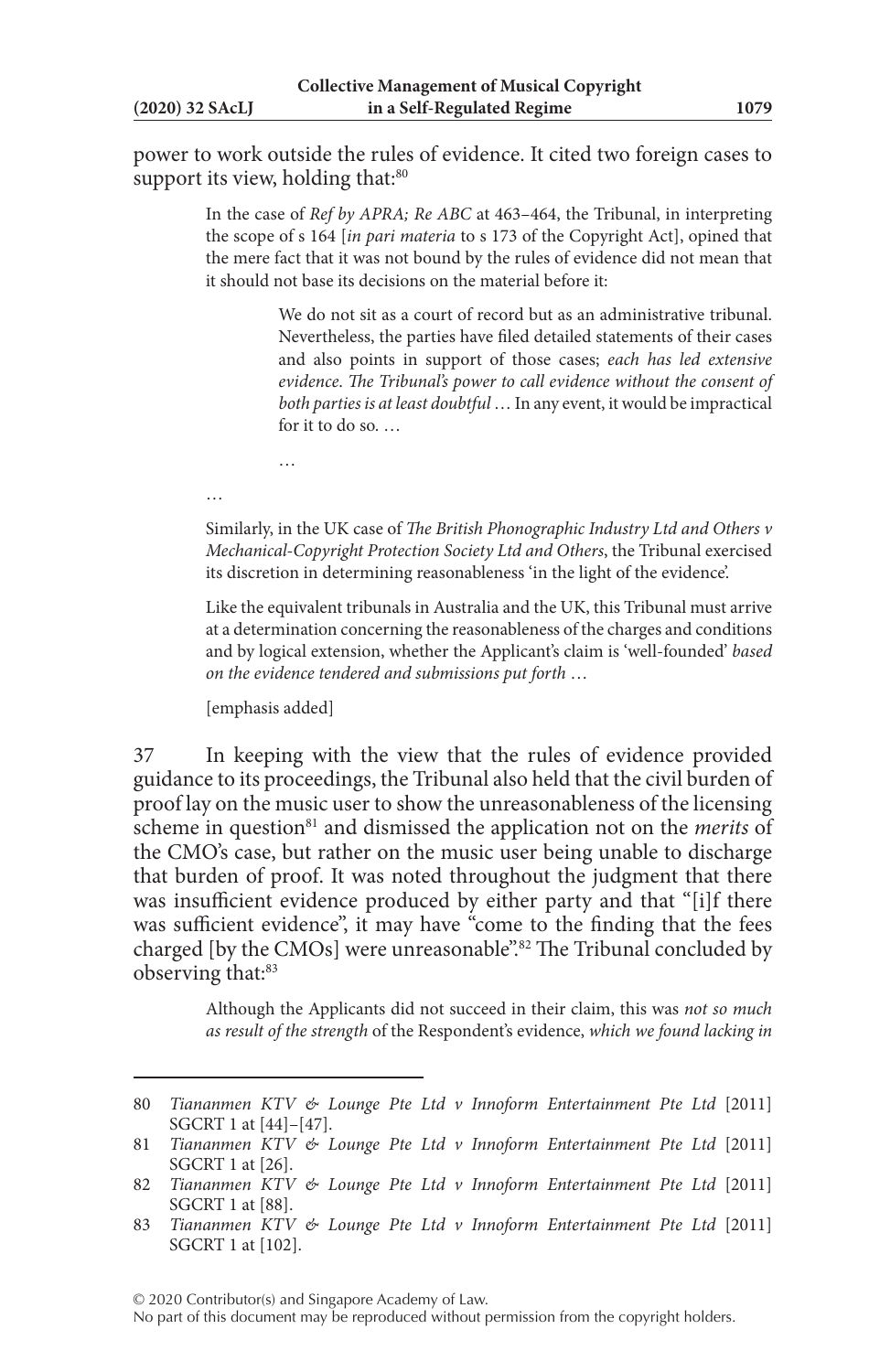*cogency* in any case, but as a consequence of the Applicant's *failure to adduce sufficient evidence* to cross the necessary threshold to discharge its evidential burden, which in turn led to its failure to satisfy the legal burden of proof. [emphasis added]

38 It is a shame that the Tribunal seems to have chained itself to the confines of the adversarial process by refusing to call further evidence. It must be noted that the Australian case<sup>84</sup> cited by the Tribunal on this point saw *extensive* evidence being led by both parties on the reasonableness of the licensing scheme in question, and it was on that premise that the Australian Copyright Tribunal decided it would not have the power to call further evidence in relation to a *sub-point* raised as to the potential illegality of the scheme "[w]ithout an adequate factual foundation for the submission".85 In the case of *Tiananmen KTV*, the opposite is true in that the parties had not led sufficient evidence on the main point of contention. Yet, the Tribunal chose to accept the position that it remained bound by evidential rules of the adversarial court and upheld a questionable licensing scheme on the basis that the threshold of proof had not been crossed by the music user.<sup>86</sup> The limitations placed by the Tribunal on its own investigative discretion needs to be checked, or at least reconsidered, in order for the Tribunal to play its role to curb abuse by CMOs.

#### *(4) Non-transparent distribution of royalties*

39 Distribution of royalties is the last step in the process of Rights Management. The question by this time essentially is: does the money go where the CMOs say it goes? Self-regulation has led to serious doubt as to how royalties are attributed and distributed to right holders, because there are either no transparent rules as to these how these activities must be conducted or no audit system to verify compliance with any rules that may be established.

40 The complete lack of regulation in this area has led to a nonchalance toward the CMOs' address of this topic. On MRSS's website, in answer to the "frequently asked question" ("FAQ") on what happens to the fees collected for public performance of sound recordings in karaoke videos, there is a one-liner to state (without irony) that: "Licence fees collected

<sup>84</sup> *Reference by APRA; Re ABC* (1985) 5 IPR 449.

<sup>85</sup> *Reference by APRA; Re ABC* (1985) 5 IPR 449 at 464–465.

<sup>86</sup> This unfortunate decision was made worse in *Tiananmen KTV & Lounge Pte Ltd v Innoform Entertainment Pte Ltd* [2013] SGCRT 1, where the Tribunal ruled that the music user could not make a further reference of the same licensing scheme under s 162 of the Copyright Act (Cap 63, 2006 Rev Ed), which did not expressly allow further references from s 163(2) of the Copyright Act.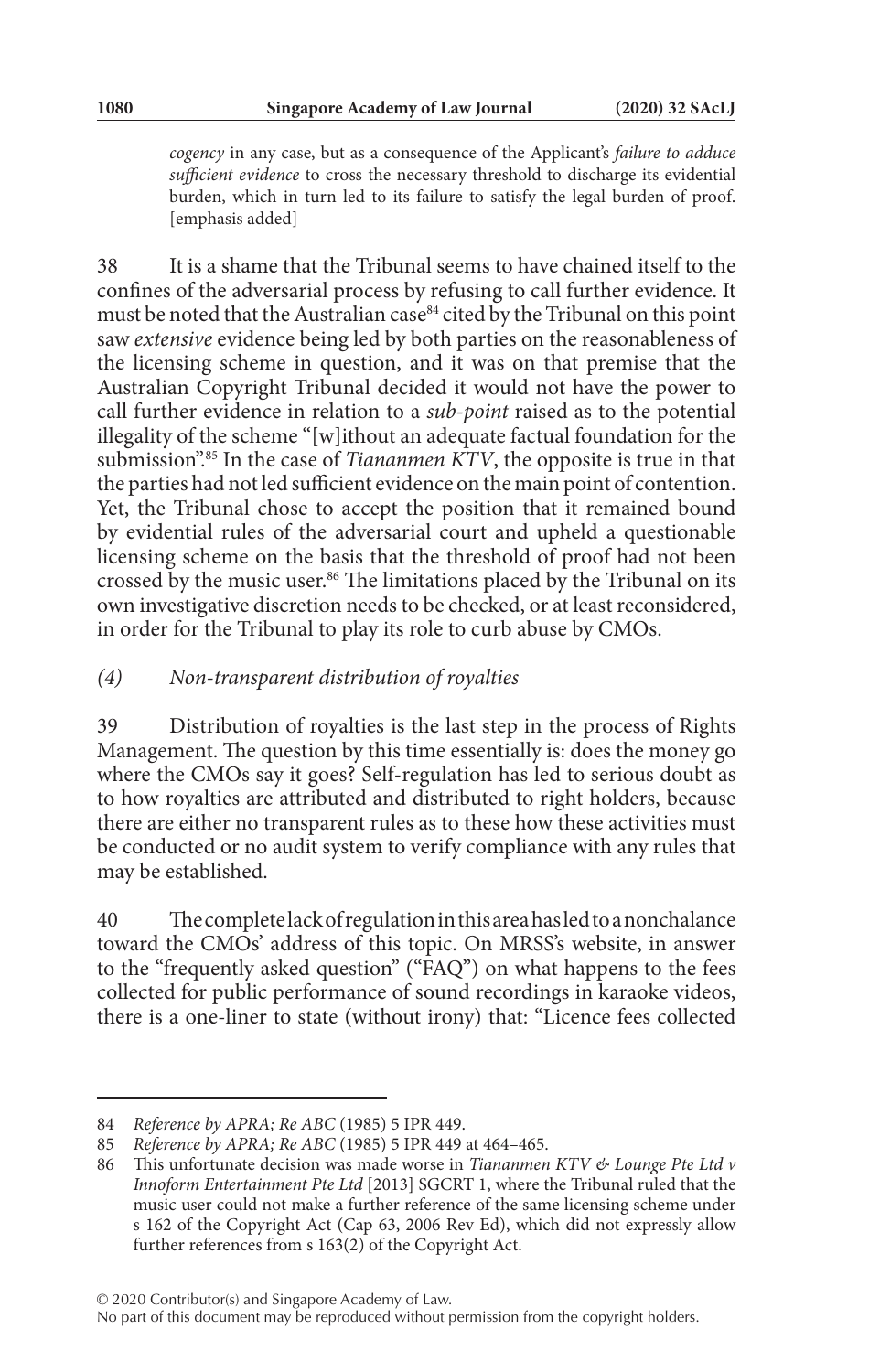are distributed among the respective copyright owners."87 Similarly on the RIMS's website, the one-liner that "license fees are distributed amongst the respective copyright owners and/or record companies" appears in the FAQ. There is no elaboration on this statement of truism on either website, no navigation link to another part of the website to find out more, and no attempt to provide any further information whatsoever. Whether there are hidden rules governing MRSS's and RIMS's methods of attribution and distribution is unknown, the secrecy of which is itself an issue counting towards the lack of transparency in the conduct of their business. In 2012, the CMOs congregated to set out a Code of Conduct<sup>88</sup> as a means of self-regulation ("CMOs Code"). Code 12(a)(i) of the CMOs Code obliges CMOs to publish this document, and it is indeed found on COMPASS's website.89 It is not, however, found on MRSS's or RIMS's website, and this is not surprising because MRSS and RIMS are not parties to the CMOs Code. The CMOs Code was signed by their predecessors,<sup>90</sup> who are now seemingly defunct. The non-binding nature of the CMOs Code is self-evident, and falls far short of a proper legal framework.

41 Among the existing CMOs, COMPASS is possibly to most forthright in terms of the information on royalty distribution that it makes available to the public. For example, pursuant to code 7(a) of the CMOs Code, COMPASS's website contains an elaborate document called "Performing Royalties Distribution Rules"91 setting out the method in which six distinct pools of royalties<sup>92</sup> are distributed to music creators. This document contains rules on calculating nett distributable royalties,<sup>93</sup>

<sup>87</sup> Music Rights Singapore Public Limited, "FAQ" https://www.mrss.com.sg/faq/ (accessed March 2020).

<sup>88</sup> Not much is known about this but there is a joint press release by the Ministry of Law and Intellectual Property Office of Singapore commending this move by CMOs: Ministry of Law, "MinLaw and IPOS Welcome Launch of Code of Conduct by Collective Management Organisations", press release (8 June 2012) https://www. mlaw.gov.sg/news/press-releases/minlaw-and-ipos-welcome-launch-of-code-ofconduct-by-collective-management-organisations (accessed March 2020).

<sup>89</sup> Available at http://compass.org.sg/wp-content/uploads/2016/02/Code-of-Conduct-Secured.pdf (accessed March 2020).

<sup>90</sup> Recording Industry Performance Singapore Pte Ltd, Horizon Music Entertainment Pte Ltd, Innoform Entertainment Pte Ltd, and K-Net Pte Ltd: Ministry of Law, "MinLaw and IPOS Welcome Launch of Code of Conduct by Collective Management Organisations", press release (8 June 2012) https://www.mlaw.gov.sg/news/pressreleases/minlaw-and-ipos-welcome-launch-of-code-of-conduct-by-collectivemanagement-organisations (accessed March 2020).

<sup>91</sup> COMPASS, "Performing Royalties Distribution Rules" (updated July 2012), available at http://compass.org.sg/about-us/corporate-governance/ (accessed March 2020).

<sup>92</sup> These are broadcasting, general licences, events permits, concerts, airlines and cinema: COMPASS, "Performing Royalties Distribution Rules" (updated July 2012) rule 1.

<sup>93</sup> COMPASS, "Performing Royalties Distribution Rules" (updated July 2012) rule 4.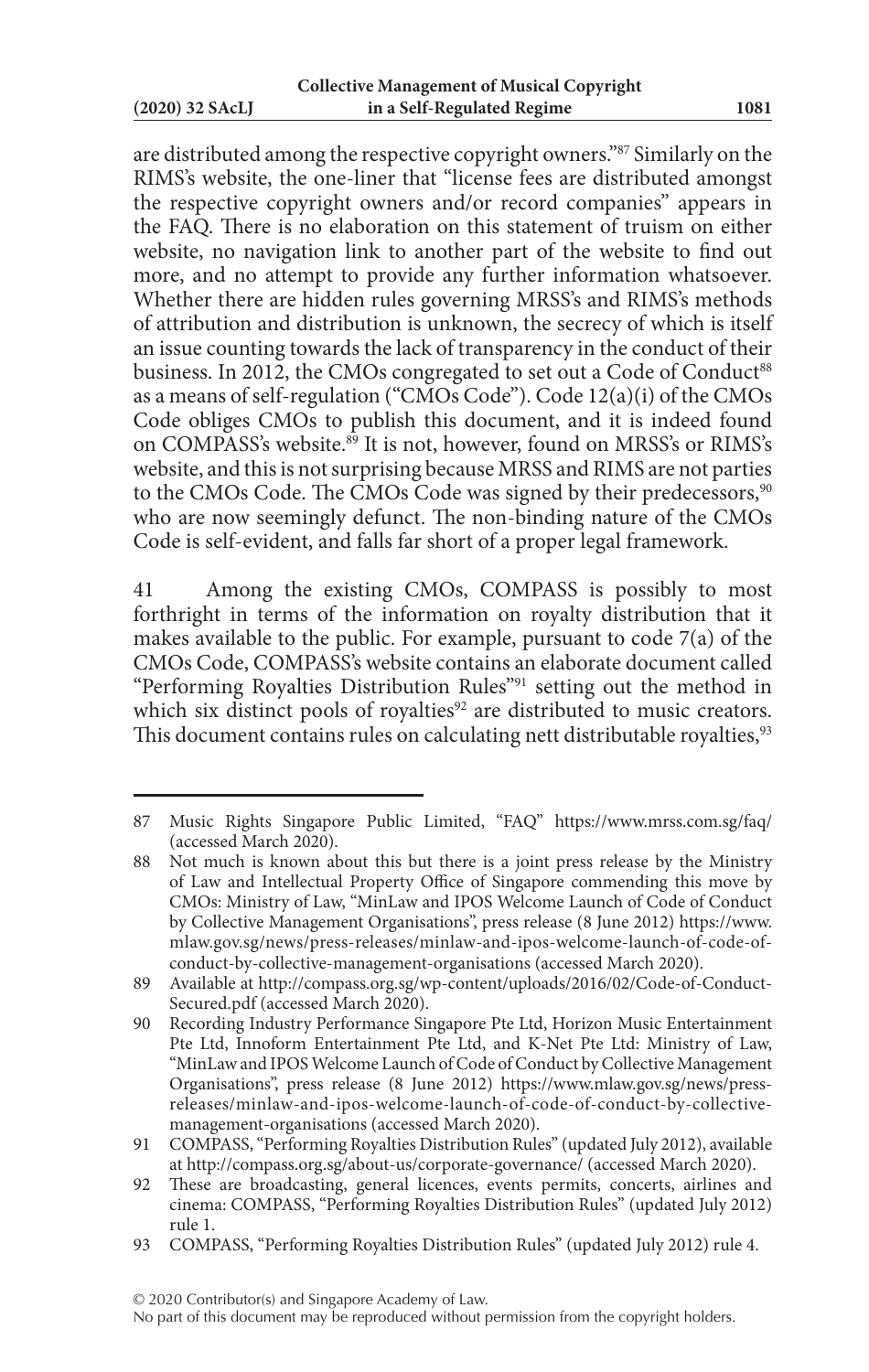special allocations for unlogged performances,<sup>94</sup> and division of fees,<sup>95</sup> including references to "Points Awards Tables"96 to aid with determining how fees should be distributed based on music classification.<sup>97</sup> In accordance with codes 8(b) and 8(c)(iv) of the CMOs Code, annual reports containing audited financials are published on COMPASS's website. <sup>98</sup> COMPASS has also obtained the ISO 9000 certification from TÜV SÜD PSB Pte Ltd on achieving a "quality management system".99 Yet, there is still a general sense of unaccountability, demonstrating that selfgovernance, no matter how earnest, does not possess the same vigilance required to ensure transparency under the law.

42 Of particular note is the inescapable fact that there is no mechanism by which compliance with the CMOs Code can be monitored, verified or enforced. Under codes 13 and 14 of the CMOs Code, it was contemplated that an independent "Code Reviewer" "with specialist expertise in administrative law, copyright law and/or licensing practices"<sup>100</sup> would be appointed to oversee CMOs and to submit an annual compliance *report to IPOS*. 101 There is no evidence that any such "Code Reviewer" has ever been appointed by the CMOs, and ironically, this omission *itself* proves the point that compliance with the CMOs Code is not consistent. Code 12 of the CMOs Code also requires CMOs to make a statement of compliance in its annual reports but there is no sign of such a statement in COMPASS's annual reports. In relation to MRSS and RIMS, their existence outside the CMOs Code only exacerbates the problem.

43 One side effect from the absence of formal supervision is that CMOs have not needed to define the specific categories of expenditure that are deductible from royalties, prior to distribution. Despite the distracting amount of information found on COMPASS' website, and following from the dearth of detail offered by the other CMOs, there remains no clarity as to how royalties are ultimately distributed to right holders. Quoting the Review Report in relation to the issue of royalty distribution by CMOs:<sup>102</sup>

<sup>94</sup> COMPASS, "Performing Royalties Distribution Rules" (updated July 2012) rule 5.

<sup>95</sup> COMPASS, "Performing Royalties Distribution Rules" (updated July 2012) rules 7 and 8.

<sup>96</sup> COMPASS, "Performing Royalties Distribution Rules" (updated July 2012) rule 10.

<sup>97</sup> COMPASS, "Performing Royalties Distribution Rules" (updated July 2012) rule 9.

<sup>98</sup> COMPASS, "Annual Reports" http://compass.org.sg/about-us/annual-reports/ (accessed March 2020).

<sup>99</sup> See http://compass.org.sg/about-us/iso-certification/.

<sup>100</sup> CMO Code of Conduct (hereinafter "CMOs Code"), code 13(a).

<sup>101</sup> CMOs Code, code 14(f)(ii).

<sup>102</sup> Ministry of Law and Intellectual Property Office of Singapore, *Singapore Copyright Review Report* (17 January 2019) at pp 60 and 61, paras 2.15.2(a) and 2.15.3(a).

No part of this document may be reproduced without permission from the copyright holders.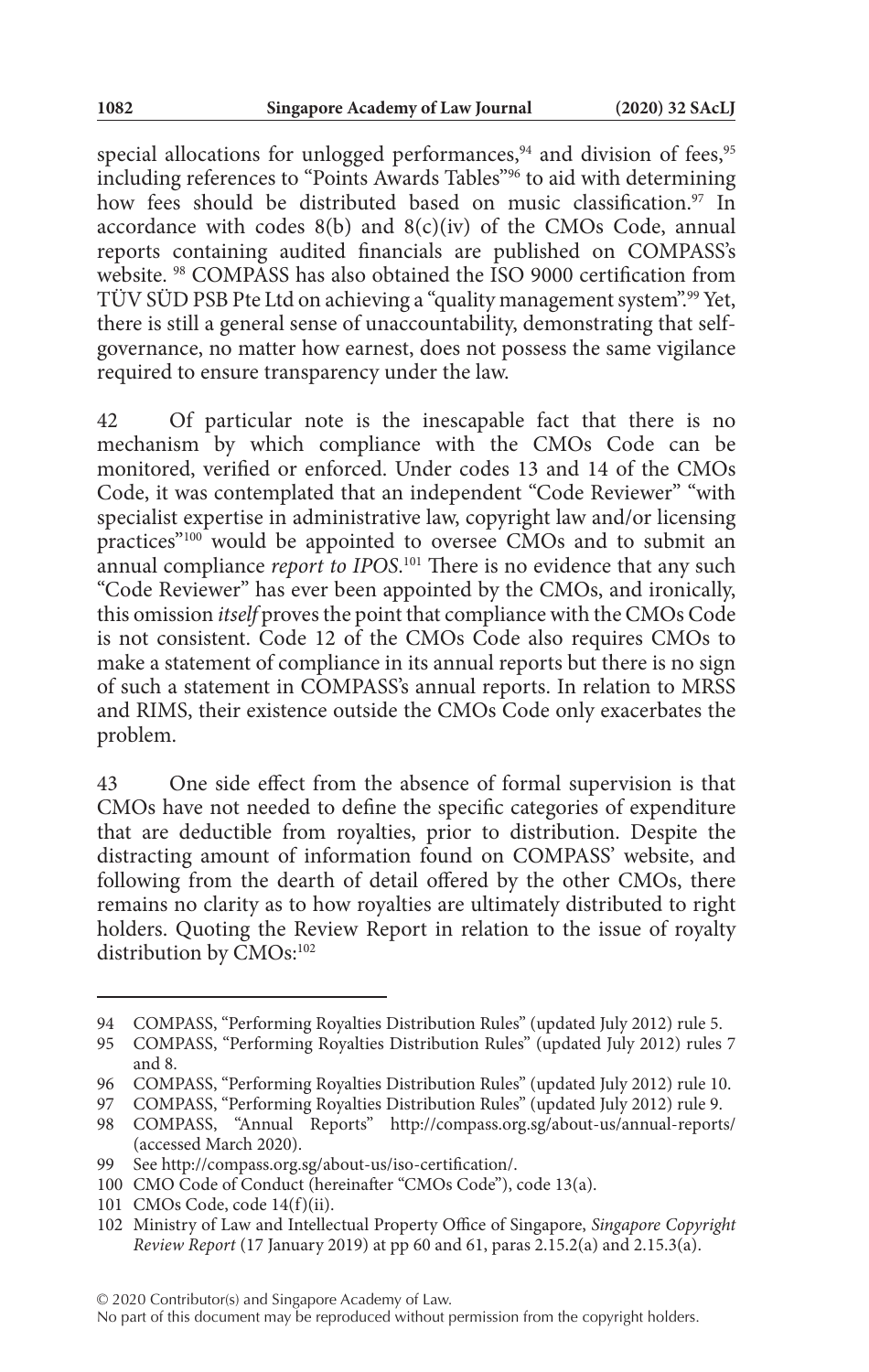… Generally, *creators wanted more transparency in how the licence fees that were eventually disbursed to them were derived*, *citing discrepancies between their own experience of how often their works were used and the final amount that they received*. …

…

… Many users also asked for *greater transparency in how the licence fees were distributed*. They agreed that the fees ultimately should be used to compensate the creators of the works, but were *skeptical that the fees they paid were actually distributed to the correct creators*. A handful added that the lack of transparency on the distribution of the fees meant that the creators of the works they were using might not be compensated, and worried about the legal implication of such a situation, i.e. whether users would be considered to be infringing copyright.

[emphasis added]

44 While code 8(c)(ii) of the CMOs Code requires that CMOs keep proper financial records on the "expenses of managing and operating" the CMO, as well as other amounts authorised under its constitution, such as "the costs of promotional activities, educational programs, cultural funds, donations in support of creators and owners of copyright material, membership of industry associations, or other charitable purposes", these categories are too vague to constitute a pre-determined list of permissible deductibles. To make matters worse, COMPASS's memorandum of association<sup>103</sup> provides in clause  $4(g)$  that COMPASS shall be permitted to pursue its objects by (a) granting "gratuities, donations, pensions and emoluments or make advances to any person at any time in [its] employment"; (b) supporting "funds, trusts, associations or institutions calculated to benefit Members or ex-Members … or persons employed" by COMPASS; (c) subscribing "money for the relief of distress caused by natural disasters or other exceptional calamities"; and (d) making loans or gifts "on such terms as may be thought fit for any purpose conducive to the improvement or advancement of the writing of literature in all forms". These widely drafted categories for which COMPASS is authorised to use royalties raise serious issues of corporate governance.

45 One immediate issue pertains to how right holders can verify that the distribution they received tallies with their entitlement, if the categories of deductible expenditure are defined so loosely, are not pre-determined in policy, and are not publicly disclosed. Code  $8(c)(iii)$ of the CMO Code requires CMOs to provide "reasonable information" to each right holder who requests details on his royalty entitlement, but the

© 2020 Contributor(s) and Singapore Academy of Law.

<sup>103</sup> *Memorandum of Association of the Composers and Authors Society of Singapore Limited* (updated 29 June 2015). The Music Rights (Singapore) Public Limited and Recording Industry Music Services Singapore are silent on this subject.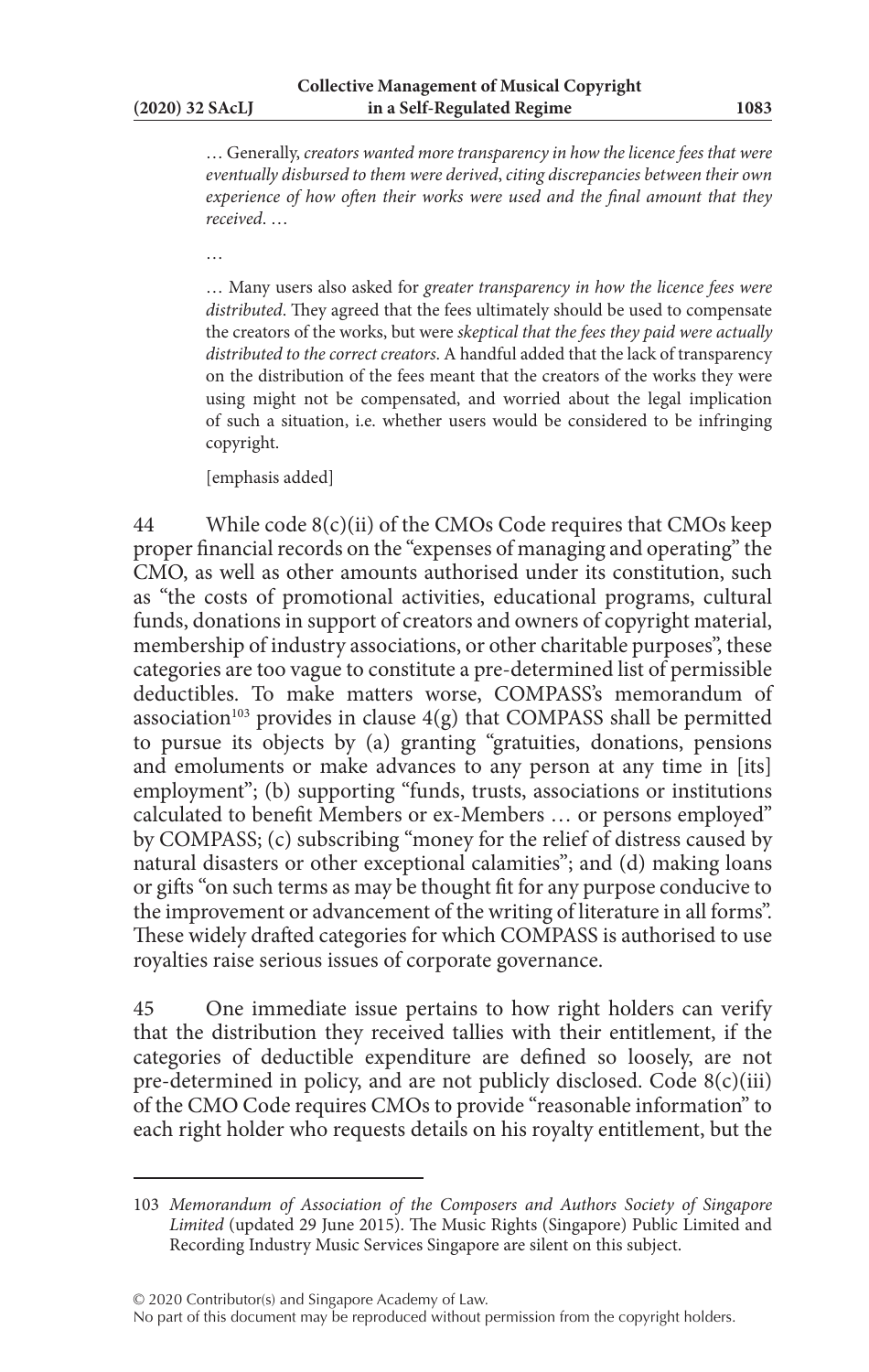sentiment reflected in the Review Report<sup>104</sup> suggests that instances where such requests are fulfilled must have been few and far between. Further compounding the uncertainty in relation to royalties deducted from distribution is the authority afforded to COMPASS to invest moneys derived from royalties.<sup>105</sup> It can be seen from its annual reports that there are investments and investment income,<sup>106</sup> but no policies as to how royalties can be invested, or how investment income must be distributed, appear to be in place.

46 All in all, the financial activities of CMOs cannot be tracked and accounted for as they should be. As private entities playing a public service role in the management of moneys, it is frightening that right holders and music users alike are uncertain as to whether royalty distribution is being conducted in a proper manner.

#### *B. Rights of representation*

47 Music users should be entitled to know who CMOs represent since that is a fundamental premise from which CMOs conduct Rights Management. Importantly, music users who pay royalties to a CMO would remain in breach of copyright for use of music belonging to right holders unrepresented by the CMO. Payment to the CMO for use of its authorised repertoire does not absolve music users of the responsibility to seek permission to use music outside that repertoire. On the flip side, it is of course also essential for music users to know that the music they pay for is indeed part of the CMO's repertoire. Yet, there is no legal obligation on CMOs to disclose their repertoire of right holders to music users.

48 MRSS does furnish *some* information on rights representation to music users,107 publishing on its website an A–Z list of right holders whom it represents.<sup>108</sup> There is also a list of eleven labels represented by RIMS, published on its website.<sup>109</sup> It is not clear whether these lists are exhaustive, comprehensive and updated, but at the very least, an effort

<sup>104</sup> Quoted at para 43 above.

<sup>105</sup> Memorandum of Association of the Composers and Authors Society of Singapore Limited (updated 29 June 2015), clause 4(n).

<sup>106</sup> See, for example, COMPASS, *2018 Annual Report (Part IV)* at FS18, para 6, and FS20, para 11.

<sup>107</sup> Its predecessor, Recording Industry Performance Singapore Pte Ltd, did not, however, publish any information on the music creators who were represented by the CMO.

<sup>108</sup> Music Rights (Singapore) Public Limited, "Artistes" https://www.mrss.com.sg/ artistes/; "Labels" https://www.mrss.com.sg/labels/ (accessed March 2020).

<sup>109</sup> Recording Industry Music Services Singapore, "FAQ" https://rimss.com.sg/faq/ (accessed March 2020).

<sup>© 2020</sup> Contributor(s) and Singapore Academy of Law.

No part of this document may be reproduced without permission from the copyright holders.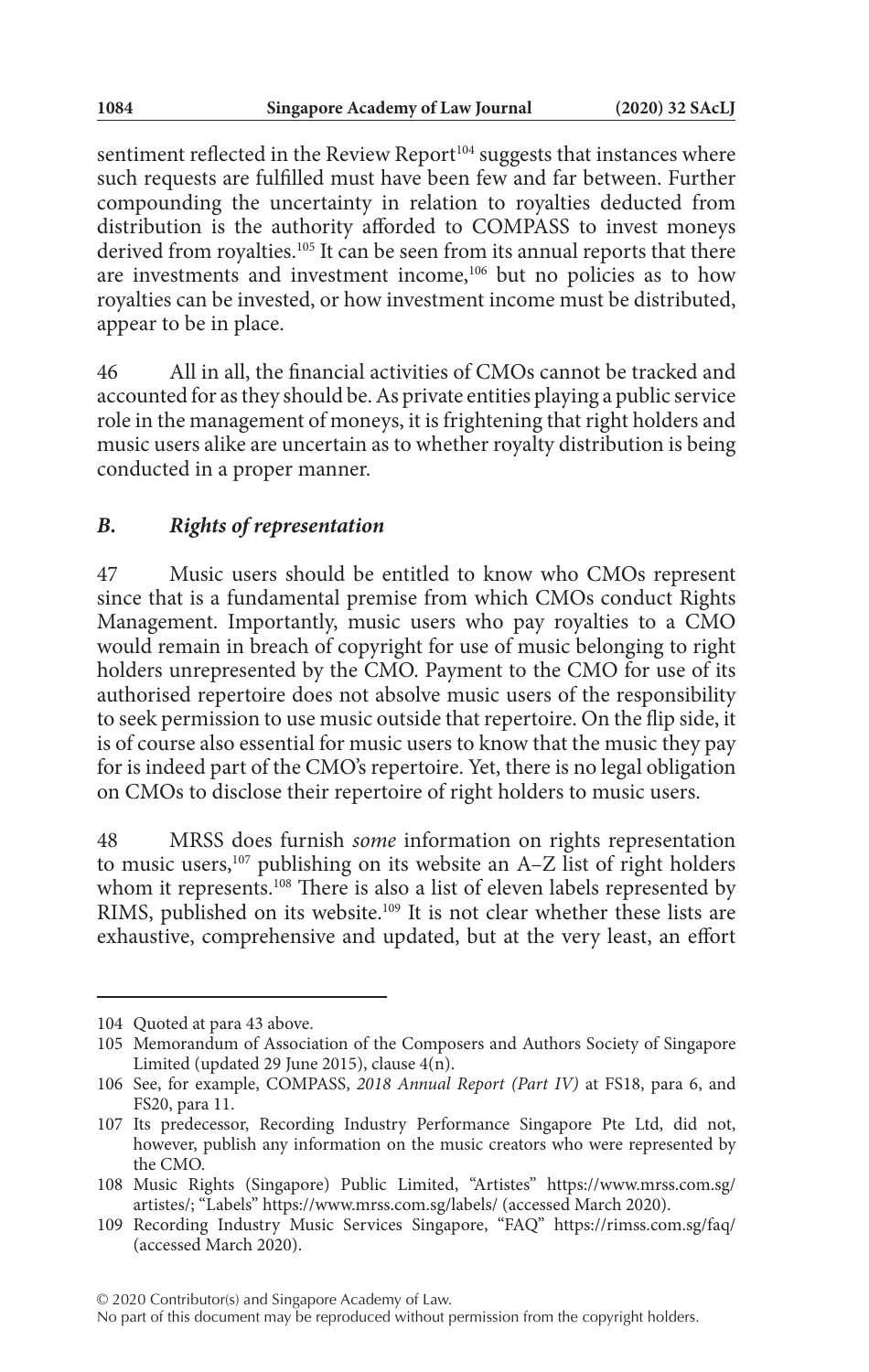is made to provide rights representation information. COMPASS, on the other hand, offers *absolutely* nothing on its website or any publicly available forum. COMPASS claims that music users are entitled to inspect the reciprocal agreements that it has concluded,<sup>110</sup> and the CMOs Code obliges it to make available "all agreements through which the [CMO] derives the right to licence the works being licensed" or at least "key information" pertaining to its representation rights, $111$  yet when specifically requested for information on its repertoire of right holders, COMPASS has *repeatedly* refused to make these agreements available.

49 In a reply to an e-mail from this author requesting for information on rights representation, COMPASS said:<sup>112</sup>

> COMPASS represents composers not only in Singapore but from around the world and we have been given a mandate to license their works and collect their due royalties on their behalf. This means that COMPASS administers the works of composers and lyricists, representing almost all copyright musical works in the world.

> We also have Reciprocal Representation Agreements with international Societies, transferring the exclusive right to license their repertoire in Singapore to COMPASS, to name a few; societies such as ASCAP, BMI, CASH, PRS, MCSC, MUST, MACP etc.

> We also administer more than 14 million works worldwide. More musical works are being written and added every day. *It is hardly possible and also not fruitful for us provide a list of the songwriters we represent* and the list of works we control due to the massive amount and the growing numbers every day.

[emphasis added]

50 In response, this author wrote back to remind COMPASS of its obligation under code  $6(c)(iv)$  of the CMOs Code, to:<sup>113</sup>

> *[M]ake available at the request of Licensees all agreements through which the CMO derive their right to licence the works being licensed*, or if such documents are confidential in nature, all the key information on these agreements that fully describe how the CMO derives its right to licence or if such documents are confidential in nature, official authorisation letters from the Rights Holder expressly affirming that the CMO has the right to collect license fees for specified protected works. [emphasis added]

© 2020 Contributor(s) and Singapore Academy of Law.

<sup>110</sup> COMPASS, "Music Users: Frequently Asked Questions" http://compass.org.sg/ music-users/music-users-faqs/ (accessed March 2020).

<sup>111</sup> CMOs Code, code 6(c)(iv).

<sup>112</sup> E-mail dated 29 November 2019 from Audrey Teo, Senior Licensing Executive, COMPASS, to this author.

<sup>113</sup> E-mail dated 11 January 2019 from this author to Audrey Teo, Senior Licensing Executive, COMPASS.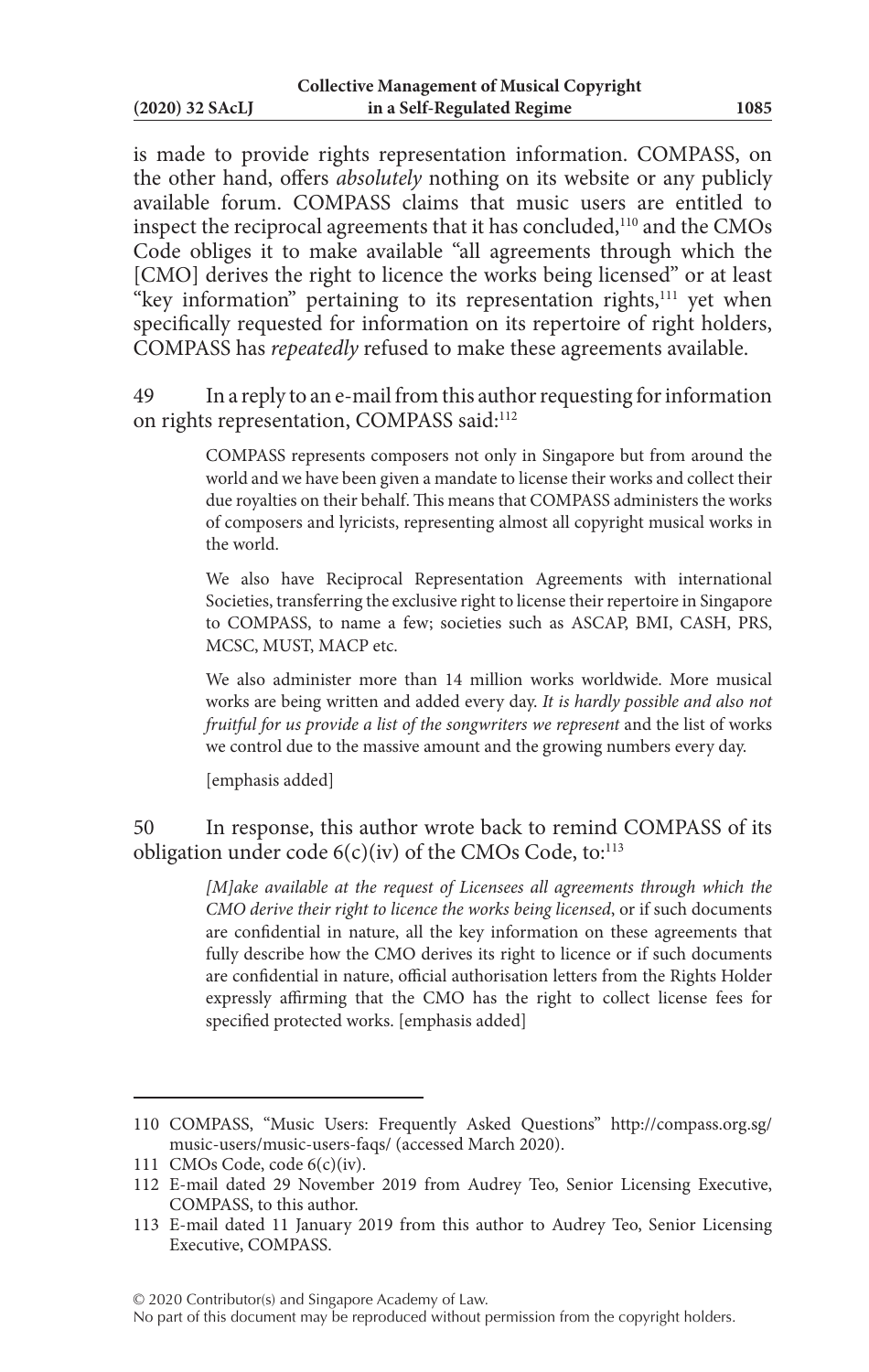51 COMPASS ignored this reference to the CMOs Code and wrote back to reiterate that it is "near impossible and not fruitful for us to list the works and writers we represent".<sup>114</sup> Such a stance taken by COMPASS is simply unacceptable. It may be a tedious task to produce all representation agreements115 but certainly not *impossible* if proper records are kept either in physical files or electronic folders. Failure to produce representation agreements indicates either that COMPASS does not manage its affairs sufficiently well, is unwilling to make the effort to account to music users, or simply does not have these agreements in place at all. Whatever the case, COMPASS's reluctance to honour the CMOs Code and to do what would be a show of minimal faith raises a big red flag as to its scope of rights representation and the opaque manner in which it conducts its affairs $116$ 

52 Whereas the other CMOs have voluntarily published a list of represented right holders, it nonetheless remains to be seen if they would oblige to provide more information on representation or reciprocal agreements to music users who make such requests. The fact remains that our laws do *not* impose a legal obligation on CMOs to make all representation and reciprocal agreements available for inspection, or to make full disclosure as to who is on the list of represented music. The position taken by COMPASS goes to show that without regulatory intervention, CMOs are likely to continue withholding information on who they represent simply because they can. The Review Report notes the existence of this precise problem in a paragraph which states: $117$ 

> *Concerns were also raised as to whether the CMO charging the licence fee actually had such rights of administration over the work.* Feedback was received that certain CMOs were *not able to prove that they had specific works in their portfolio*, even after the user has contracted the CMO specifically on that matter. [emphasis added]

53 The lack of transparency as to representation goes to the core of the whole copyright protection system, infecting it with an uncertainty

<sup>114</sup> E-mail dated 18 January 2019 from Audrey Teo, Senior Licensing Executive, COMPASS, to this author.

<sup>115</sup> This author kindly narrowed it down and asked for information in a specific category, namely, "agreements (whether redacted or not to show only key information) or authorisation letters from music creators who created/produced Cantonese and Chinese music, as well as all reciprocal agreements with your counterparts in Hong Kong, China, Taiwan, and Malaysia".

<sup>116</sup> After a few more e-mail exchanges in which COMPASS requested sample playlists and this author obliged, asking COMPASS to in turn produce rights representation agreements for the music in the sample playlist, COMPASS fell off the grid and never responded.

<sup>117</sup> Ministry of Law and Intellectual Property Office of Singapore, *Singapore Copyright Review Report* (17 January 2019) at p 61, para 2.15.3(b).

No part of this document may be reproduced without permission from the copyright holders.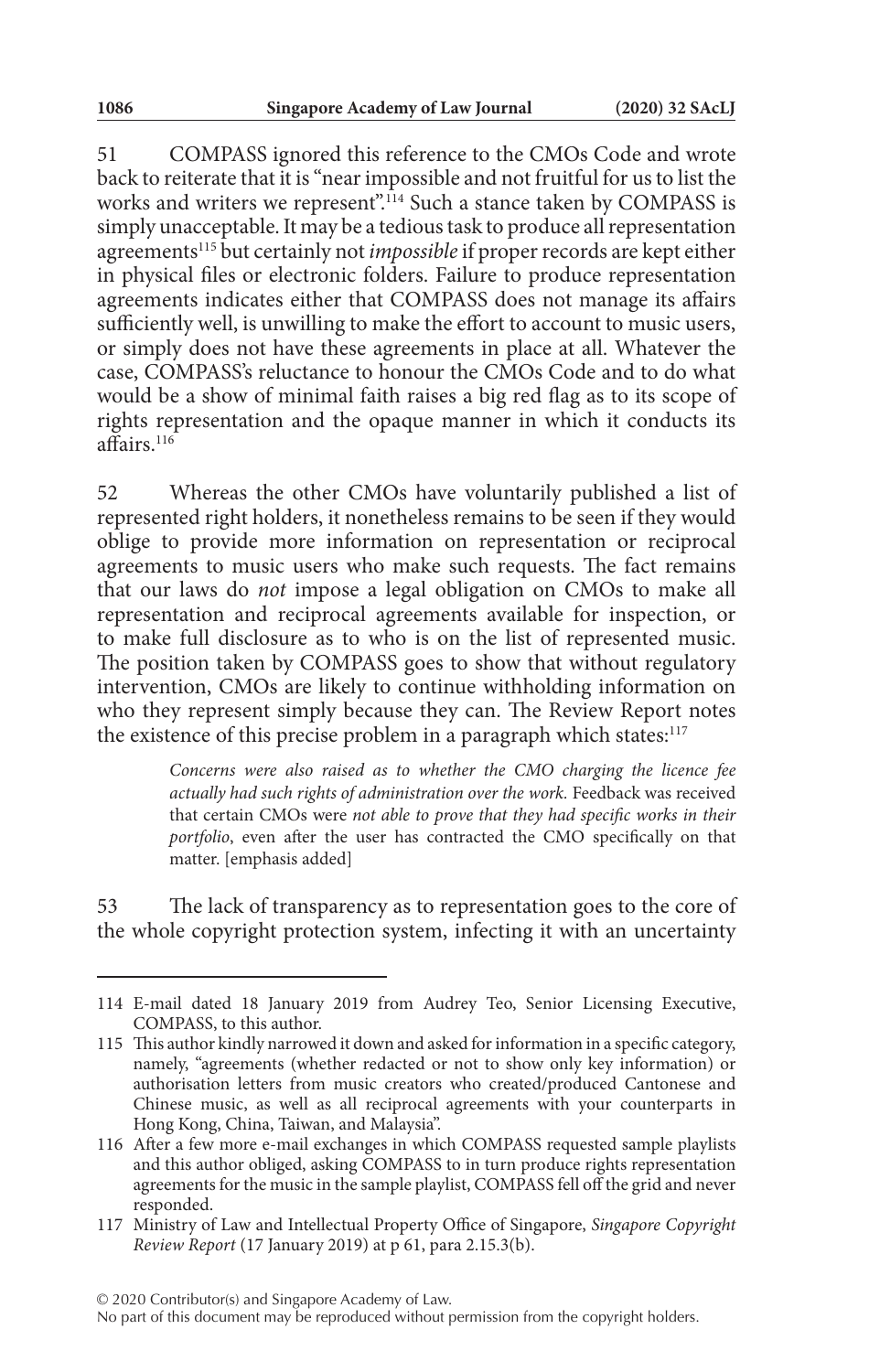that cannot be justified in any circumstance. After all, it must be that music users are entitled to know who they are contracting to pay royalties to, and who they owe royalties to outside of the CMOs representation, in order to avoid breaching copyright laws. That CMOs are allowed to get away with simply not answering the question of who they represent puts a large dent in the legitimacy of this whole copyright protection enterprise.

### **III. New hope for transparency**

54 Looking at the comparative UK position under the Collective Management of Copyright (EU Directive) Regulations 2016<sup>118</sup> ("UK Regulations"), which implements the EU Directive,<sup>119</sup> this part outlines some UK regulations on Rights Management that would serve as good starting points for the Licensing Scheme and Tribunal Review to correct the current flaws of the self-regulated environment. It also comments on the Proposed Licensing Scheme and other relevant parts of the Public Consultation Paper, with reference to the issues of self-regulation encapsulated in the last section and the exemplary UK Regulations discussed here.

### *A. Royalty management*

### *(1) Obligation to negotiate in good faith*

55 The UK Regulations recognise the importance of negotiations between two private parties in determining the agreed royalty rate. Regulation 15, implementing Art 16 of the EU Directive, requires CMOs to conduct negotiations with music users in good faith and to provide all necessary information to facilitate the negotiations.120 It further obliges CMOs to ensure that "right holders receive appropriate remuneration for the use of their rights" and that the tariffs it determines are reasonable in relation to the "economic value of the use of the rights in trade" and "the

<sup>118</sup> SI 2016 No 221. The Collective Management of Copyright (EU Directive) Regulations remain unaffected by "Brexit" in substance: see s 32 of The Intellectual Property (Copyright and Related Rights) (Amendment) (EU Exit) Regulations 2019 (SI 2019 No 605) (UK): "Amendments to the Collective Management of Copyright (EU Directive) Regulations 2016".

<sup>119</sup> The comparative table found in Ministry of Law and Intellectual Property Office of Singapore, *Public Consultation Paper on the Copyright Collective Rights Management Ecosystem in Singapore* (May 2017) shows interest in the positions of the UK Australia, Canada, Germany, Hong Kong, Japan and Korea. The EU Directive is also implemented by Germany in the German Act of Collective Management Organisations 2016, among many other EU jurisdictions.

<sup>120</sup> Collective Management of Copyright (EU Directive) Regulations 2016 (SI 2016 No 221) (UK) reg 15(1).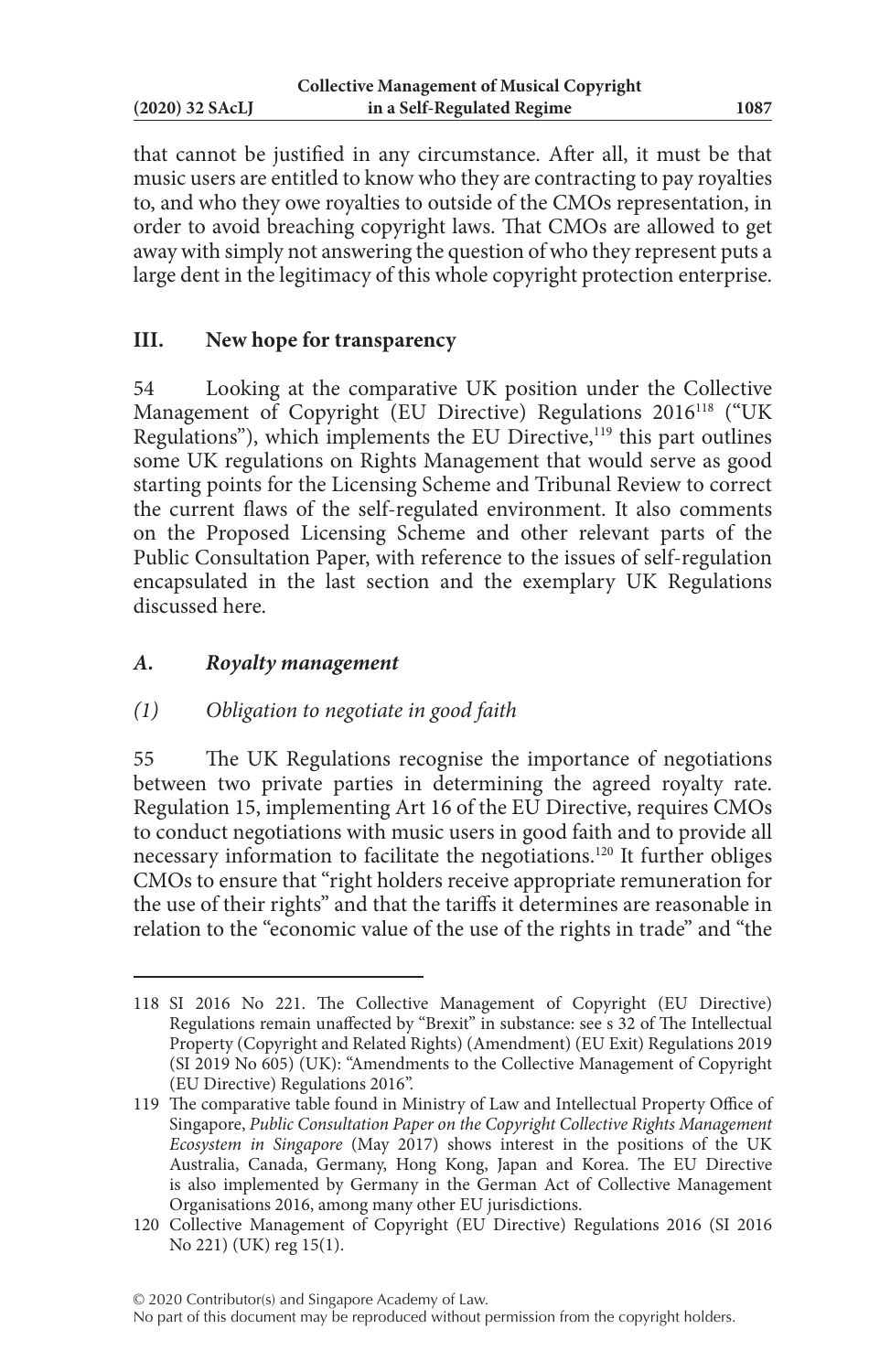economic value of the service provided" by the CMO.121 CMOs must also inform music users of "the criteria used for the setting of those tariffs".<sup>122</sup>

56 To guide CMOs, the UK Intellectual Property Office issued the "Guidance on the UK Regulations Implementing the Collective Rights Management (CRM) Directive"123 ("UK Guidance"). On licence negotiations, the UK Guidance states that CMOs and users are "required to conduct licensing negotiations with one another in good faith", and that CMOs should demonstrate such good faith by upholding the principles of honestly, fairness, impartiality, courtesy, transparency, reasonableness, proportionality, and clear disclosure of information. The UK Guidance further advises that CMOs provide full disclosure of their repertoire, licensing schemes and royalty rates to facilitate negotiations.<sup>124</sup>

57 In order to promote a co-operative environment, the Licensing Scheme similarly ought to mandate that CMOs negotiate with representative groups of music users in good faith and to provide all necessary documents for a fair negotiation. Representative groups such as the Singapore Nightlife Business Association<sup>125</sup> ("SNBA") have reached out to the CMOs for the purpose of negotiating royalty rates, and discussions between SNBA and the CMOs were helpfully facilitated by IPOS and MinLaw. However, without the obligation to negotiate in good faith and to offer full disclosure of information, negotiations have stalled, regressed and all but evaporated. There are likely many other representative groups who would be willing to conduct negotiations with CMOs on behalf of its members who are music users, such as the Restaurant Association of Singapore, and an obligation on CMOs to do so would greatly help advance copyright protection.

58 It is regrettable, therefore, that the Proposed Licensing Scheme makes no reference to an obligation to negotiate.

© 2020 Contributor(s) and Singapore Academy of Law.

<sup>121</sup> Collective Management of Copyright (EU Directive) Regulations 2016 (SI 2016 No 221) (UK) regs 15(4)(a) and 15(4)(b).

<sup>122</sup> Collective Management of Copyright (EU Directive) Regulations 2016 (SI 2016 No 221) (UK) reg 15(c).

<sup>123</sup> February 2016.

<sup>124</sup> UK Intellectual Property Office, "Guidance on the UK Regulations Implementing the Collective Rights Management (CRM) Directive" (February 2016) Part 2 at paras 4–12.

<sup>125</sup> This author is a founding member and former Vice President of the Singapore Nightlife Business Association, and was involved in these talks.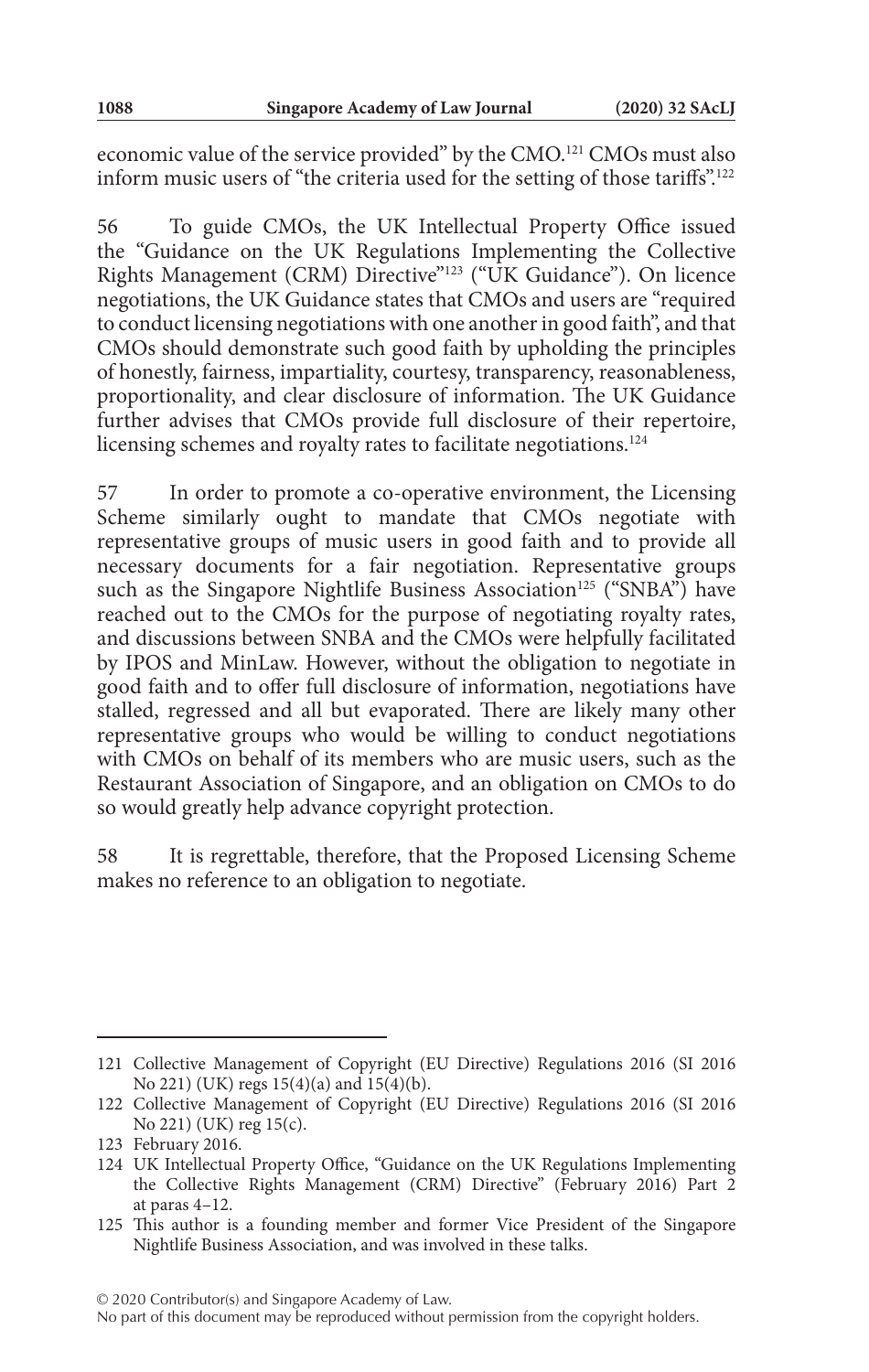#### *(2) Wider tribunal supervision*

59 Under s 160(1) of the Copyright Act, only a CMO may refer a proposed licensing scheme for review by the Tribunal. In contrast, s 118(1) of the UK Copyright, Designs and Patents Act 1988<sup>126</sup> provides that "an organisation claiming to be representative of persons claiming that they require licences" may refer a licensing scheme *proposed* by a CMO to the UK Tribunal to consider for reasonableness. The UK Tribunal would need to decide if it ought to entertain such a reference<sup>127</sup> and, if so, whether to vary or confirm the scheme in question.<sup>128</sup> This permissive rule presupposes that music users may gain access to proposed schemes and reflects a more interactive relationship between the parties. Empowering music users to refer proposed licensing schemes to the Tribunal may prompt CMOs to justify the bases for royalty rates before the Tribunal. This would certainly aid in minimising the arbitrariness attached to royalty rates and should be looked at during the Tribunal Review as an expansion of the Tribunal's jurisdiction.

60 When it comes to presiding over the reasonableness of licensing schemes, it also appears that the UK Tribunal is not required to follow an adversarial methodology. The UK Court of Appeal in *A.E.I.* made clear that while a civil court would need to decide on a winner and a loser, the UK Tribunal had no such obligation, and could rule that the licensing schemes put forward by the parties were *both* unreasonable. The Court of Appeal, dealing with an issue of law in relation to the award of costs, stated the general principle that the UK Tribunal must decide only whether a given scheme is reasonable and not which party emerges victorious. The Court of Appeal held:<sup>129</sup>

> … It is true that there will be some applications to the tribunal where it is possible to say that the licensing body is the winner. The tribunal may hold that the terms of payment and other conditions initially proposed by it were reasonable and that the terms of payment and conditions proposed by the user were unreasonable. Equally, there will be some applications where it is possible to say that the user is the winner of the application, because the terms initially proposed by the licensing body were unreasonable and the terms proposed by the user were reasonable. *But where, as in this case, the tribunal determines that both the licensing body and the user proposed terms ultimately held to be unreasonable, it is not correct to proceed on the basis that the outcome must produce a winner and a loser.*

<sup>126</sup> c 48.

<sup>127</sup> Copyright, Designs and Patents Act 1988 (c 48) (UK) s 118(2).

<sup>128</sup> Copyright, Designs and Patents Act 1988 (c 48) (UK) s 118(3).

<sup>129</sup> *A.E.I. Rediffusion Music Ltd v Phonographic Performance Ltd* [1999] 1 WLR 1507 at 1518.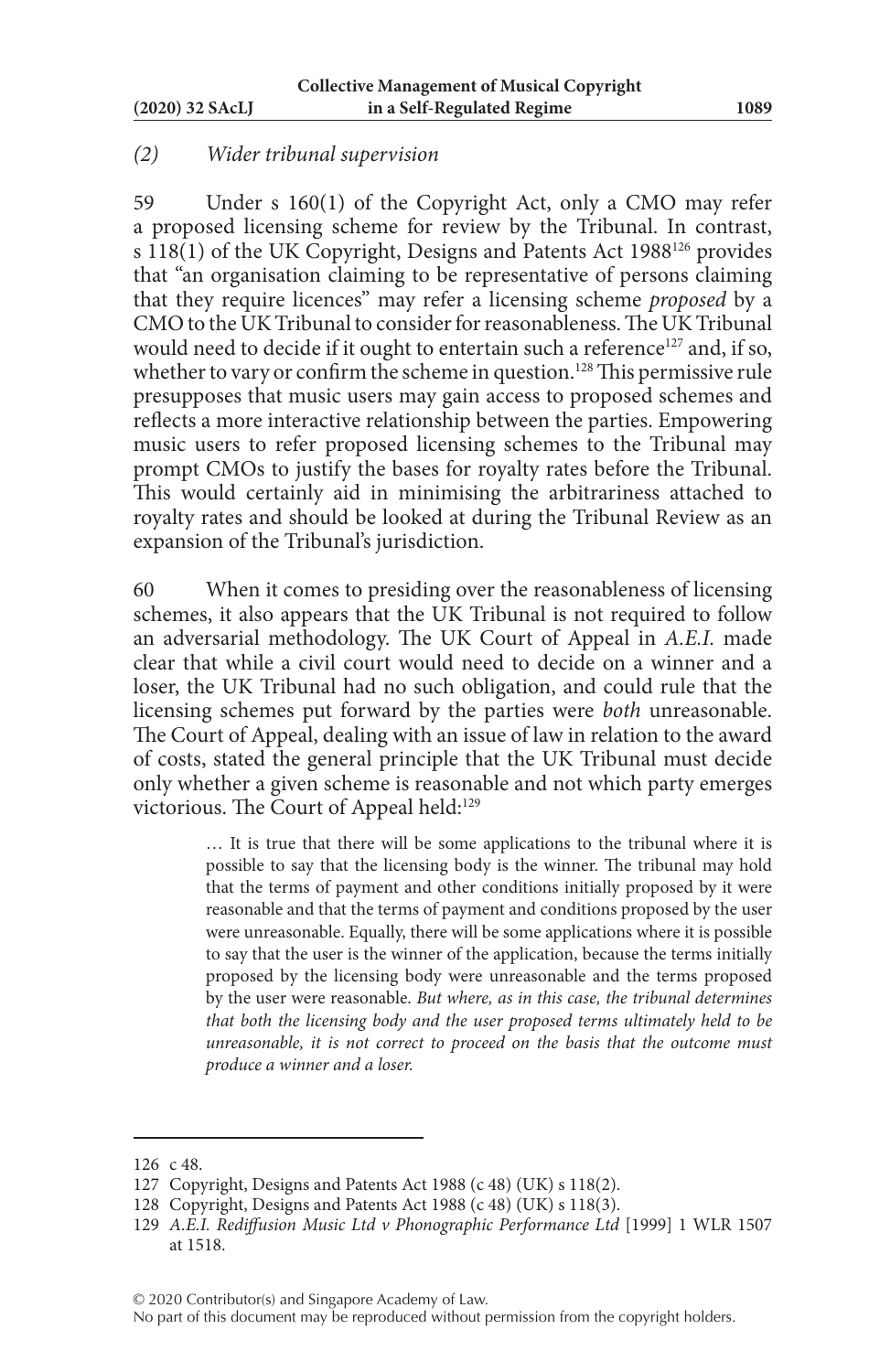*That is an error of principle.* It infected and vitiated the exercise of discretion in law.

[emphasis added]

61 The Tribunal in *Tiananmen KTV* had thus created "a selfimposed fetter on the discretion"130 granted to it when it decided to hold itself bound to the civil burden of proof and refused to call for further evidence even though it was clear that more evidence was required to make the decision. It could even be said that that application was decided on an error of principle, given the explicit law that the Tribunal could operate outside the confines of the Evidence Act. It might have been open to the Tribunal to rule that the scheme in question was unreasonable, based on the weaknesses of the CMO's case itself, even though the music user had not produced sufficient evidence to prove that. After all, "[o]ne purpose of having a tribunal rather than a court to determine issues of this type, is so that the tribunal can use its expertise to provide access to justice in a way in which it would be difficult for a court to do".<sup>131</sup>

62 To enable music users to effectively challenge CMOs over royalty rates and other terms of their licensing schemes, it is important for the Tribunal Review to set the record straight on the supervisory authority of the Tribunal. Perhaps what is needed is an explicit guideline that the Tribunal may conduct investigations as it deems fit in the circumstances of the case put before it. The tendency of the Tribunal to curtail its inquisitorial function should be corrected, and it is hoped that the Tribunal Review can give it a fresh outlook.

63 The suggested revisions to the Tribunal's proceedings in the Public Consultation Paper are limited to introducing a suspension of licence fee payments pending determination by the Tribunal on licence fee disputes, requiring the Tribunal to have regard to relevant guidelines issued by the Competition and Consumer Commission of Singapore ("CCCS") when determining the reasonableness of licence fees, and allowing CCCS to become a party to proceedings to aid in that determination.<sup>132</sup> These proposed amendments are embedded in a section of the Public Consultation Paper which seeks to facilitate market

…

<sup>130</sup> *A.E.I. Rediffusion Music Ltd v Phonographic Performance Ltd* [1999] 1 WLR 1507 at 1518.

<sup>131</sup> *A.E.I. Rediffusion Music Ltd v Phonographic Performance Ltd* [1999] 1 WLR 1507 at 1525.

<sup>132</sup> Ministry of Law and the Intellectual Property Office of Singapore, *Public Consultation of Proposed Licence Conditions and Code of Conduct for Collective Management Organisations* (3 June 2020) at para 3.52.

<sup>© 2020</sup> Contributor(s) and Singapore Academy of Law.

No part of this document may be reproduced without permission from the copyright holders.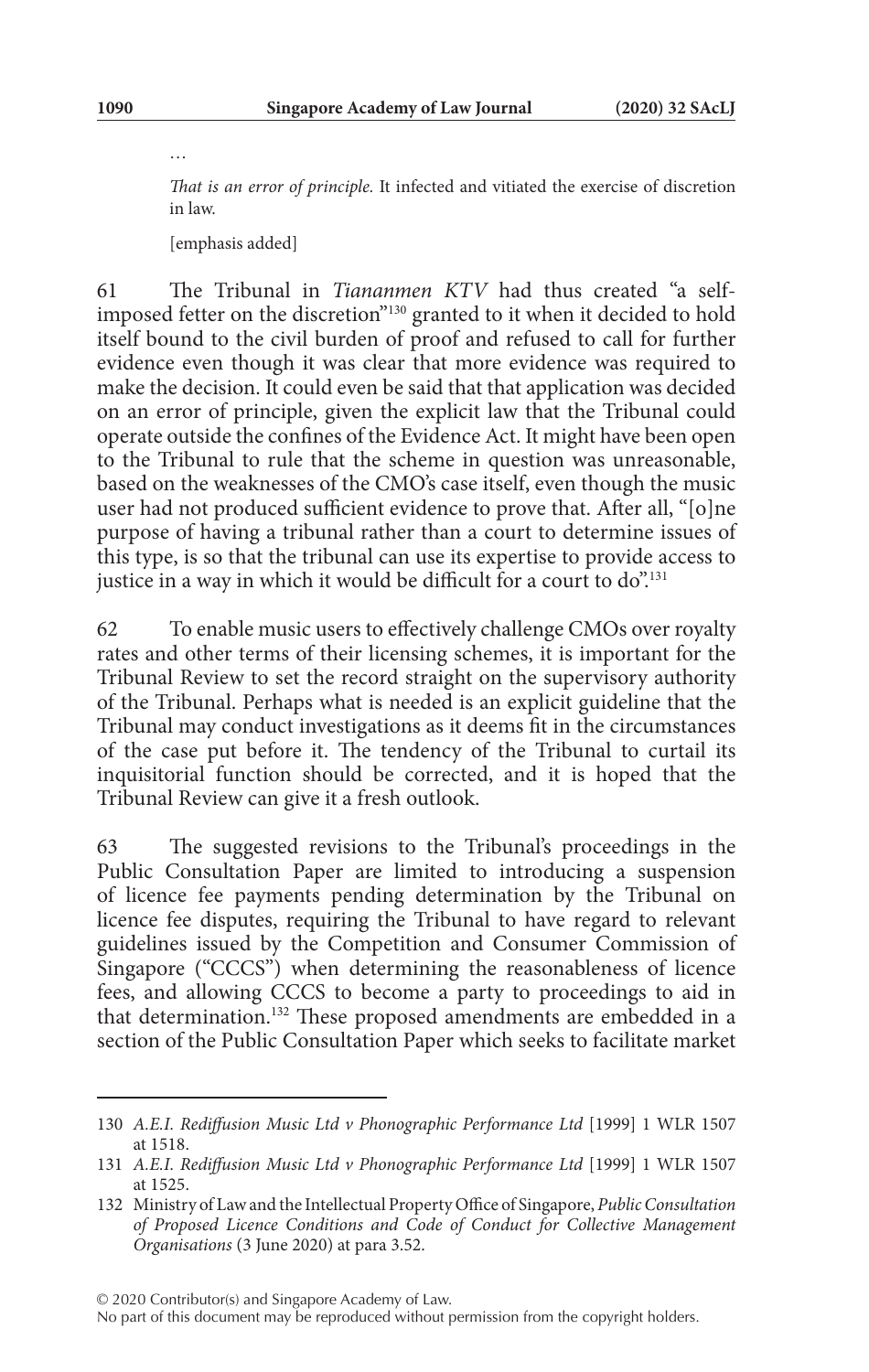efficiency by encouraging competition among CMOs. It is not clear how encouraging competition, albeit not so much as to "create a fragmented market",<sup>133</sup> will be reconciled with the notion that CMOs function best as natural monopolies. It is also uncertain how the balance between enabling competition and curtailing market fragmentation is envisaged to be played out.

64 In any case, these recommended revisions to the Tribunal's proceedings do not address the Tribunal's limited supervisory and inquisition powers over licence fee arrangements, which are the concerns raised in this article. The suggested revisions in the Public Consultation Paper are in fact quite redundant unless and until the Tribunal's substantive jurisdiction is widened. It can only be hoped that the Tribunal Review is still ongoing and that a more comprehensive proposal for revision of Tribunal proceedings, both procedural and substantive, is on the way to being published as well.

# *(3) Accountability in the distribution of royalties*

65 The UK Regulations provide that CMOs must convene a general assembly of CMO members (right holders admitted by the CMO into membership to be represented)<sup>134</sup> at least once a year<sup>135</sup> to decide general policies on the distribution amounts due to right holders;<sup>136</sup> general policies on the use of non-distributable amounts and the actual use of non-distributable amounts;<sup>137</sup> general policies on investment using rights revenue and use of income arising from such investment;138 general policies on deductions from rights revenue and investment income;<sup>139</sup> policy on

<sup>133</sup> Ministry of Law and the Intellectual Property Office of Singapore, *Public Consultation of Proposed Licence Conditions and Code of Conduct for Collective Management Organisations* (3 June 2020) at para 3.42.

<sup>134</sup> Regulation 5 of the Collective Management of Copyright (EU Directive) Regulations 2016 (SI 2016 No 221) (UK) requires membership admittance based on objective, transparent and non-discriminatory criteria that are included in the CMO's statute and membership terms, and made publicly available.

<sup>135</sup> Collective Management of Copyright (EU Directive) Regulations 2016 (SI 2016 No 221) (UK) reg 7(a), implementing Art 8(2) of the EU Directive.

<sup>136</sup> Collective Management of Copyright (EU Directive) Regulations 2016 (SI 2016 No 221) (UK) reg 7(d)(i), implementing Art 8(5)(a) of the EU Directive.

<sup>137</sup> Collective Management of Copyright (EU Directive) Regulations 2016 (SI 2016 No 221) (UK) regs  $7(d)(ii)$  and  $7(d)(v)$ , implementing Arts  $8(5)(b)$  and  $8(5)(e)$  of the EU Directive.

<sup>138</sup> Collective Management of Copyright (EU Directive) Regulations 2016 (SI 2016 No 221) (UK) reg 7(d)(iii), implementing Art 8(5)(c) of the EU Directive.

<sup>139</sup> Collective Management of Copyright (EU Directive) Regulations 2016 (SI 2016 No 221) (UK) reg 7(d)(iv), implementing Art 8(5)(d) of the EU Directive.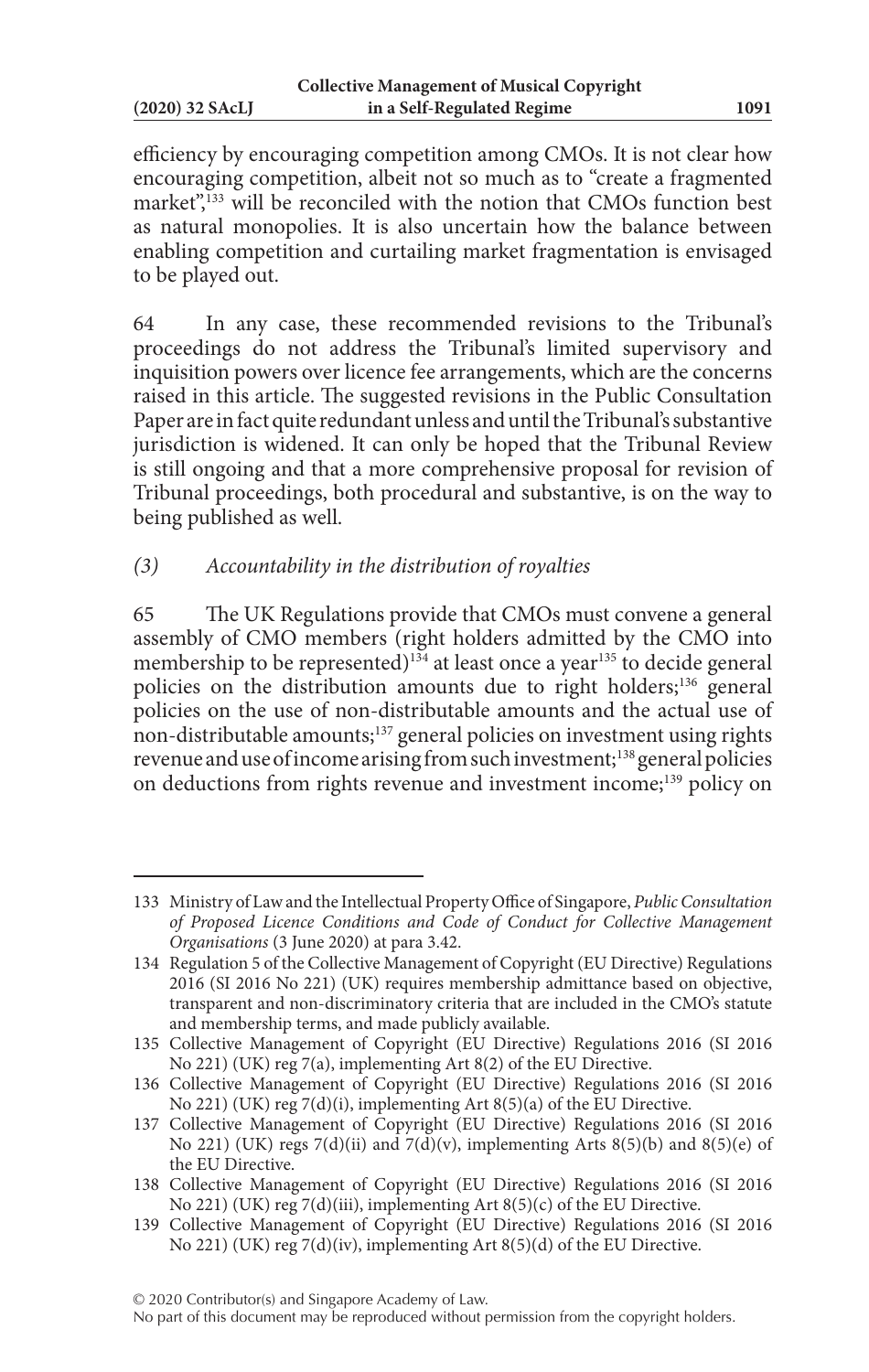risk management;140 approval of any acquisition, sale or hypothecation of immovable property;141 approval of mergers and alliances, subsidiaries, acquisition of shares or rights in other entities;<sup>142</sup> and approval of taking out loans, granting or providing security for loans.<sup>143</sup>

66 Under the UK Regulations, CMOs shall keep separate accounts for rights revenue and income arising from investment of rights revenue on the one hand, and for assets and income arising from those assets, management fees or other activities on the other.<sup>144</sup> CMOs are allowed only to use rights revenue and income arising from investment of rights revenue for the purpose of distribution, unless allowed to be deducted or used for any other purpose in accordance with a decision made by the general assembly of CMO members,<sup>145</sup> or, in the case of reciprocal agreements, with the express consent of the other CMO.<sup>146</sup> When investing with royalties collected, CMOs must act first and foremost in the interest of its members.<sup>147</sup> Any deductions from rights revenue must be made transparent to members from the outset<sup>148</sup> and must be reasonable in relation to the services provided by the CMO and based on objective criteria,<sup>149</sup> not exceeding the justified and documented costs incurred by the CMO.150 Where funds are used for providing social, cultural or educational services, CMOs must base such provision of services on fair criteria with particular regard to access to, and the extent of, the services.151 Above all these, there is a general obligation to collect

<sup>140</sup> Collective Management of Copyright (EU Directive) Regulations 2016 (SI 2016 No 221) (UK) reg 7(d)(vi), implementing Art 8(5)(f) of the EU Directive.

<sup>141</sup> Collective Management of Copyright (EU Directive) Regulations 2016 (SI 2016 No 221) (UK) reg 7(d)(vii), implementing Art 8(5)(g) of the EU Directive.

<sup>142</sup> Collective Management of Copyright (EU Directive) Regulations 2016 (SI 2016 No 221) (UK) reg 7(d)(viii), implementing Art 8(5)(h) of the EU Directive.

<sup>143</sup> Collective Management of Copyright (EU Directive) Regulations 2016 (SI 2016 No 221) (UK) reg 7(d)(ix), implementing Art 8(5)(i) of the EU Directive.

<sup>144</sup> Collective Management of Copyright (EU Directive) Regulations 2016 (SI 2016 No 221) (UK) reg 10(b), implementing Art 11(3) of the EU Directive.

<sup>145</sup> Collective Management of Copyright (EU Directive) Regulations 2016 (SI 2016 No 221) (UK) reg 10(c), implementing Art 11(4) of the EU Directive.

<sup>146</sup> Collective Management of Copyright (EU Directive) Regulations 2016 (SI 2016 No 221) (UK) reg 14(1), implementing Art 15(1) of the EU Directive.

<sup>147</sup> Collective Management of Copyright (EU Directive) Regulations 2016 (SI 2016 No 221) (UK) reg 10(d), implementing Art 11(5) of the EU Directive.

<sup>148</sup> Collective Management of Copyright (EU Directive) Regulations 2016 (SI 2016 No 221) (UK) reg 11(1), implementing Art 12(1) of the EU Directive.

<sup>149</sup> Collective Management of Copyright (EU Directive) Regulations 2016 (SI 2016 No 221) (UK) regs 11(2) and 11(4), implementing Art 12(2) of the EU Directive.

<sup>150</sup> Collective Management of Copyright (EU Directive) Regulations 2016 (SI 2016 No 221) (UK) reg 11(3), implementing Art 12(3) of the EU Directive.

<sup>151</sup> Collective Management of Copyright (EU Directive) Regulations 2016 (SI 2016 No 221) (UK) reg 11(5), implementing Art 12(4) of the EU Directive.

No part of this document may be reproduced without permission from the copyright holders.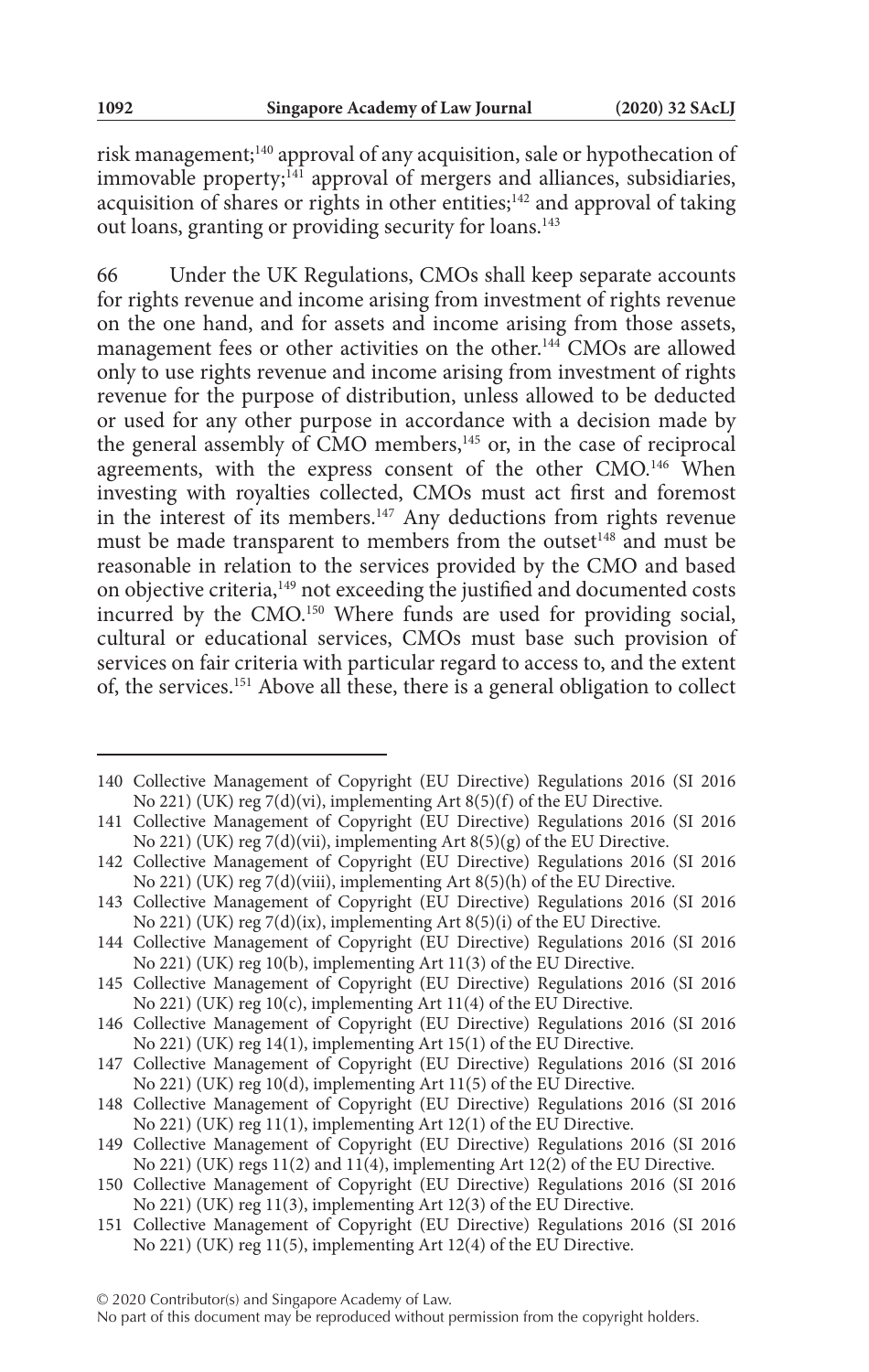and manage royalties diligently,<sup>152</sup> placing on CMOs the responsibility to account for moneys held.

67 CMOs must distribute royalties "regularly, diligently and accurately", in accordance with distribution policies decided by the general assembly and no later than nine months from the end of the relevant financial year.153 Royalties for orphan works where right holders cannot be identified or located shall be kept in a separate account<sup>154</sup> and CMOs must take "all necessary measures" to identify and locate such right holders by making all information on the works available to its members and reciprocal CMOs within three months from the distribution deadline. If no results ensue from those efforts, the information must be published to the public within a year from the expiry of those three months.155 In the event that the orphan works remain unclaimed after three years from the end of the relevant financial year, the royalties associated with those works shall be tagged as "non-distributable"<sup>156</sup> and the general assembly of CMO members can decide how to use these amounts.157

68 To promote further accountability, CMOs are obligated to provide information, at least once a year, to each right holder to whom it has attributed royalties or made payment.<sup>158</sup> There is a list of minimum required information from CMOs, namely, the contact details which the right holder has authorised the CMO to use for the purposes of locating the right holder;<sup>159</sup> the amount of rights revenue attributed to the right holder;<sup>160</sup> amounts paid to the right holder per category of rights managed

<sup>152</sup> Collective Management of Copyright (EU Directive) Regulations 2016 (SI 2016 No 221) (UK) reg 10(a), implementing Art 11(2) of the EU Directive.

<sup>153</sup> Collective Management of Copyright (EU Directive) Regulations 2016 (SI 2016 No 221) (UK) regs 12(1) and 12(2), implementing Arts 13(1), 15(2) and 15(3) of the EU Directive.

<sup>154</sup> Collective Management of Copyright (EU Directive) Regulations 2016 (SI 2016 No 221) (UK) reg 12(5), implementing Art 13(2) of the EU Directive.

<sup>155</sup> Collective Management of Copyright (EU Directive) Regulations 2016 (SI 2016 No 221) (UK) regs 12(6), 12(7) and 12(8), implementing Art 13(3) of the EU Directive.

<sup>156</sup> Collective Management of Copyright (EU Directive) Regulations 2016 (SI 2016 No 221) (UK) reg 12(9), implementing Art 13(4) of the EU Directive.

<sup>157</sup> Collective Management of Copyright (EU Directive) Regulations 2016 (SI 2016 No 221) (UK) reg 12(10), implementing Art 13(5) of the EU Directive.

<sup>158</sup> Collective Management of Copyright (EU Directive) Regulations 2016 (SI 2016 No 221) (UK) reg 17(1), implementing Art 18(1) of the EU Directive.

<sup>159</sup> Collective Management of Copyright (EU Directive) Regulations 2016 (SI 2016 No 221) (UK) reg 17(2)(a), implementing Art 18(1)(a) of the EU Directive.

<sup>160</sup> Collective Management of Copyright (EU Directive) Regulations 2016 (SI 2016 No 221) (UK) reg 17(2)(b), implementing Art 18(1)(b) of the EU Directive.

No part of this document may be reproduced without permission from the copyright holders.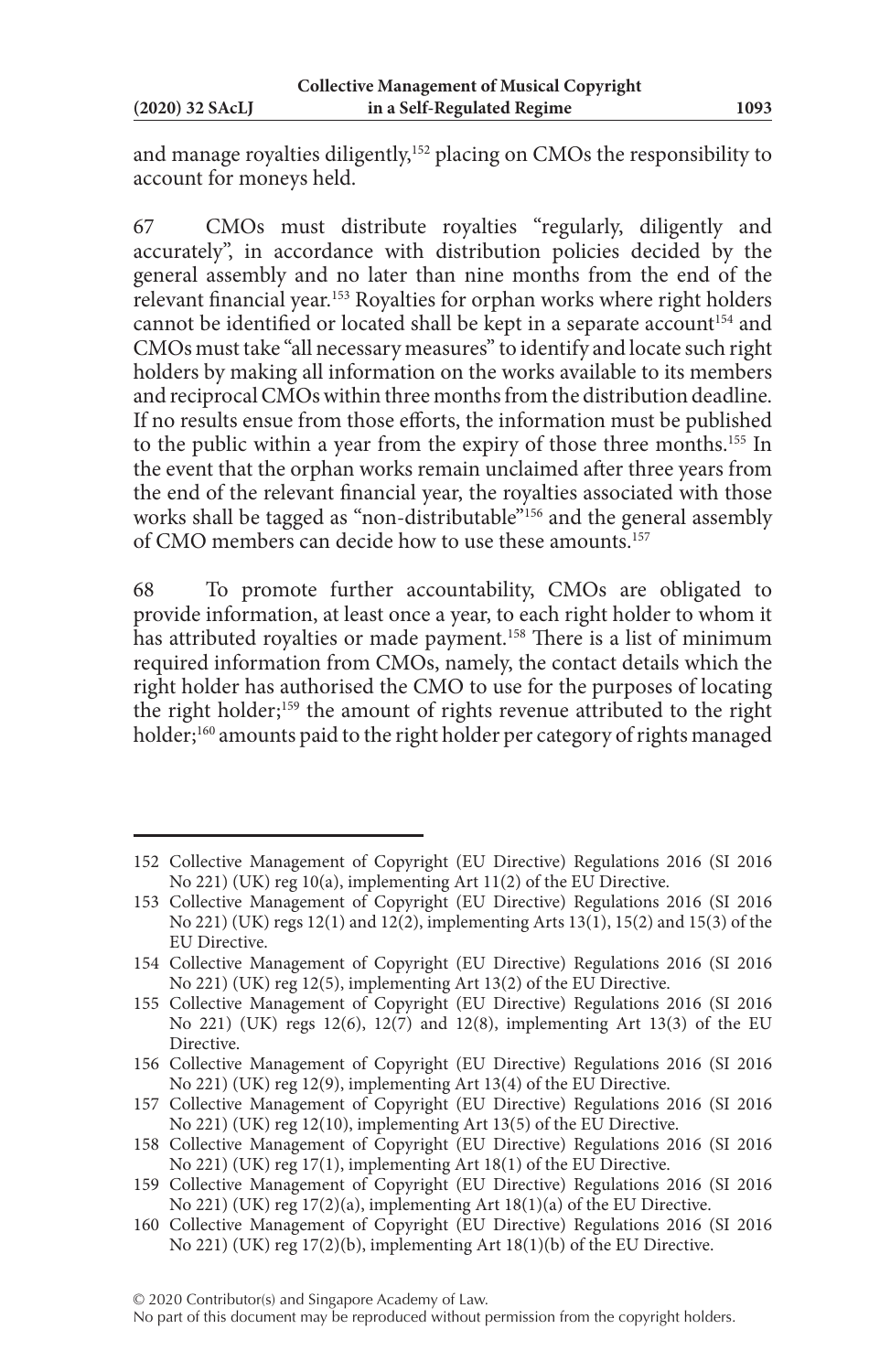and per type of use;<sup>161</sup> the period of attribution;<sup>162</sup> deductions made for management fees<sup>163</sup> or any other purpose;<sup>164</sup> and rights revenue attributed to the right holder which remains outstanding for any period.165 These detailed regulations put in place a legal framework within which CMOs must conduct their activities, so that there is less room for abuse of dominance. The royalties collected are "ultimately due to right holders"<sup>166</sup> and these rules are established to hold CMOs accountable.

69 The Proposed Licensing Scheme goes into considerable detail to improve this area of Rights Management and encompasses the spirit of the UK Regulations, proposing for:

> (a) an annual general meeting ("AGM") for CMO members to approve, *inter alia*, policies on royalty distribution and undistributed moneys;

> (b) these policies to contain the basis for calculating the quantum of licence fees, the manner and frequency of payment, and the nature of deductibles;

(c) these policies to be made available to right holders;

(d) diligent and accurate data collection on music usage;

(e) regular, diligent and accurate distribution (no more than six months after the financial year end) based on actual music usage or a statistically valid sample;

(f) sufficient information to be provided on how the distributed amount derived; and

(g) ample opportunity to be given to members to raise queries after each distribution.<sup>167</sup>

<sup>161</sup> Collective Management of Copyright (EU Directive) Regulations 2016 (SI 2016 No 221) (UK) reg 17(2)(c), implementing Art 18(1)(c) of the EU Directive.

<sup>162</sup> Collective Management of Copyright (EU Directive) Regulations 2016 (SI 2016 No 221) (UK) reg 17(2)(d), implementing Art 18(1)(d) of the EU Directive.

<sup>163</sup> Collective Management of Copyright (EU Directive) Regulations 2016 (SI 2016 No 221) (UK) reg 17(2)(e), implementing Art 18(1)(e) of the EU Directive.

<sup>164</sup> Collective Management of Copyright (EU Directive) Regulations 2016 (SI 2016 No 221) (UK) reg 17(2)(f), implementing Art 18(1)(f) of the EU Directive.

<sup>165</sup> Collective Management of Copyright (EU Directive) Regulations 2016 (SI 2016 No 221) (UK) reg 17(2)(g), implementing Art 18(1)(g) of the EU Directive.

<sup>166</sup> EU Directive, preamble at para 26.

<sup>167</sup> Ministry of Law and the Intellectual Property Office of Singapore, *Public Consultation of Proposed Licence Conditions and Code of Conduct for Collective Management Organisations* (3 June 2020) at para 3.22.

No part of this document may be reproduced without permission from the copyright holders.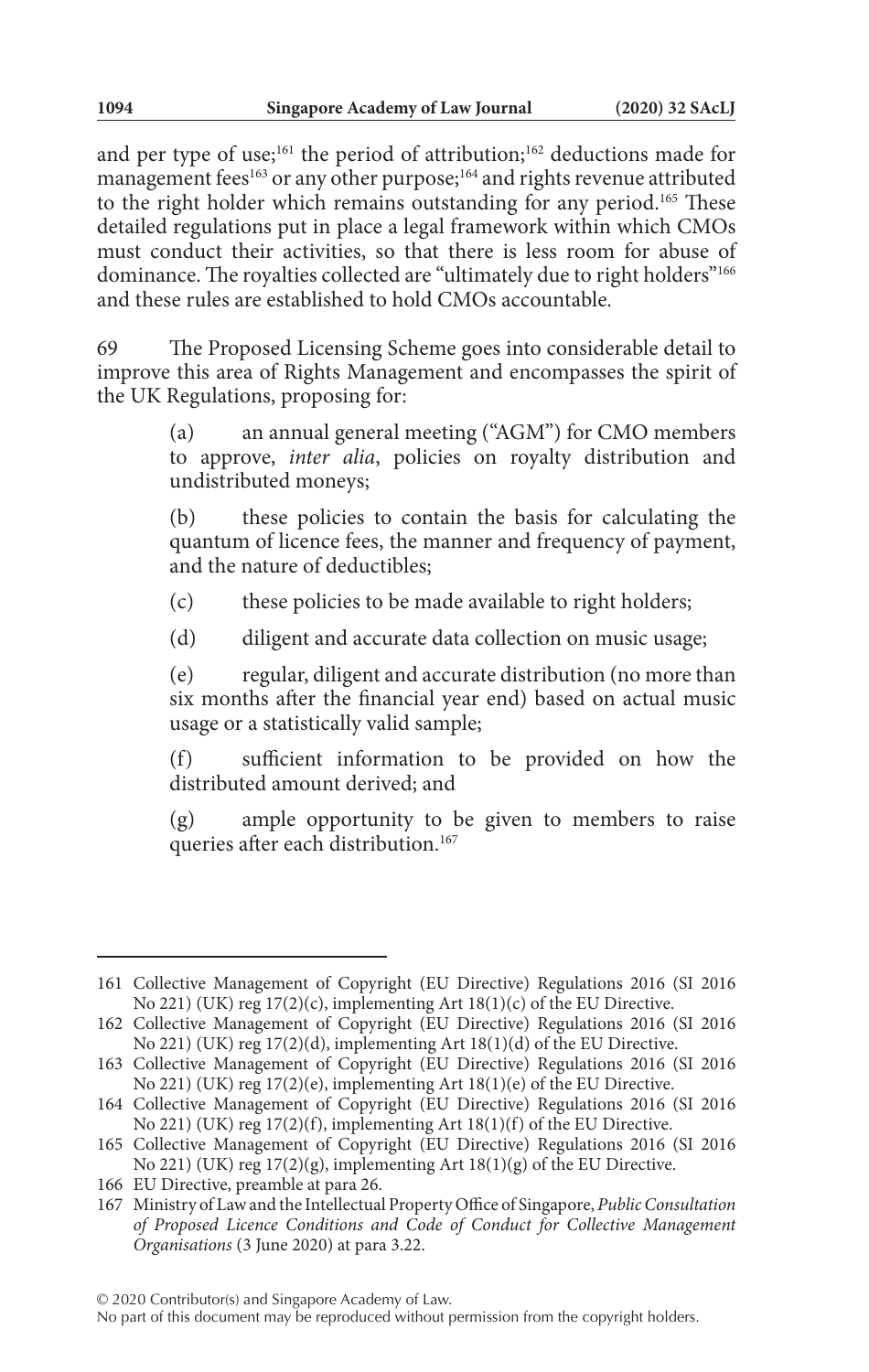Presumably these proposed rules will be further fleshed out after the public consultation, but it would appear that the development of these distribution rules is on the right track to ensure a level of accountability.

70 However, in so far as the Public Consultation Paper envisages that the entry barrier to the CMO market should be lowered and that "an enterprise can integrate a CMO business into a larger turnkey solution for users"168 when entering the market, some thought should be given to regulations regarding the use of royalties for investment or other businesses, and the distribution of revenue made from such sources. In light of the complexities that will arise from CMOs operating under the auspices of larger businesses, and given that COMPASS appears to make investments using moneys from royalties,<sup>169</sup> the Proposed Licensing Scheme ought to include rules similar to those found in the UK Regulations pertaining to the treatment of investments made by CMOs.

### *(4) Financial reporting*

71 To ensure further transparency in Rights Management, there is a legal obligation in the UK on CMOs to "draw up and make public an annual transparency report" by publishing the report on its website for at least five years.<sup>170</sup> The transparency report must be audited<sup>171</sup> and must contain specific information including financial statements such as a balance sheet and cash flow statement; rights revenue for each category of rights and each type of use; operating, managing, supervisory and financial costs; deductions made from rights revenue; the percentage of costs *versus* royalties collected; and a comprehensive break down of royalties attributed to each category of right holders.<sup>172</sup> There must also be a special report to address the moneys used to provide social, cultural and educational services, containing explanations on each type of purpose to which such funds were spent and deducted from royalties.<sup>173</sup> Needless to

<sup>168</sup> Ministry of Law and the Intellectual Property Office of Singapore, *Public Consultation of Proposed Licence Conditions and Code of Conduct for Collective Management Organisations* (3 June 2020) at para 3.43.

<sup>169</sup> As pointed out at para 45 above.

<sup>170</sup> Collective Management of Copyright (EU Directive) Regulations 2016 (SI 2016 No 221) (UK) reg 21(1), implementing Art 22(1) of the EU Directive.

<sup>171</sup> Collective Management of Copyright (EU Directive) Regulations 2016 (SI 2016 No 221) (UK) reg 21(2), implementing Art 22(4) of the EU Directive.

<sup>172</sup> Collective Management of Copyright (EU Directive) Regulations 2016 (SI 2016 No 221) (UK) reg 21(4), implementing Art 22(2) of the EU Directive.

<sup>173</sup> Collective Management of Copyright (EU Directive) Regulations 2016 (SI 2016 No 221) (UK) regs 21(1)(a), 21(4)(g) and 21(5), implementing Art 22(3) of the EU Directive.

No part of this document may be reproduced without permission from the copyright holders.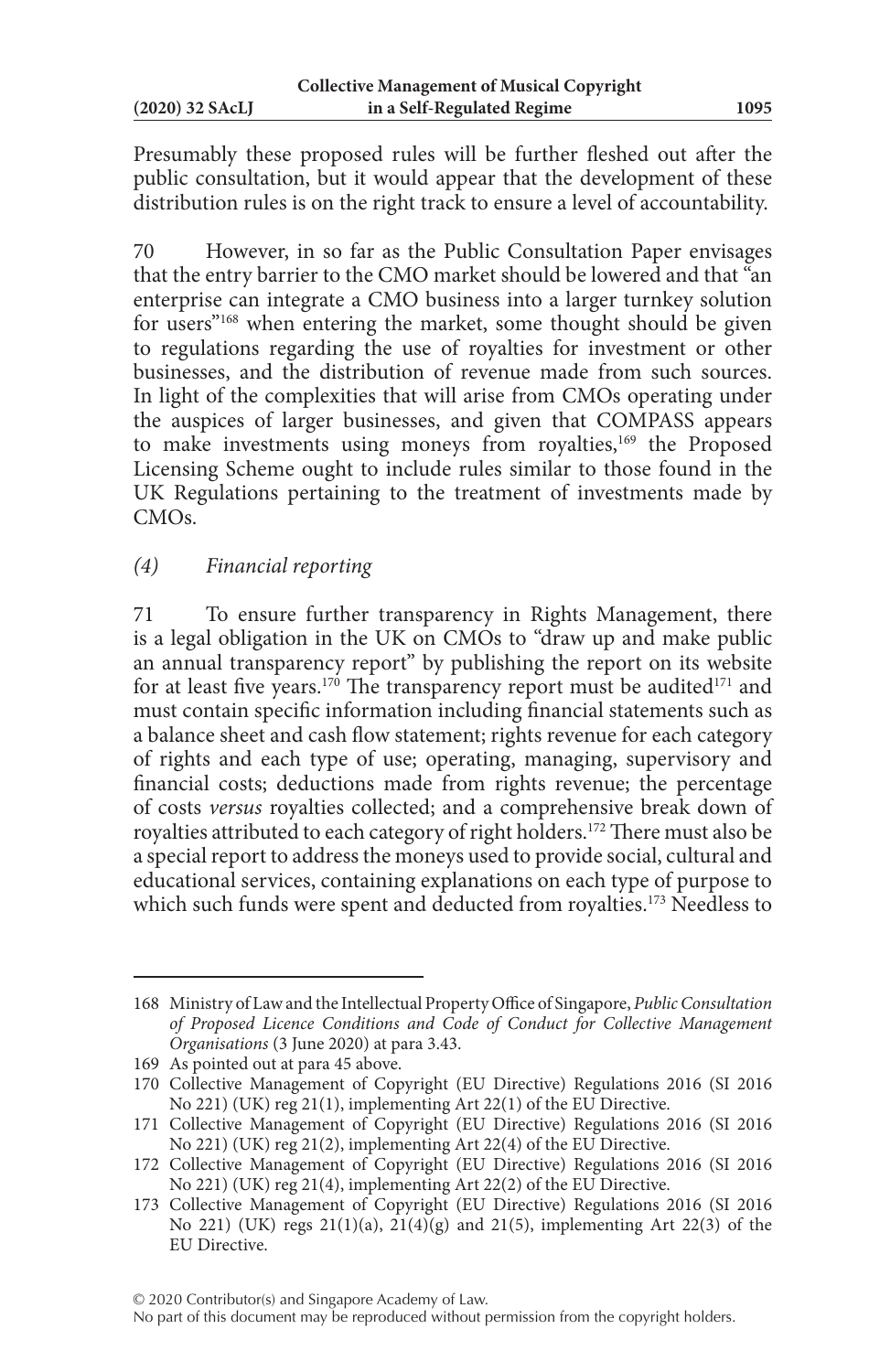say, these financial reporting rules should figure in the Licensing Scheme in order to facilitate a culture of accountability from CMOs.

72 Glaringly, rules that require financial transparency are absent from the Proposed Licensing Scheme. While it is proposed that right holders must be presented at the AGM with the annual report and financial statements of the  $CMO<sub>174</sub>$  this requirement appears almost fleetingly in the section governing CMO members' rights. There are no further requirements for the financial statements to be audited (even where a CMO is otherwise exempt from audit under corporate law) or for these materials to be made *publicly* available for a reasonable duration. There are also no regulations imposing the provision of specific information pertaining to Rights Management, use of royalties for purposes other than distribution, or any other specialised issue. Further, it is proposed that while IPOS may request for an annual audit report and financial statements from a CMO, there is no obligation on CMOs to submit these on a regular basis without receiving such a specific request. Similarly, while right holders are entitled to inspect financial records, where there are no requests to inspect, CMOs are required only to *internally* maintain proper financial records.

73 As outlined in the last part,<sup>175</sup> the financial accountability of CMOs is in need of governance if public confidence is to be restored. Yet the Proposed Licensing Scheme appears to take the stance that a "light touch approach"176 is sufficient to steer CMOs in the right direction, forgetting too quickly the pitfalls of the self-regulated system. Moreover, CMOs should be accountable not only to IPOS and its right holders but also to music users. A scheme that excludes music users from scrutinising the financial records of CMOs does little to promote transparency as to where music royalties go after they are collected. Given the importance of financial accountability to the enterprise of Rights Management and the uninspiring track record that CMOs hold, it is a real pity that the Proposed Licensing Scheme did not dedicate an entire section to establishing a proper framework on this matter.

<sup>174</sup> Ministry of Law and the Intellectual Property Office of Singapore, *Public Consultation of Proposed Licence Conditions and Code of Conduct for Collective Management Organisations* (3 June 2020) at para 3.17.3(e).

<sup>175</sup> See paras 39–46 above.

<sup>176</sup> Ministry of Law and the Intellectual Property Office of Singapore, *Public Consultation of Proposed Licence Conditions and Code of Conduct for Collective Management Organisations* (3 June 2020) at para 3.40.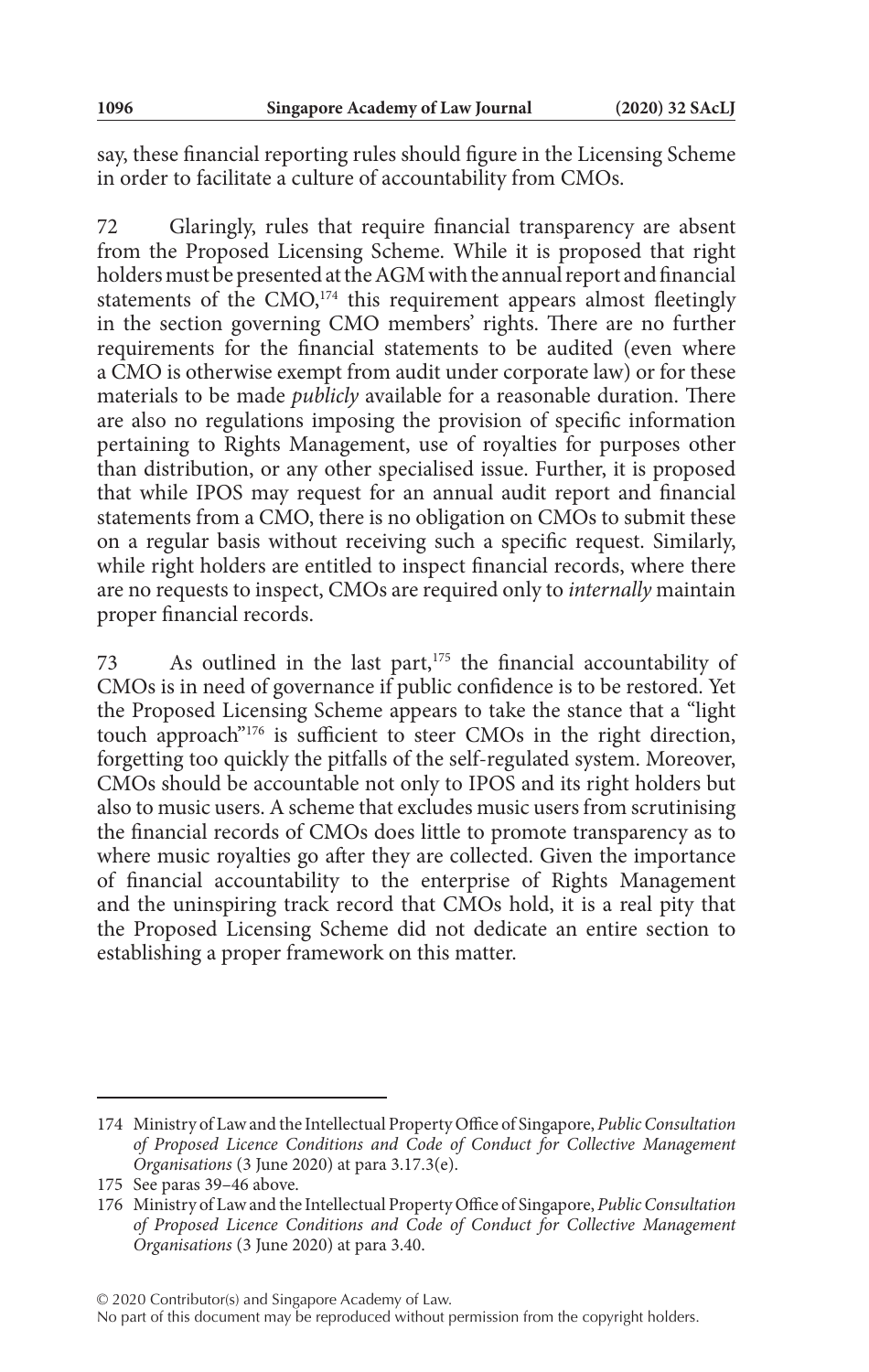### *(5) Division of power*

74 The UK Regulations restrict the monopolistic freedom of CMOs with some division of power, placing policy-making and high-level decisions in the hands of the general assembly, convened once a year,<sup>177</sup> where all members are entitled to a vote.<sup>178</sup> Apart from general policies relating to the distribution of royalties and use of funds, the general assembly also decides on amendments to a CMO statute and membership terms; $179$  the appointment, dismissal, remuneration and other benefits of its directors;<sup>180</sup> and the appointment of the auditor and approval of the annual transparency report.<sup>181</sup> These powers were designed for members to "control the activities of the collective management organisation" and to "ensure the independence of the auditor from the persons who manage the business"<sup>182</sup>

75 Enhancing that is the obligation to put in place a supervisory body with a "fair and balanced representation of the different categories of members" of the CMO to monitor compliance and performance of CMO management, as well as to undertake functions delegated to it by the general assembly.<sup>183</sup> This supervisory function is explained by the UK Guidelines to have "an obligation to continuously monitor the activities and performance of those who manage the business of the organisation".<sup>184</sup> The UK Guidelines also clarify that this body "need not exclude the appointment of third parties, including persons with relevant professional expertise", and "need not exclude right holders who do not fulfil the membership requirements or who are represented by the organisation not directly but via an entity which is a member of a CMO", because it would be suitable for the supervisory function to

<sup>177</sup> Collective Management of Copyright (EU Directive) Regulations 2016 (SI 2016 No 221) (UK) reg 7(1)(a), subject to reg 7(4), implementing Art 8(2) of the EU Directive.

<sup>178</sup> Collective Management of Copyright (EU Directive) Regulations 2016 (SI 2016 No 221) (UK) reg 7(1)(f), implementing Art 8(9) of the EU Directive.

<sup>179</sup> Collective Management of Copyright (EU Directive) Regulations 2016 (SI 2016 No 221) (UK) reg 7(1)(b), implementing Art 8(3) of the EU Directive.

<sup>180</sup> Collective Management of Copyright (EU Directive) Regulations 2016 (SI 2016 No 221) (UK) reg 7(1)(c), implementing Art 8(4) of the EU Directive.

<sup>181</sup> Collective Management of Copyright (EU Directive) Regulations 2016 (SI 2016 No 221) (UK) reg 7(1)(e), implementing Art 8(8) of the EU Directive.

<sup>182</sup> EU Directive, Art 8(8).

<sup>183</sup> Collective Management of Copyright (EU Directive) Regulations 2016 (SI 2016 No 221) (UK) reg 8, implementing Art 9 of the EU Directive.

<sup>184</sup> UK Intellectual Property Office, "Guidance on the UK Regulations Implementing the Collective Rights Management (CRM) Directive" (February 2016) at Part 2, section 5 at para 5.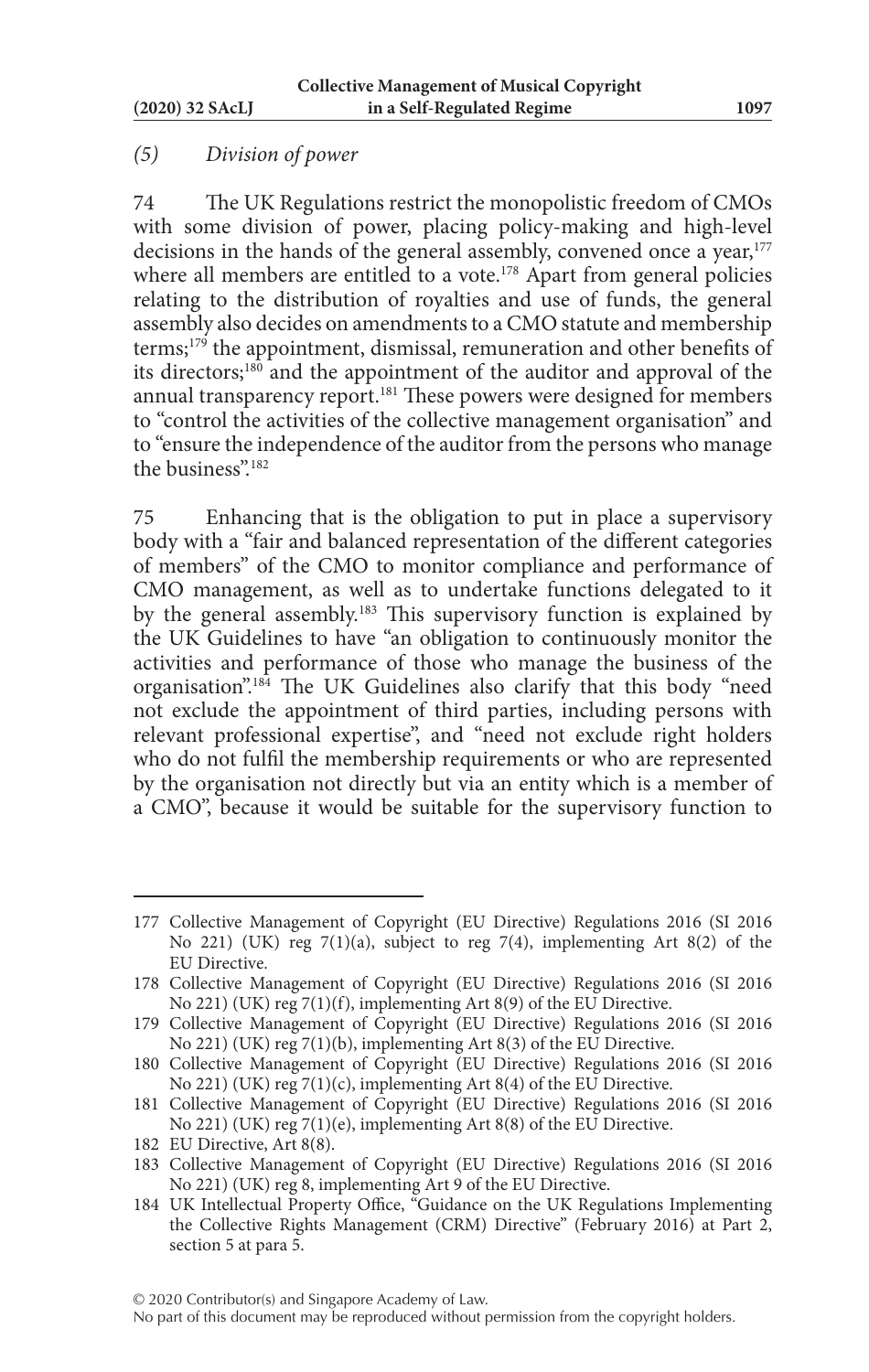"have an appropriate balance of skills, experience, independence and knowledge".185

76 The Proposed Licensing Scheme adopts this idea of division of powers by mandating that, apart from distribution policies, amendments to membership terms shall be approved by CMO members during the AGM, and that the AGM has the power to remove a member of the governing board established to oversee the CMO.186 This governing board is proposed in the likeness of the UK's supervisory function. CMOs must establish a "fair and balanced" representative board who is "responsible for monitoring the activities of the CMO and for its compliance with the Proposed Licensing Scheme".<sup>187</sup> All governing board members must be nominated once every three years, and non-executive members of this board cannot serve for more than three consecutive terms.<sup>188</sup> Although the CMO members in AGM do not have powers as wide as those in the UK, it is a promising start for the Proposed Licensing Scheme to hand over some decisions to right holders. The governing body, when constituted, would also play a big part in encouraging greater accountability.

77 In the UK, the role of the Secretary of State as the designated "national competent authority"<sup>189</sup> to monitor and enforce compliance (through a unit of the Intellectual Property Office)190 is kept distinct

<sup>185</sup> UK Intellectual Property Office, "Guidance on the UK Regulations Implementing the Collective Rights Management (CRM) Directive" (February 2016) at Part 2, section 5 at para 3.

<sup>186</sup> Ministry of Law and the Intellectual Property Office of Singapore, *Public Consultation of Proposed Licence Conditions and Code of Conduct for Collective Management Organisations* (3 June 2020) at paras 3.17.3(c) and 3.17.3(d).

<sup>187</sup> Ministry of Law and the Intellectual Property Office of Singapore, *Public Consultation of Proposed Licence Conditions and Code of Conduct for Collective Management Organisations* (3 June 2020) at paras 3.40.1 and 3.40.2.

<sup>188</sup> Ministry of Law and the Intellectual Property Office of Singapore, *Public Consultation of Proposed Licence Conditions and Code of Conduct for Collective Management Organisations* (3 June 2020) at para 3.40.3.

<sup>189</sup> Collective Management of Copyright (EU Directive) Regulations 2016 (SI 2016 No 221) (UK) reg 35, implementing Art 36 of the EU Directive.

<sup>190</sup> UK Intellectual Property Office, "Guidance on the UK Regulations Implementing the Collective Rights Management (CRM) Directive" (February 2016) Part 4 at para 10. Compliance is monitored by analysing annual transparency reports, receiving information reports from interested parties (as mandated by Art 63(2) of the EU Directive), and launching investigations to determine the appropriate enforcement action (as mandated by Art 36(3) of the EU Directive): See the UK Intellectual Property Office, "Guidance: How the IPO Regulates Licensing Bodies" (updated 18 November 2019) https://www.gov.uk/government/publications/ how-the-ipo-regulates-licensing-bodies/how-the-ipo-regulates-licensing-bodies (accessed March 2020); UK Intellectual Property Office, *Implementing the Collective Rights Management Directive: How the IPO Will Carry out Investigation and Enforcement Activities* (April 2016).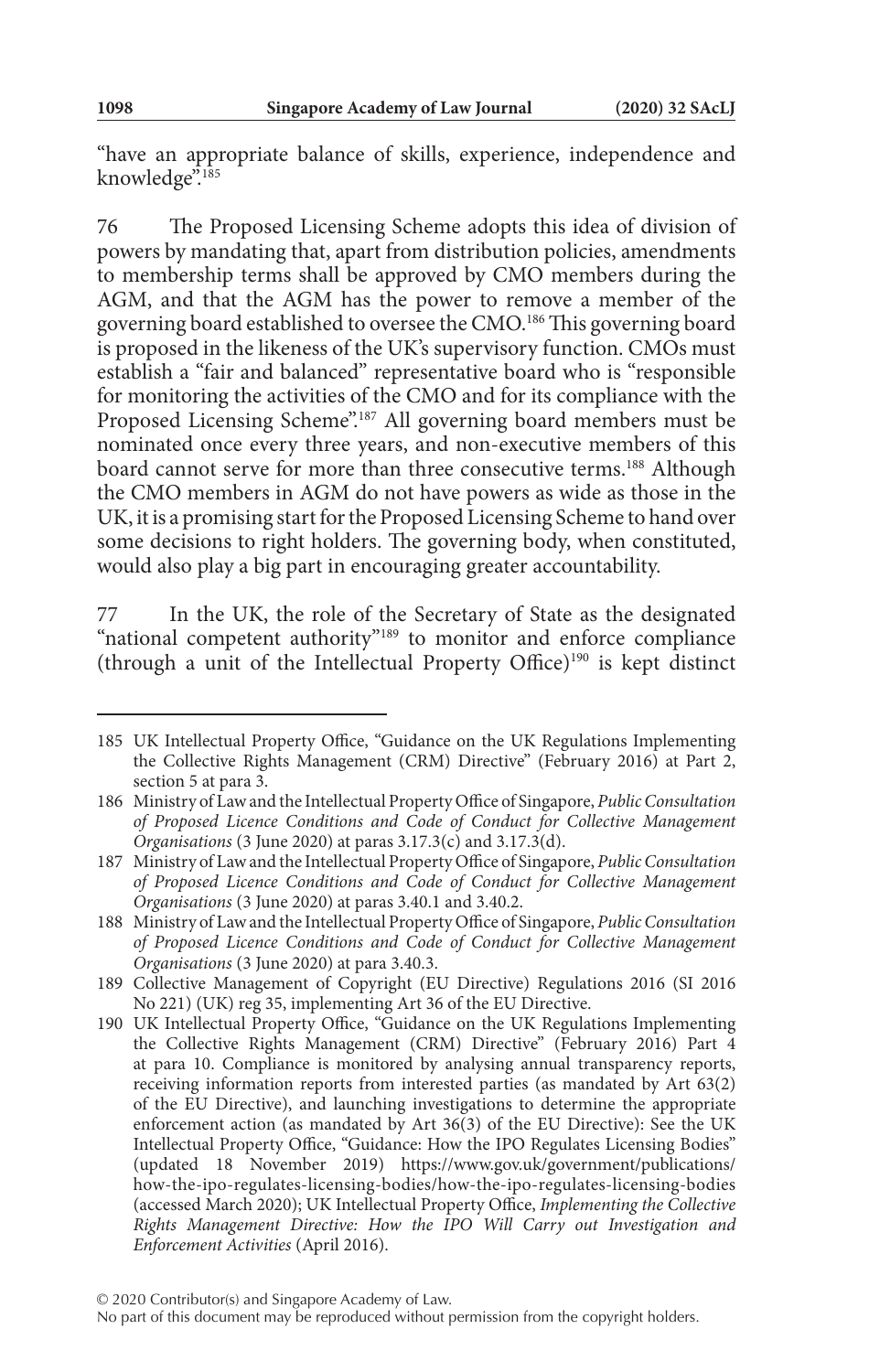from a CMO's supervisory body, plausibly to create an extra layer of check and balance. Similarly, the Proposed Licensing Scheme confers supervisory powers onto the IPOS to enforce compliance by requesting for information from CMOs, sitting in on AGMs and other meetings, investigating the operations of CMOs, auditing CMOs for compliance with licence conditions, requiring CMOs to provide performance bonds, referring disputes to the Tribunal, publishing information from or findings made on CMOs who are investigated or audited, issuing written directions to CMOs to rectify breaches, imposing financial penalties, suspending or revoking licences, and removing or replacing management personnel of a CMO.191 Placing IPOS at the helm of supervisory control over CMOs is not only a welcomed but necessary move towards instilling a culture of transparency in the area of copyright protection.

### *B. Disclosure of rights representation*

78 Under the UK Regulations, a CMO must make publicly available a list of representation (in this case, reciprocal) agreements it has entered into, along with all the names of the relevant reciprocal CMOs.192 CMOs must also provide "without undue delay" by electronic means information on the works it represents and the rights it manages in response to any "duly justified request" from right holders, users and reciprocal CMOs.193 Requests are regarded as "duly justified" where they are from reciprocal CMOs, right holders or music users as long as they are not "vexatious or frivolous" requests.194

79 The Proposed Licensing Scheme requires CMOs to "allow the public to determine from their websites the portfolio of copyrighted materials they manage and administer",<sup>195</sup> including placing on their website a list of representation (reciprocal) agreements entered into.<sup>196</sup>

<sup>191</sup> Ministry of Law and the Intellectual Property Office of Singapore, *Public Consultation of Proposed Licence Conditions and Code of Conduct for Collective Management Organisations* (3 June 2020) at paras 3.55–3.66.

<sup>192</sup> Collective Management of Copyright (EU Directive) Regulations 2016 (SI 2016 No 221) (UK) reg 20(3), implementing Art 21 of the EU Directive.

<sup>193</sup> Collective Management of Copyright (EU Directive) Regulations 2016 (SI 2016 No 221) (UK) reg 19, implementing Art 20 of the EU Directive.

<sup>194</sup> UK Intellectual Property Office, "Guidance on the UK Regulations Implementing the Collective Rights Management (CRM) Directive" (February 2016) Part 2, section 9 at para 2.

<sup>195</sup> Ministry of Law and the Intellectual Property Office of Singapore, *Public Consultation of Proposed Licence Conditions and Code of Conduct for Collective Management Organisations* (3 June 2020) at para 3.27.1.

<sup>196</sup> Ministry of Law and the Intellectual Property Office of Singapore, *Public Consultation of Proposed Licence Conditions and Code of Conduct for Collective Management Organisations* (3 June 2020) at para 3.32.1(d).

No part of this document may be reproduced without permission from the copyright holders.